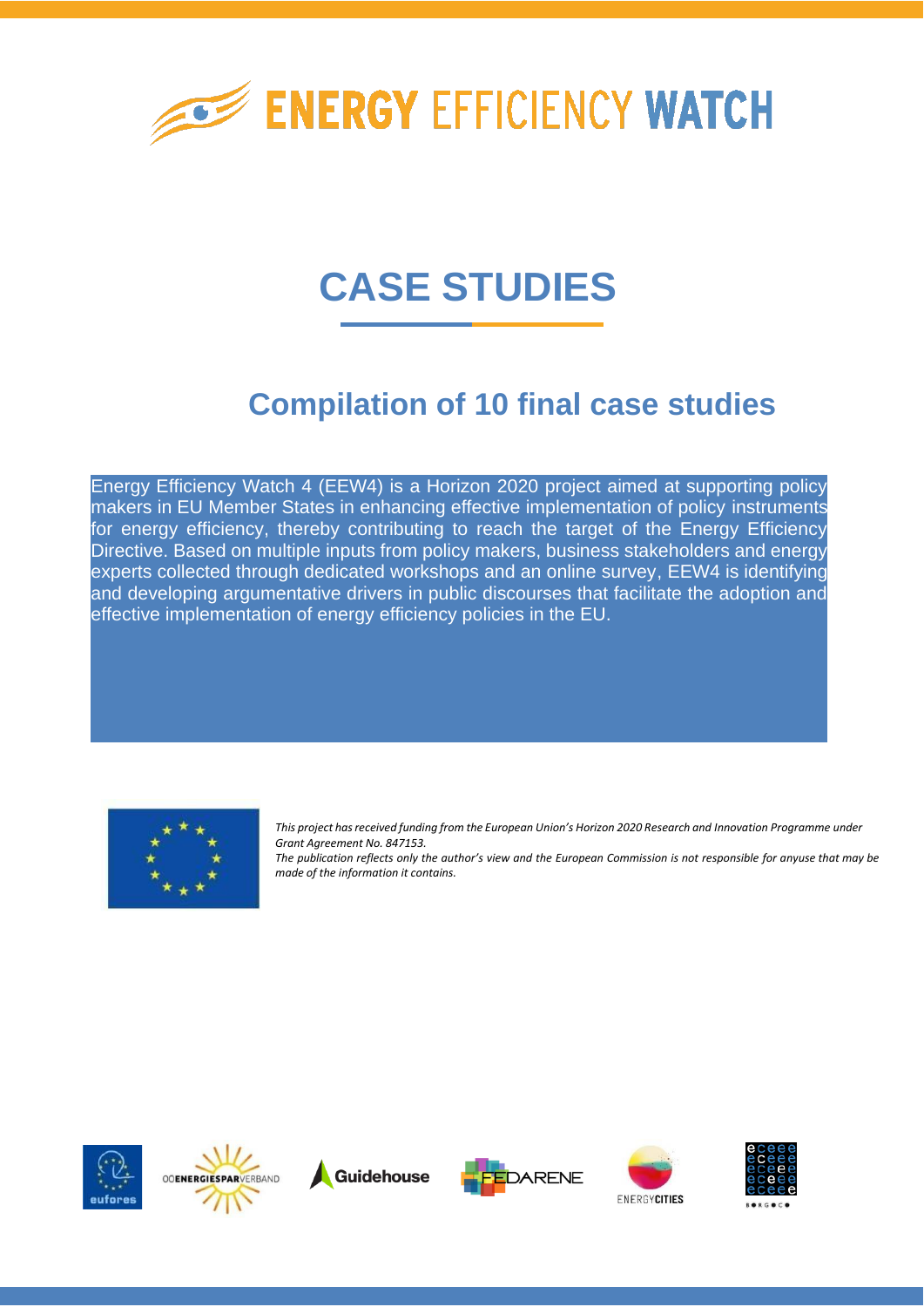# Contents

**College Strategy** 

| A comprehensive view on energy efficiency impacts (link to real business case and EE and integral |  |
|---------------------------------------------------------------------------------------------------|--|
|                                                                                                   |  |
|                                                                                                   |  |
|                                                                                                   |  |
|                                                                                                   |  |
|                                                                                                   |  |
|                                                                                                   |  |
|                                                                                                   |  |
|                                                                                                   |  |
|                                                                                                   |  |
|                                                                                                   |  |
|                                                                                                   |  |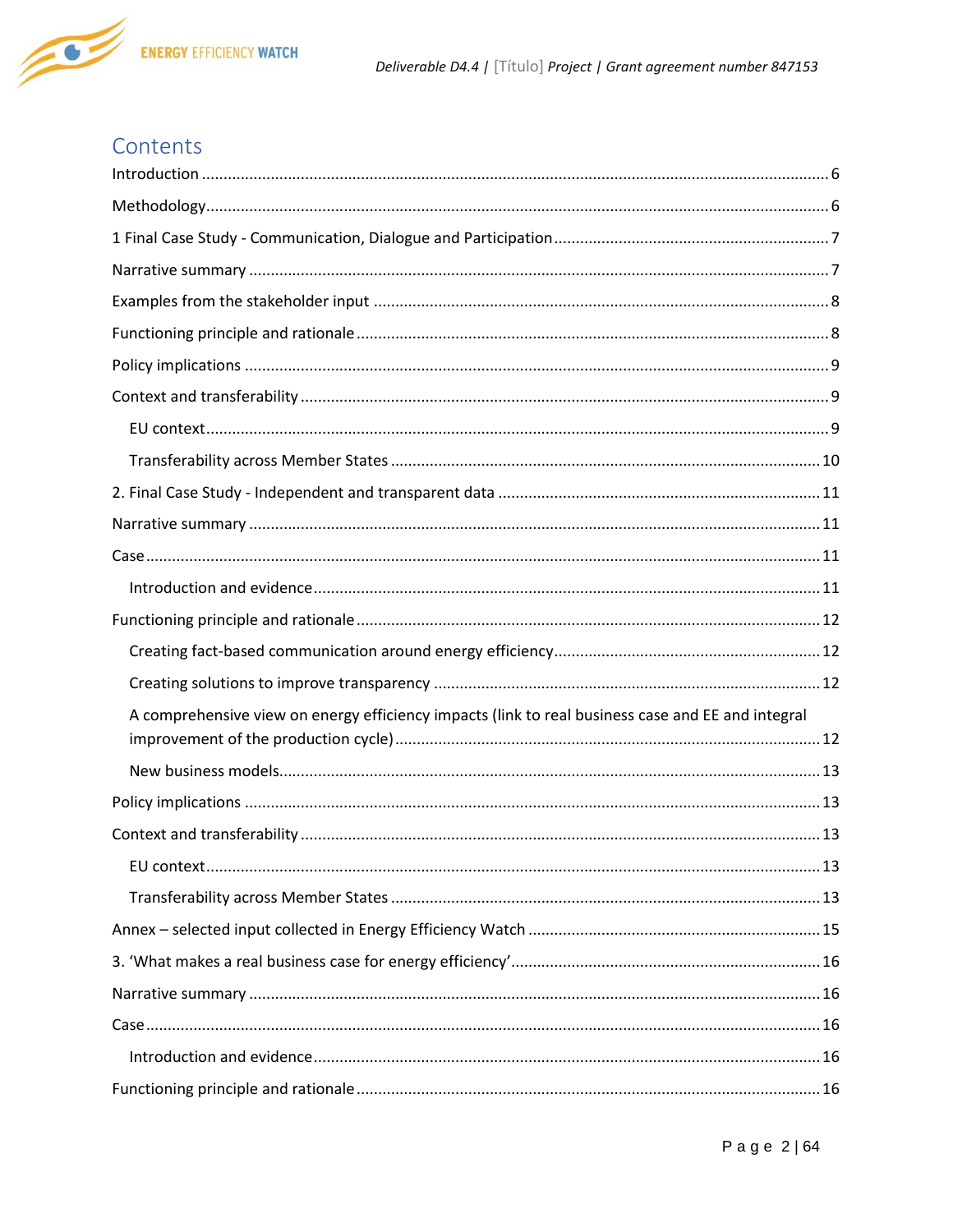FOR

Page  $3|64$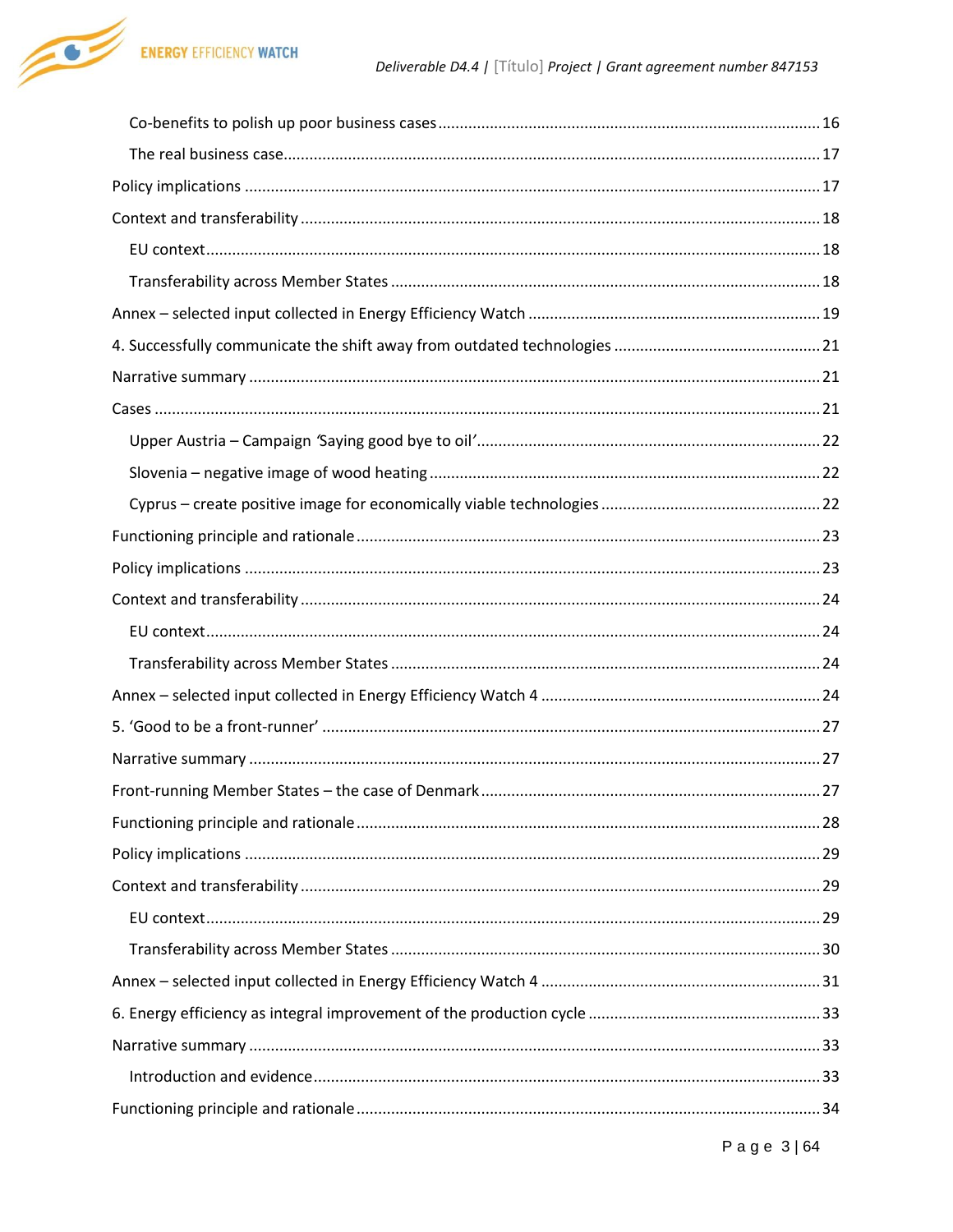| Aligning education and training systems with the carbon neutral transformation  48 |  |
|------------------------------------------------------------------------------------|--|
|                                                                                    |  |
|                                                                                    |  |
|                                                                                    |  |
|                                                                                    |  |
|                                                                                    |  |
|                                                                                    |  |
|                                                                                    |  |
|                                                                                    |  |
|                                                                                    |  |
|                                                                                    |  |
|                                                                                    |  |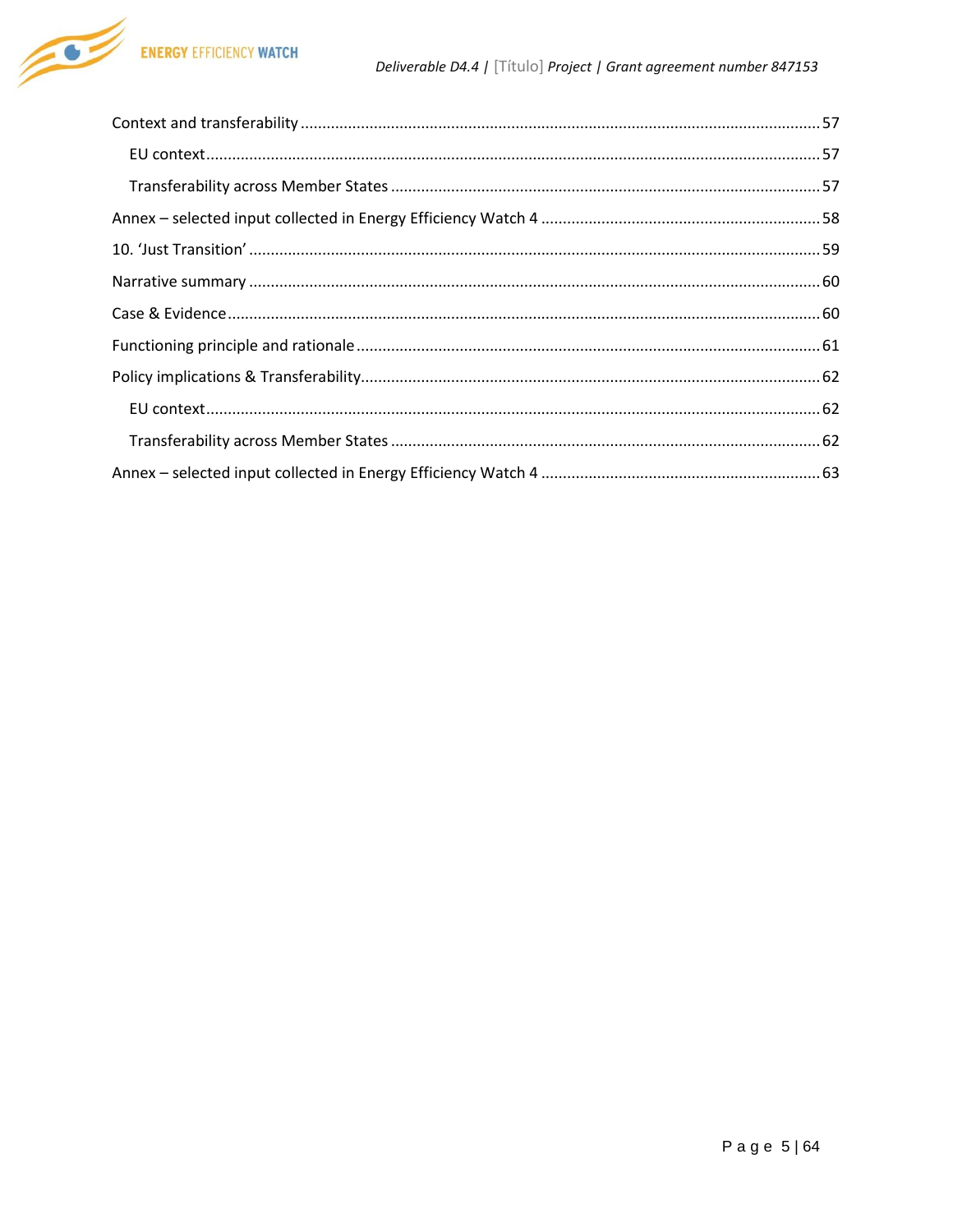

# <span id="page-5-0"></span>**Introduction**

The present ten case studies, are elaborated by the EEW4 project team on key themes distilled from the input received with a view to analyse and consolidate enabling narratives for energy efficiency that resonate in different national or regional contexts by linking to recognised benefits that, beyond energy and costs savings, may include aspects such as improvement in air quality, modernisation of buildings, job creation, climate protection, or energy security.

#### <span id="page-5-1"></span>**Methodology**

The case study first presents a summary of the key tenets of the identified narrative, then illustrates the case with the relevant input received before analysing the narrative's functioning principle and rationale. The analysis concludes with an assessment of the narrative's implications for policymakers and its transferability into other contexts. The analysis of the case studies is based on the methodology described in *Deliverable 3.1 Documentation of methodology* in which we conceptualise enabling narratives for energy efficiency broadly as a set of story lines about accepted benefits of energy efficiency in a country or a region.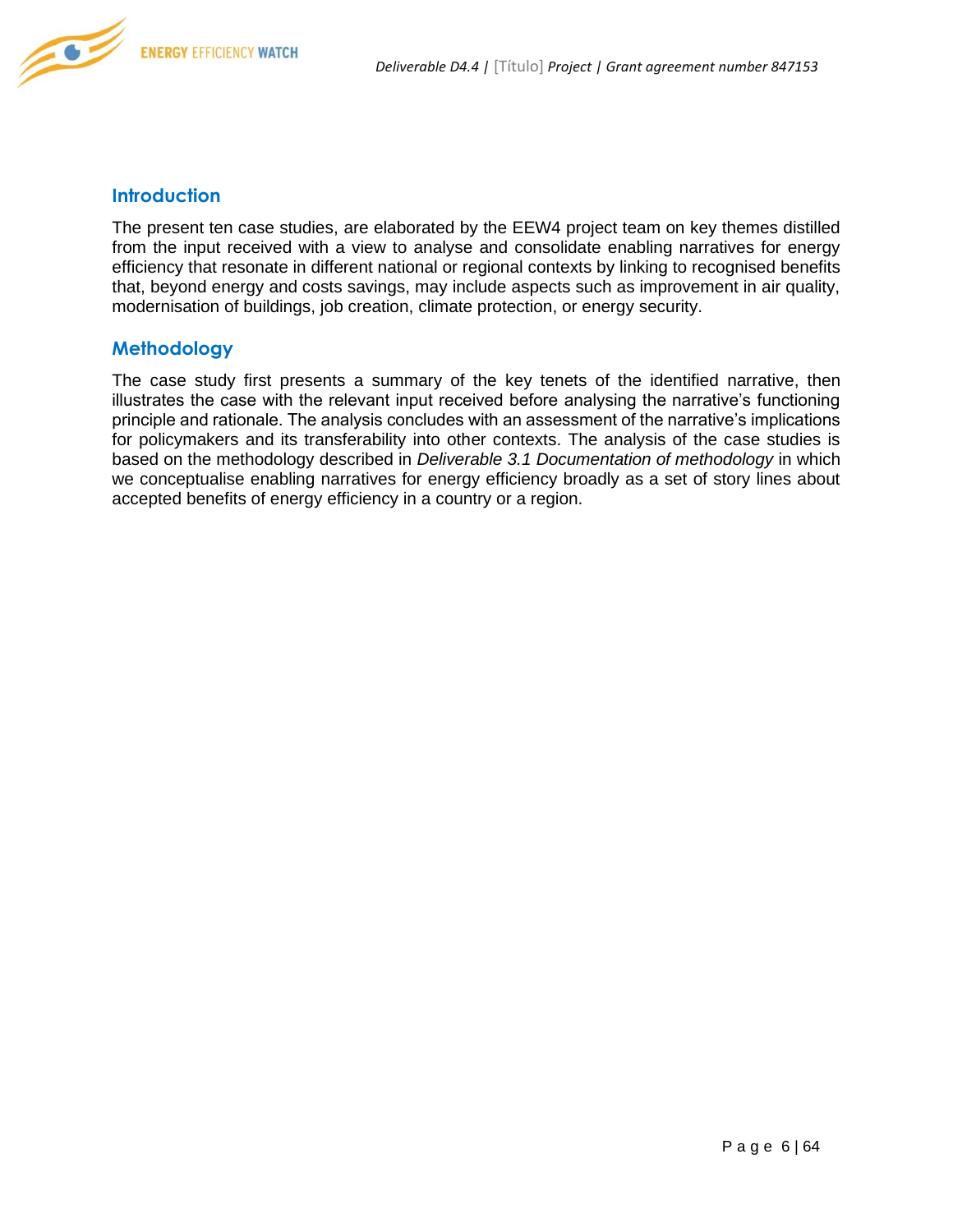

# <span id="page-6-0"></span>**1 Final Case Study - Communication, Dialogue and Participation**

### <span id="page-6-1"></span>**Narrative summary**

The effectiveness and added value of policies and measures – in the field of energy efficiency and beyond – can be enhanced significantly when these are grounded on meaningful communication with and involvement of stakeholders and society. In essence, this view builds on the recognition that policy frameworks as well as individual policy instruments deliver better results if those affected by them are given the opportunity to feed their views and expertise into the adoption and implementation process, e.g. by means of consultation processes, parliamentary hearings, moderated stakeholder dialogues, engagement processes for citizens, etc.

Key for success is acceptance among their envisaged target groups. Already when a policy is under preparation, decision makers should consider hearing the positions of relevant stakeholder groups, gain trust among consumers by thoroughly explaining the aims and effects of the planned measures, opening spaces for participation and options to become shareholders (e.g. prosumer models).

The expected benefits of administrations actively engaging with stakeholders and society on legislative and other initiatives comprise an improved understanding of the measures at hand among the constituency, in most cases coming along with a broader level of acceptance. Even if controversial decisions are due, societal actors involved will likely be more inclined to accept them when having sufficient insight into the complexity and rationale of differing views. For policymakers and the administration, on the other hand, consultation and engagement processes can provide valuable information as to who in relevant stakeholder communities has which interest and takes which position, e.g. who is in favour (and under which conditions), who against (and why in particular), who might become an ally, who might be won over, who is indifferent, etc. Crucially, these are all importance pieces of information for devising robust and well-functioning implementation processes.

Meaningful consultation and engagement processes thus provide an opening for stimulating buyin and acceptance, as well as important opportunities for building and popularising inclusive narratives to support the policy measure at hand, while also having the potential to inform and enhance the quality of policymaking as such.

In the preparatory process for a policy instrument, it is essential to find a good balance between firm decision making on targets and functionality of an instrument and hearing and involving key stakeholders on whom the practical implementation of the policy will depend. In comprehensive transformation processes like the energy transition, initial positions between policy makers and stakeholders are likely to diverge. The aim of the dialogue should not necessarily be full consent of all involved parties, but understanding each other's position and thus setting the horizon helps all sides to get prepared for the envisaged change. If stakeholders are given the chance to make constructive suggestions, their buy-in at a later stage and active contribution to successful implementation of the referred becomes likelier, e.g. when developing business cases, taking investment decisions, fostering training an education etc. Formats by which stakeholder involvement can be supported are e.g. Parliamentary hearings and iterative dialogue platforms on impact monitoring and evaluation. Particular emphasis must be laid on transparency of the procedure towards the public, the selection of stakeholders and the roles in which they act.

Towards the citizens on whom, e.g. as end consumers, policies have an impact, it is advised to create maximum transparency at an early stage about aims and measures and similarly create a positive understanding and buy in. It is beneficial to explore and analyse the target group (e.g. in the case of subsidy schemes) regarding specific preferences and potential concerns and create platforms for participation. Where applicable, projects and business models should provide room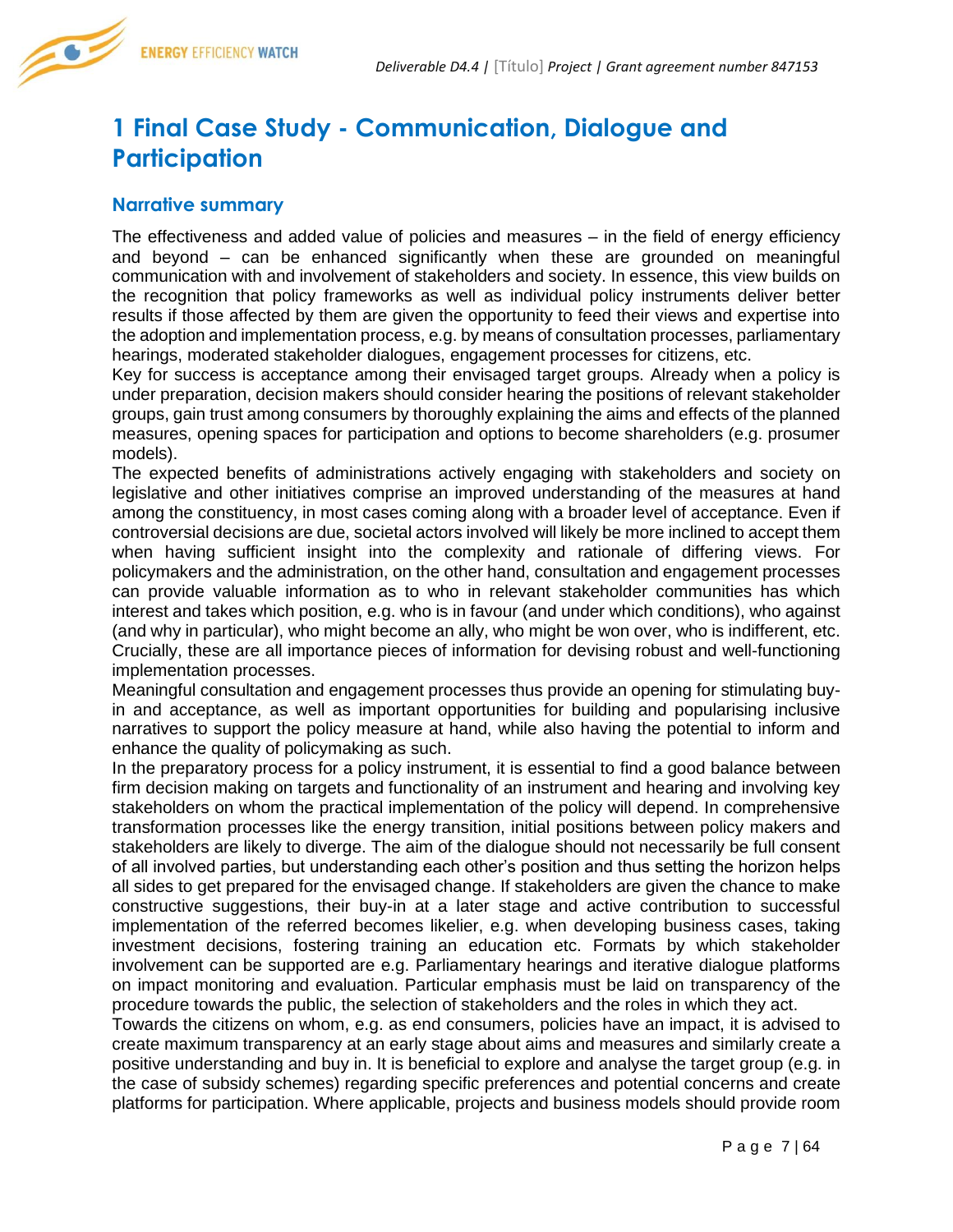

also for economic benefits (not only as compensation for negative impacts) and entrepreneurial participation (e.g. prosumer models). The citizen involvement process should be flanked through comprehensive and transparent communication into the broader public.

# <span id="page-7-0"></span>**Examples from the stakeholder input**

Arguments and storylines underlining the relevance of substantial communication and dialogue between the policymaking and administration and stakeholder spheres featured prominently in the input the EEW4 project collected from stakeholders across several Member States. At the workshops held for Cyprus and Slovenia, for instance, business representatives identified deficits in the involvement of and communication with stakeholders and the broader public by policymakers and the administration. Both referred to inadequate levels and formats or platforms for structured communication. As an example, stakeholders criticised a lack of timely information on new legislation and missing opportunities to provide input before adoption or implementation, respectively. Considerations for the impacts on and needs of business models, consumers, and market potentials would therefore not be sufficiently reflected in policy decisions. Correspondingly, the absence of established communication channels would often prevent feedback e.g. regarding required policy reforms from effectively reaching policymakers or administrators.

As a result, e.g. Cypriote business stakeholders noted a mismatch between policy instruments with available market potentials and consumer needs, leading to non-action or sub-optimal outcomes. Policy measures would accordingly often lack an effective design that would make it easy for target groups to understand and work with those instruments. Even worse, policy or administrative interventions were predominantly perceived as taking the form of 'hard' enforcement such as fees and sanctions, therefore antagonising regulated subjects and fuelling negative narratives against the policy at hand. In Slovenia, too, business stakeholders emphasised the need to make consultation or dialogue formats an integral part of the policy process, notably on the level of local authorities. In this view, dialogue formats could be used to enhance trust between decision-makers and stakeholders, as well as between businesses and energy service providers.

As a more general obstacle, the structure of local administration was mentioned. For instance, Cypriote stakeholders identified the fragmentation of local authority with about 350 municipalities, pursuing different approaches and a general lack of communication and coordination among them as a significant obstacle.

In the testing phase, the key importance of both citizen involvement and stakeholder dialogue were unanimously confirmed. The positive role of adequate and timely citizen engagement was highlighted e.g. for the case of Amsterdam, where the city's authorities planned and implemented the installation of charging points for electric vehicles together with the inhabitants of the respective quarters.

Furthermore, it was stressed that stakeholder dialogues were broadly aimed at as an overarching element in new EU legislation same as in that of several member states, e.g. on typically controversial topics like infrastructure planning. It was recommended to consequently expand these activities and intertwine them with the energy transition, not only applying them in case of assumed conflicts but also to proactively create upfront buy-in from citizens. The aspect of participation in the sense of becoming shareholder (e.g. prosumer models, energy communities etc.) was added to further strengthen ownership among citizens, e.g. propagated by stakeholders from the Slovenian workshop. Also here, not only compensation for disadvantages but forward looking shareholdership should be fostered.

# <span id="page-7-1"></span>**Functioning principle and rationale**

Arguments advocating for structured and meaningful involvement of stakeholders in the policymaking process of course speak to broader system-level and institutional issues and the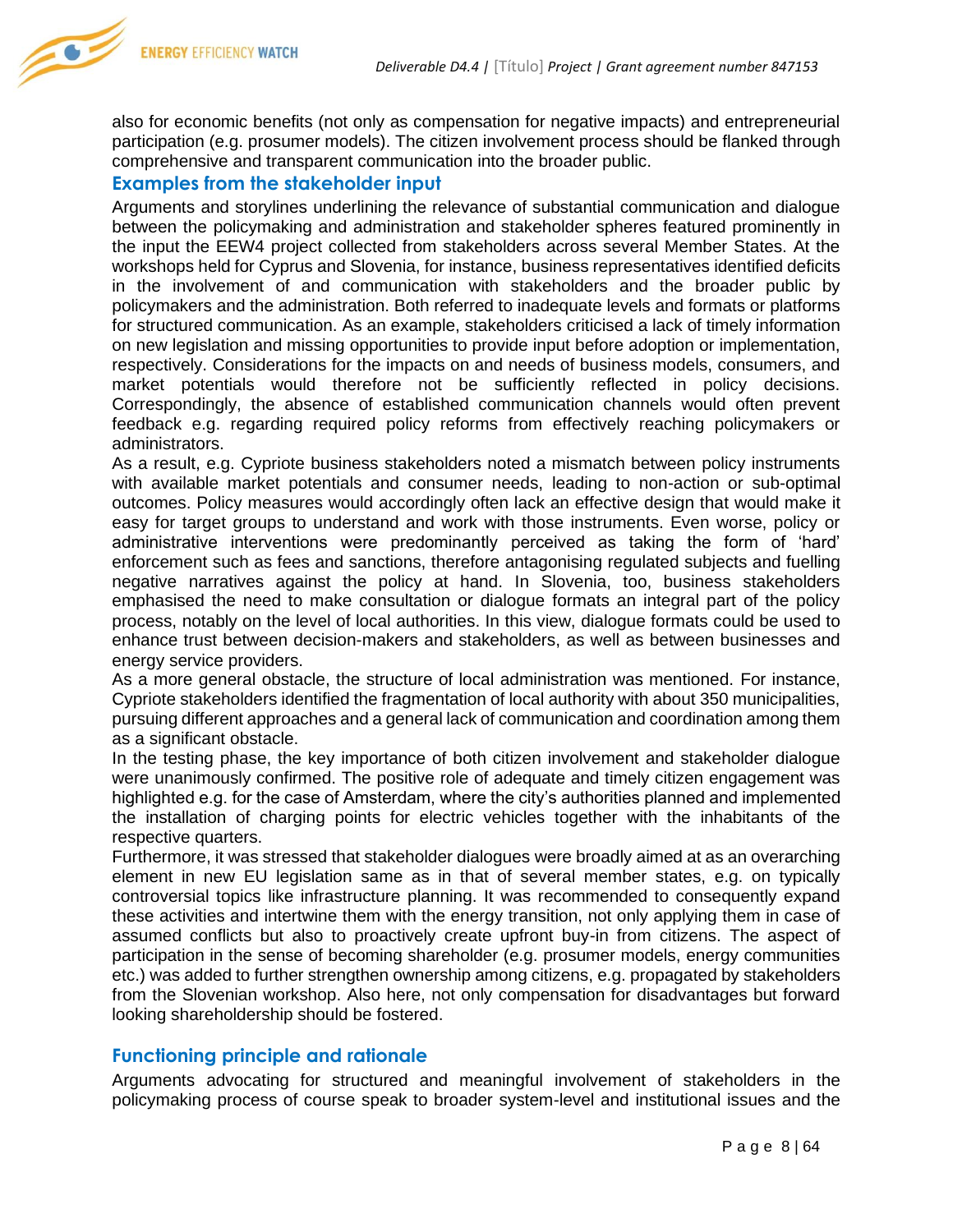

Potential for active engagement and developing enabling narratives in the sense outlined above may be seen in new 'energy citizens' who actively engage in the energy transition and want to control their energy supply, e.g. through energy communities, as Slovenian stakeholders pointed out. Digitalisation and decentralisation of the energy system are regarded as key trends with a potential to activate and empower an active role of consumer/ prosumers and stakeholders not just with regards to the energy system but also for the policy process. The related hopes are that these new actors can play a key role in advancing enabling narratives for energy efficiency and the carbon-neutral transformation as a whole, and effectively engage and demand meaningful and trusted communication with the administration and decision-makers.

### <span id="page-8-0"></span>**Policy implications**

When comparing the situation in various EU-member states, it becomes evident that participatory elements such as parliamentary hearings or other forms of stakeholder engagement are often only rudimentarily developed, leading to deficits in communication and leaving potentials for developing enabling narratives untapped. In these contexts, such elements should therefore be made part of policy packages for implementation of policy instruments or introduced even more systematically across policy fields. Importantly, introducing or strengthening formats for communication and dialogue should not be misinterpreted as weakening the executive, nor should they be confused with allegations of taking decisions without proper democratic legitimation. Rather, they should be seen and handled as thoroughly moderated additional advice for complex and comprehensive policy processes with the aim of maximising policies' effectiveness and impact, thereby also enhancing the public's trust in the administration. Particularly in contexts where regulated subjects may feel alienated by a perceived overemphasis on enforcement and sanctions, offering a dialogue to those concerned may be instrumental to stimulate more inclusive, enabling, forward-looking and collaborative approaches. Strengthening effective communication and dialogue with citizens can also be leveraged to better promote the uptake of energy efficiency measures on consumer and household levels. Prosumer models and other forms of economic participation can also help building bridges for mobilizing private investment.

Several of the recommendations to enhance communication and dialogue with stakeholders and citizens that the EEW4 project received from stakeholders focus on the local level in particular. In this regard, the development and implementation of local energy and climate plans can be an excellent vehicle for authorities to engage and consult with stakeholders and citizens to stimulate buy-in and to set the strategy on a broader footing. As political commitment and backing are key for the success of these plans, grounding them on robust alliances with stakeholders can be a strong enabler, particularly in light of the medium to long-term perspective of these strategies.

# <span id="page-8-1"></span>**Context and transferability**

#### <span id="page-8-2"></span>**EU context**

European institutions put a strong emphasis on transparency and broad stakeholder and citizen consultation and involvement for the policymaking at EU-level. Encompassing consultation processes are well established as part of the better regulation framework and required for all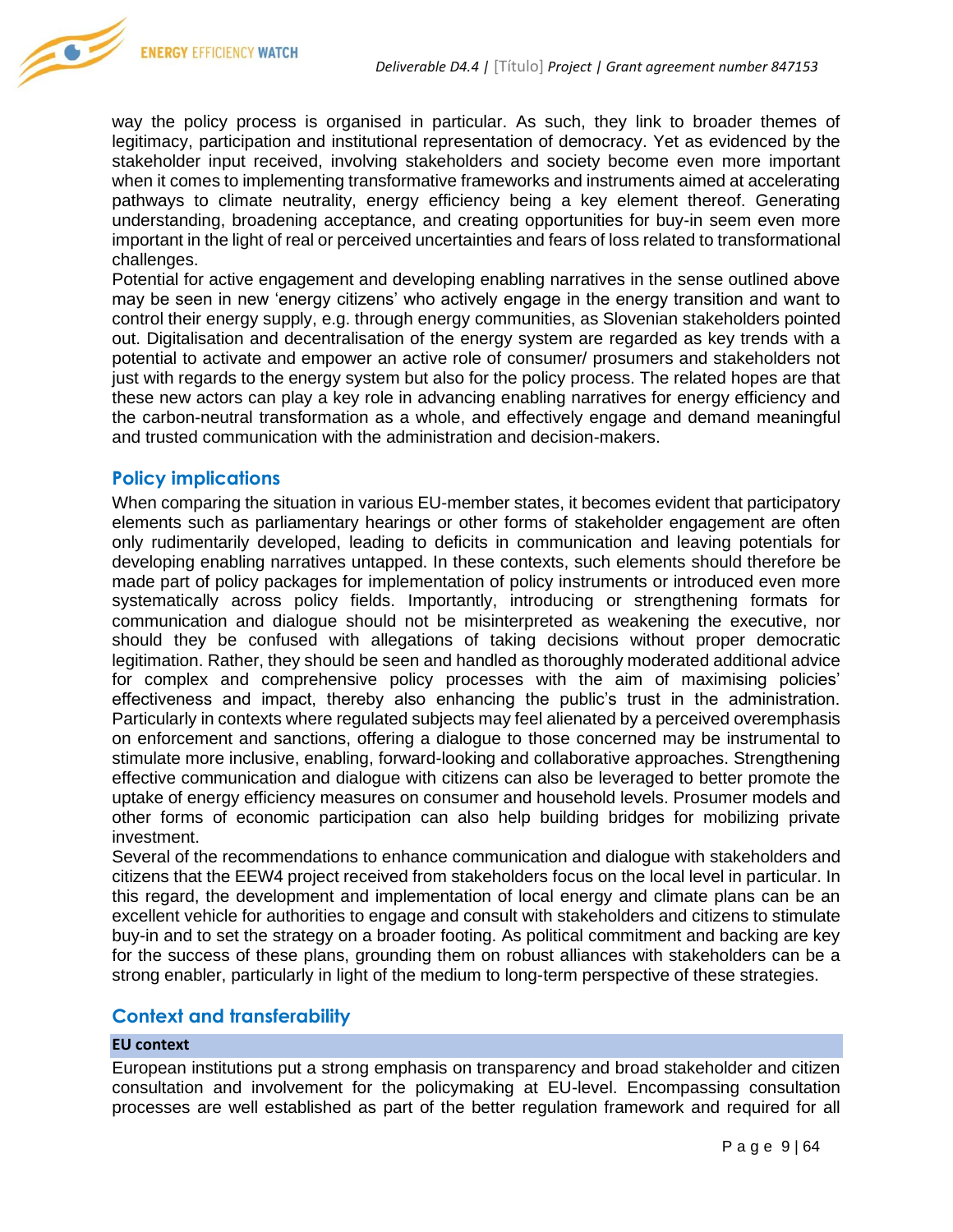

major legislative action. Moreover, the European Commission as the *de jure* agenda-setter goes to great lengths to announce and develop reforms in a transparent fashion often first in nonlegislative acts such as communications, green or white papers to stimulate the debate and receive input before drafting actual legislative proposals.

How national policy processes are structured in this regard is of course the remit of Member States. Yet, with the EU's 2030 climate and energy framework and the governance regulation of the Energy Union, the EU introduced requirements for the consultation of governments' National Energy and Climate Plans containing their national targets and measures to achieve them. While this is just one example, the broader trend towards integrated, bottom-up governance schemes such as the one of the Energy Union might provide further impetus from the EU to strengthen consultation, communication, and dialogue processes and formats also at national level. Stakeholders contributing to the EEW4 project, e.g. in Cyprus, stated that EU policies are perceived as a driver of change at national level, however at times with a focus on obligations and requirements, hence wishing greater emphasis on opportunities and benefits in the way these are communicated. From this view, more communication between the EU and sub-national levels and according initiatives should also be encouraged. Also, a stronger impulse for prosumer models, energy communities and other forms of economic participation should be fostered more actively.

# <span id="page-9-0"></span>**Transferability across Member States**

While the foundations are laid and citizen and stakeholder engagement can generally be expected to become more common over time, the actual degree of this being practiced in the various member states varies considerably. Decision-makers' capacity for meaningful engagement also hinges on the administrative structure of a given jurisdiction. Structure and allocation of competencies across the different levels of governance heavily impact the conditions for establishing or expanding of dialogue and communication formats in the above sense, going together with the broader administrative culture and historically grown understanding and practice of how state power is exercised and communicated, e.g. across the spectrum of centralised, topdown versus decentralised and open for bottom-up input. Lastly, meaningful involvement of stakeholders in the policy process is also conditioned on the perceived legitimacy of civil society as representing the entire spectrum of interests, e.g. not being restricted to or captured by a few vested interests. Putting aside those differences, it is encouraging to see good practice examples for successful engagement of both civil society and relevant stakeholders in a constructive manner, subsequently leading to a differentiated and often positive view on the transition – and accordingly supportive narratives. It is worthwhile highlighting and sharing good practice for mutual learning.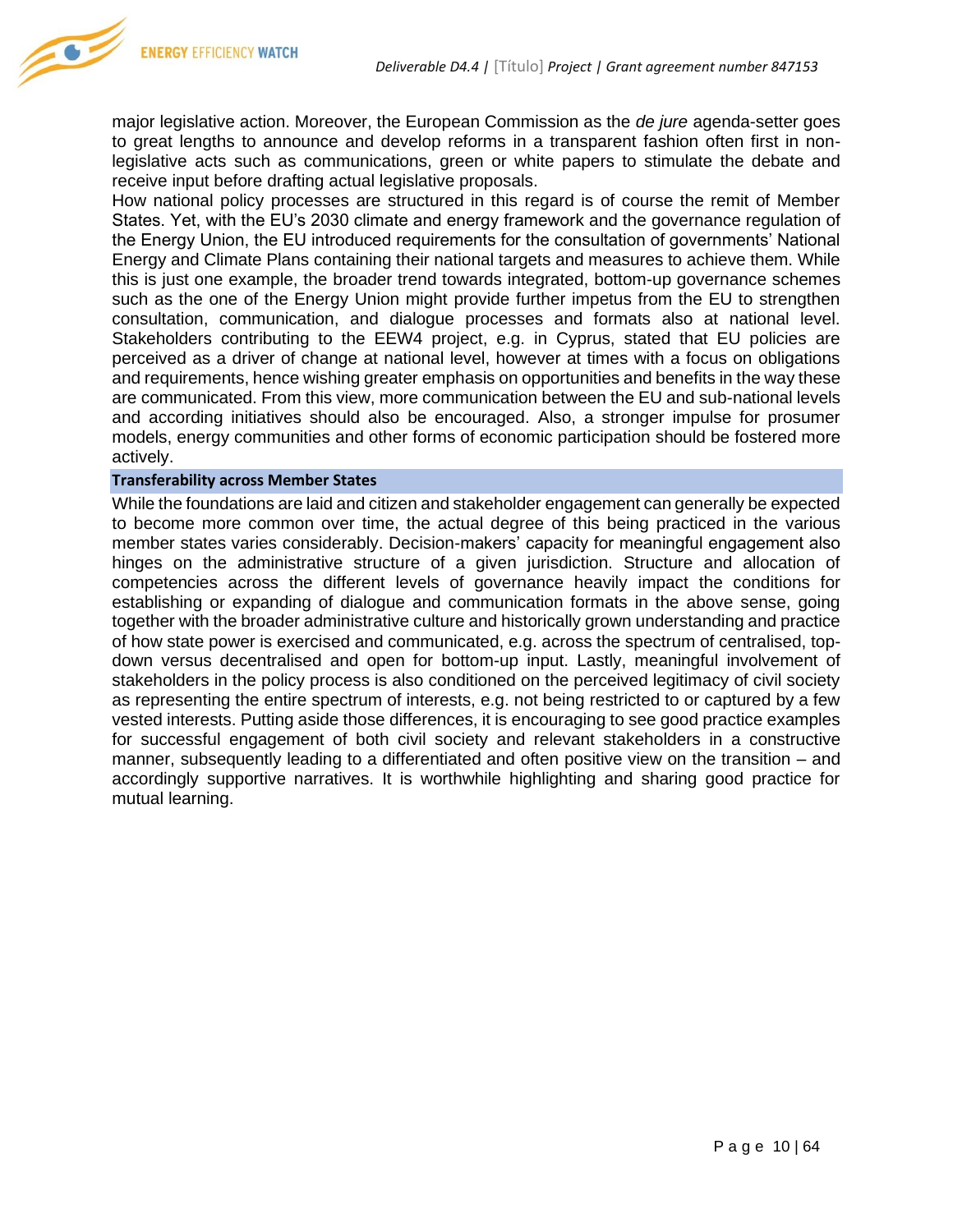

# <span id="page-10-0"></span>**2. Final Case Study - Independent and transparent data**

# <span id="page-10-1"></span>**Narrative summary**

Key for acceptance of energy efficiency and new energy technologies is the availability of independently generated data, transparency on its sources and the way they are processed and used. This allows the public to better understand the technological and economic potential, both regarding a cost-benefit comparison and on macroeconomic level. Performance of projects, e.g. successful and cost efficient energy saving, becomes visibles, the degree of market deployment can be illustrated in combination with further policy measures and its underlying reasoning.

Traditional energy statistics typically do not pay attention to the specifics of energy efficiency and renewable energies, lacking granularity and not delivering tailored data sets to measure e.g. the competitive progress against conventional energy technologies. Thus, this can lead to the impression that new energy technologies were not a good choice compared to the established.

If data are not available in the required quality, the risk occurs that stakeholders either use own, not independently verified data in order to illustrate their view on the energy transition and thus influence the debate. Misleading selections of figures (e.g. cost-benefit relations), wrong contextualization and in some cases even fake facts can create a hostile climate for change. Lack of transparency on the data sources makes it hard for the public to form their own opinion even if not per se opposed to the energy transition.

Therefore, when policy instruments are implemented, attention should be paid to attaching to them a robust and independently verified process of data gathering for monitoring of the target achievement of that policy and its degree of success, to be used for evaluation and regular adjustment. These data can also in a broader sense serve as a source of reference, gradually aggregating over time and allowing to give the public an insight into progress of policies, market deployment and successful projects. It will also help correcting erroneous or false statements (e.g. non contextualized statements on extreme cost of change) and in the public opinion increase acceptance and trust in the transition processes.

#### <span id="page-10-2"></span>**Case**

#### <span id="page-10-3"></span>**Introduction and evidence**

Business stakeholder workshops in Poland, Ireland and France as well as the Parliamentary workshop in Ireland revealed that a lack of transparency often undermines the credibility and acceptance of energy efficiency measures and hinders the development of new business models. Public perception of the economic impacts of energy efficiency is often determined by simplistic, randomly selected or even false data foundations. Typically, short term payback considerations outweigh the mid to longer term perspective. In many contexts the factual base of narratives remains intransparent due to lack of independent guidance.

Positive features of energy efficiency are less evident compared to e.g. benefits of renewable energy generation, as actual savings in combination with further economic benefits (e.g. integral improvement of the production cycle) are more difficult to quantify and compare with a 'no measures' scenario. Where clear and transparent reference data are lacking, counter narratives based on randomly picked figures and statements (e.g. claiming a bad cost-benefit relation of energy efficiency) can lead to a negative image of energy efficiency.

Improving transparency around the impacts of energy efficiency policies and investments is a prerequisite to enable the broader energy efficiency narrative and is required to improve the acceptance and popularity of specific energy efficiency measures. Moreover, improved transparency is required to enable new business models. Showing energy efficiency impacts needs to be based on a proper definition of baselines, adequate monitoring of impacts and access to the generated information. In addition, such information needs to be properly contextualized to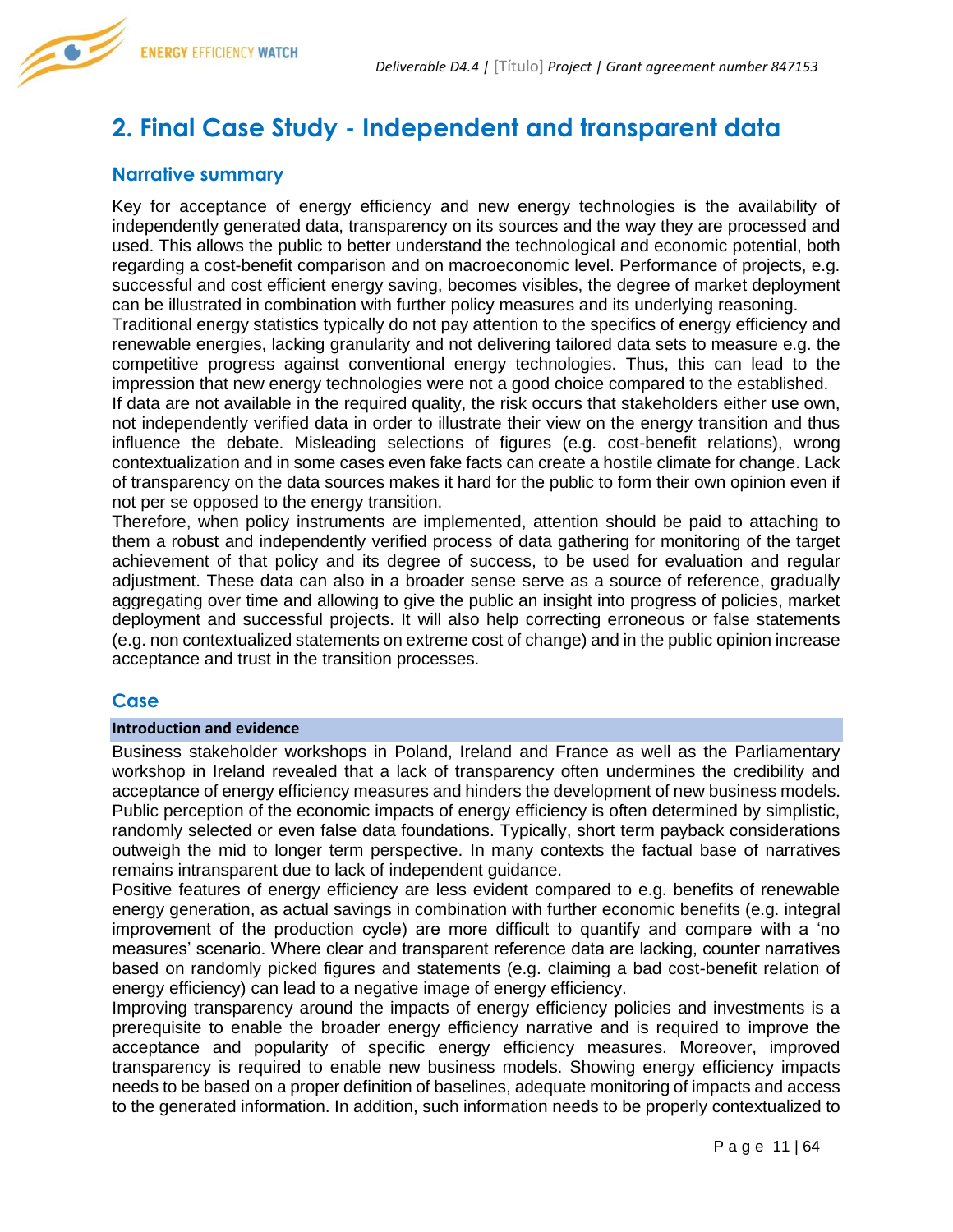

be comprehensible for the target audiences.

# <span id="page-11-0"></span>**Functioning principle and rationale**

#### <span id="page-11-1"></span>**Creating fact-based communication around energy efficiency**

Since the impacts of energy efficiency measures are not always directly visible, they are easily subject to uncertainty and even speculation. Uncertainty emerges over the actual impacts (energy savings, higher energy productivity, etc.) which in turn makes energy efficiency investments appear risky on a business level. Also, the public perception of energy efficiency programs is heavily impacted by a lack of transparency: spending public money on energy efficiency programs hardly gains support, if the impacts are not clearly known and communicated. Moreover, a lack of clarity on energy efficiency impacts creates ground for speculation around the proper use of public funds and the overall aim of energy transition measures. In the worst case, this can feed into broader opposition narratives against energy transition aims.

Against this background, creating the right framework for a fact-based discourse and narratives on energy efficiency measures is crucial. Only when policy and project impacts are properly monitored (based on transparent data with an adequate methodological background) and the results made accessible to adequate target groups, trust in such measures can be (re-)gained.

#### <span id="page-11-2"></span>**Creating solutions to improve transparency**

There is a range of elements required to improve transparency around energy efficiency measures and thus to improve the framing of the public discourse in that respect.

- Reliability: impacts need to be assessed and communicated based on defined quality standards and clear rules. There must be processes in place that credibly enforce the proper definition and implementation of such rules (e.g. for energy audits).
- **Independence**: Data and the assessment of impacts need to be perceived as (and be in substance) impartial to improve their credibility. Evident principle-agent issues (where the project assessment is financed by the firm making the investment) must be avoided where possible.
- Data availability: making real-time data available (e.g. by means of smart metering) is seen as a necessary step towards improved transparency. In this context and for the purpose of public acceptance, it is important to properly address data security and protection issues. Otherwise the attempt to improve transparency may be perceived as a means to datamining.
- **Communication**: Once facts on the impacts of projects and measures are established, their proper communication is crucial. Results need to be presented in a manner tailored to target groups and be easily accessible and, as much as possible, verifiable.

#### <span id="page-11-3"></span>**A comprehensive view on energy efficiency impacts (link to real business case and EE and integral improvement of the production cycle)**

Another topic discussed in the workshops is broadening the view on energy efficiency impacts. This aspect relates to several other identified narratives, such as case 3 (real business case) and case 1 on (integral improvement of the production cycle). Improved transparency on energy efficiency measures means to communicate very clearly in the economic and non-economic impacts. Economic impacts should include additional aspects beyond energy use, return of investments and payback times, such as value increases through energy efficiency investments in buildings. However, these need to be clearly monetized to be included in the economic business case. Other non-monetizable impacts may also be referred to, but should be clearly distinguished from the core economic impacts of investments. Having a broader view on energy efficiency impacts while clearly differentiating between economic and non-economic benefits is key to improve transparency.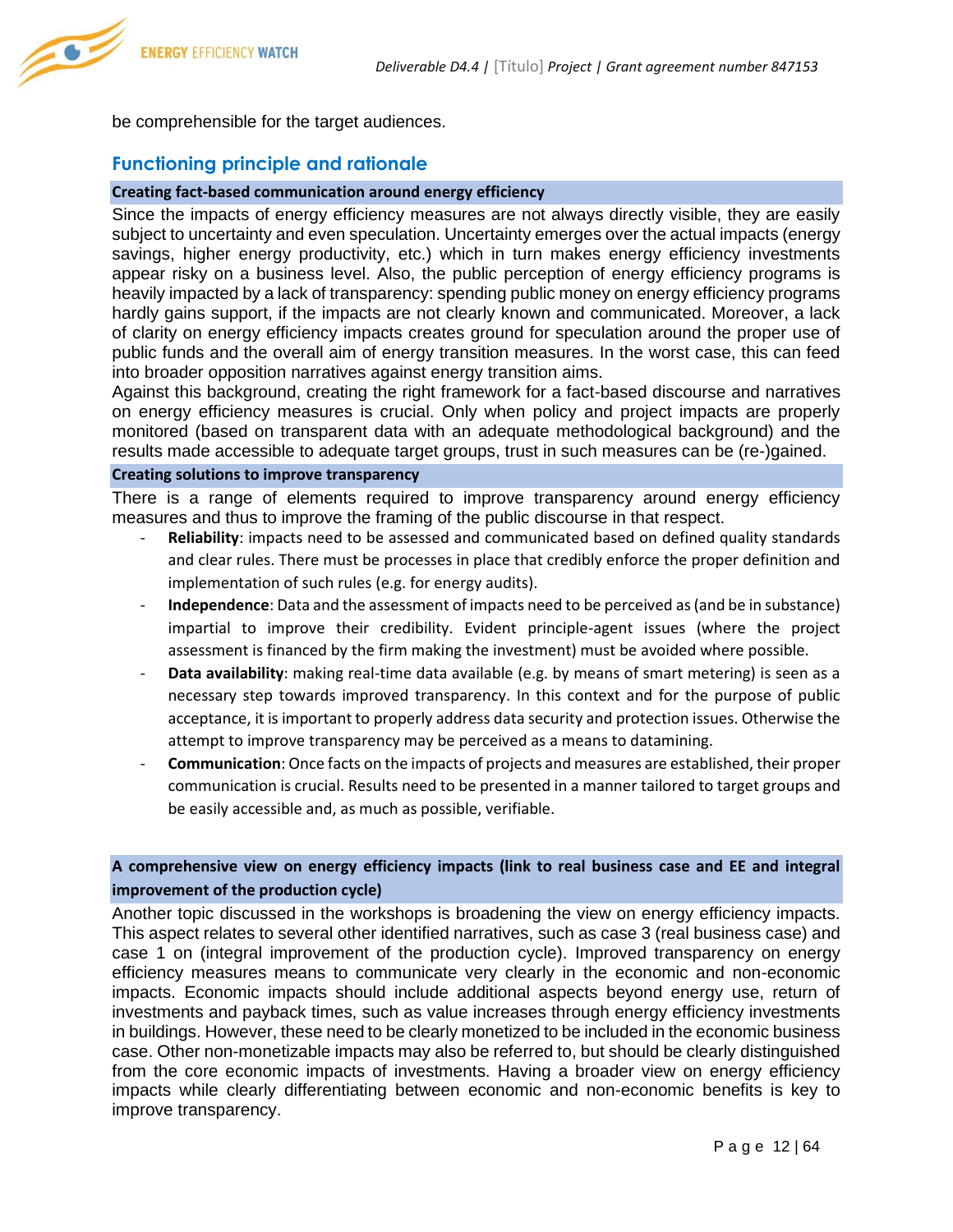

#### <span id="page-12-0"></span>**New business models**

Given the numerous technical energy efficiency solutions, the scattered nature of their application and the - sometimes challenging - business case (e.g. long payback periods), new business models can play a crucial role in the rollout of energy efficiency solutions. Apart from creating trust in and public acceptance for energy efficiency measures, improving transparency is also paramount to enabling new business models. New business models are dependent on the reliability, independence and availability of data and impact assessments. This is the case as the profitability of new business models depends on the visibility of the economic impacts. Moreover, end consumers need to be able to see and react to their energy-relevant behaviour, which in turn can then unfold an economic impact on them. Being economically impacted by energy-related behaviour is key to creating a framework in which new business models can emerge.

Once transparency is improved, tailored client advice based on measuring energy consumption can be provided.

#### <span id="page-12-1"></span>**Policy implications**

The most obvious policy implication of this case study is to ensure that the narrative on the benefits and achievements of energy efficiency is backed by clear and transparent reference data and a subsequent solid argumentation. Attention is required to the availability and accessibility of according data and appropriate methodologies which sufficiently contextualize achievements in energy efficiency (e.g. not only considering – in an isolated manner per measure - the payback period in comparison versus a business-as-usual scenario, but add further quantitative economic data such as future price developments, contribution to technological transformation etc.). These methodologies need to be fully transparent, in order to build robust argumentation on them and allow to unveil random, misleading or even fake information.

In most country specific contexts and on EU level, data to serve as a transparent foundation already exist, but more effort is needed to select and further standardize across and within EU Member States to ensure their comparability.

A key element to improve transparency is supporting the organizational and institutional capabilities in Member States, i.e. enabling them to collect and verify data and make them accessible. In addition, strengthening the institutional capacities in Member States should aim at enhancing their communication capabilities: national and local institutions need to be able to properly interpret and contextualize the available data to support credible and reliable narratives. This also may involve procedural aspects of data and report verification, potentially with the involvement of EU-level organisations.

An effective way of data gathering is incorporating it in the setup of new policy instruments, e.g. by an accompanying monitoring and evaluation process run by an independent, qualified institution.

#### <span id="page-12-2"></span>**Context and transferability**

#### <span id="page-12-3"></span>**EU context**

The EU Green deal and the subsequent Fitfor55 package proposed by the EC imply a significant increase in ambition level of climate and energy policies in Europe. This broad push evidently also includes energy efficiency and may provide the context for strengthened energy efficiency narratives on national and local level. However, a major acceptance risk arises if the credibility of energy efficiency policies and measures is not ensured. The European energy sector has good foundations for further strengthening its transparency, but data quality and availability differs between the EU Member States.

#### <span id="page-12-4"></span>**Transferability across Member States**

Improving transparency around energy efficiency policies and measures will generally resonate across all Member States. However, the specific state of data availability and accessibility as well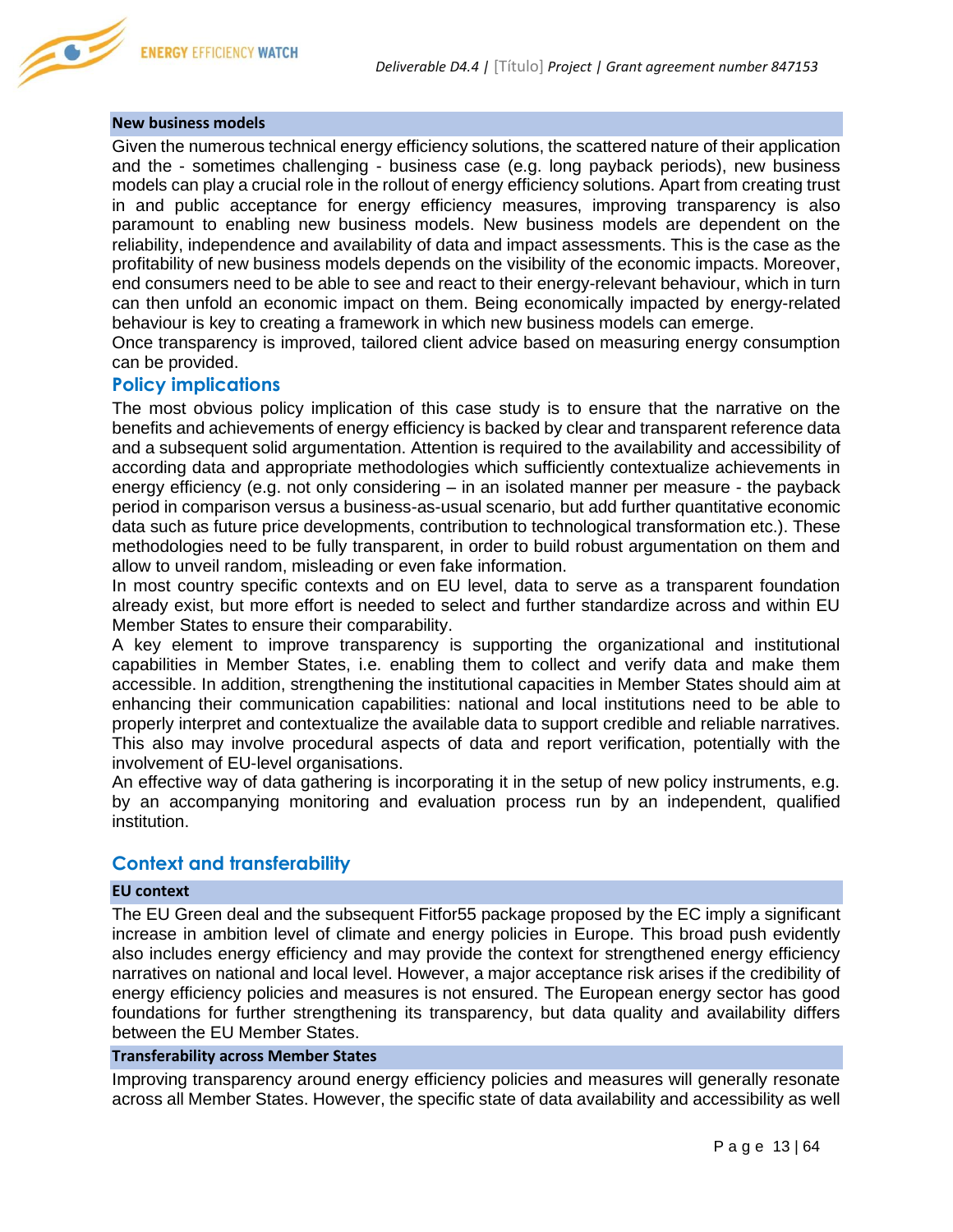

as the proper communication of such data differs between the EU Member States and depends on national statistics and related market and policy conditions. In addition, data collection and use are accepted to different extent. In some Member States, there is pronounced scepticism towards the collection and use of data, with possible negative impacts on improving transparency. In other Member States there may be less public hesitance against using data, but the institutional foundations may be less established and robust. I.e. trust in public institutions and organisations and their published data varies greatly among EU Member States. Thus, improving transparency will have to tackle these specific circumstances in each case and establish an awareness for the relevance of this supportive aspect to policies.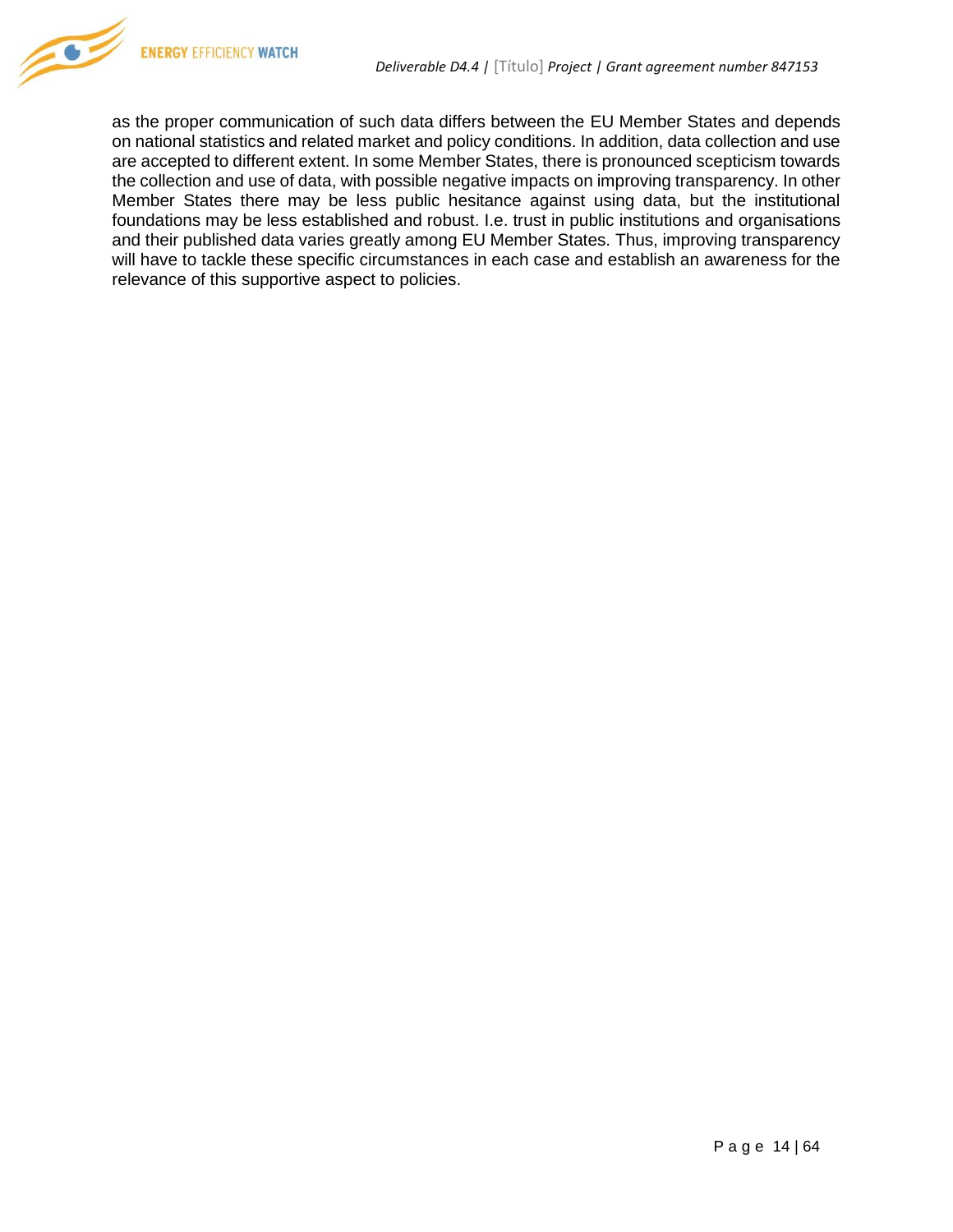

# <span id="page-14-0"></span>**Annex – selected input collected in Energy Efficiency Watch**

Business stakeholder workshop, Poland<sup>1</sup>:

- Effective successes of EE policies not broadly visible / subject to massive questioning, as no independently compiled data base available / where partially given, not recognizeable as objective and independent
- Entry point for all sorts of fake facts and random interpretation
- Points of attention: independent data gathering AND refinement; more and better data generation, e.g. through direct metering, apps, etc.; targeted communication of saving success coming along with policy measures

Business stakeholder workshop, Ireland, 6 May 2020<sup>2</sup>

- Access to metered data is key
- Generate e.g. through auditing / in general through smart combination of measures

Business stakeholder workshop, France, 8 June 2021

- Apparently theories about microwaves via smart metering devices exist in France and trigger resistance against data collection devices.

Parliamentary Workshop, Ireland [Date and Link]

- In relation to implementation of CO2-tax: if this is supposed to become successful, it is an important precondition for end clients to have full transparency about their actual, time-sharp consumption
- If not (usual once-a-year billing), all attempts for creating acceptance / understanding of compensation payments (whether appropriate / attractive / just) are likely to fail / be constant subject of questions and diverging interpretations

Other country examples:

Smart metering often does not have best reputation: suspected to be 'data mining', strategy to monopolize the market (often very limited number of suppliers, offering package of devices and metering facilities), general issues on data security...

<sup>1</sup> EEW4 External Event Report, available at: [http://www.energy-efficiency-watch.org/media/publications/EEW4-](http://www.energy-efficiency-watch.org/media/publications/EEW4-External-Event-Report-POL-Business-Stakeholder-WS.pdf) [External-Event-Report-POL-Business-Stakeholder-WS.pdf](http://www.energy-efficiency-watch.org/media/publications/EEW4-External-Event-Report-POL-Business-Stakeholder-WS.pdf)

<sup>2</sup> EEW4 External Event Report, available at: [http://www.energy-efficiency-](http://www.energy-efficiency-watch.org/media/publications/NAVIGANT-National-Business-Stakeholder-Workshop-in-Ireland.pdf)

[watch.org/media/publications/NAVIGANT-National-Business-Stakeholder-Workshop-in-Ireland.pdf](http://www.energy-efficiency-watch.org/media/publications/NAVIGANT-National-Business-Stakeholder-Workshop-in-Ireland.pdf)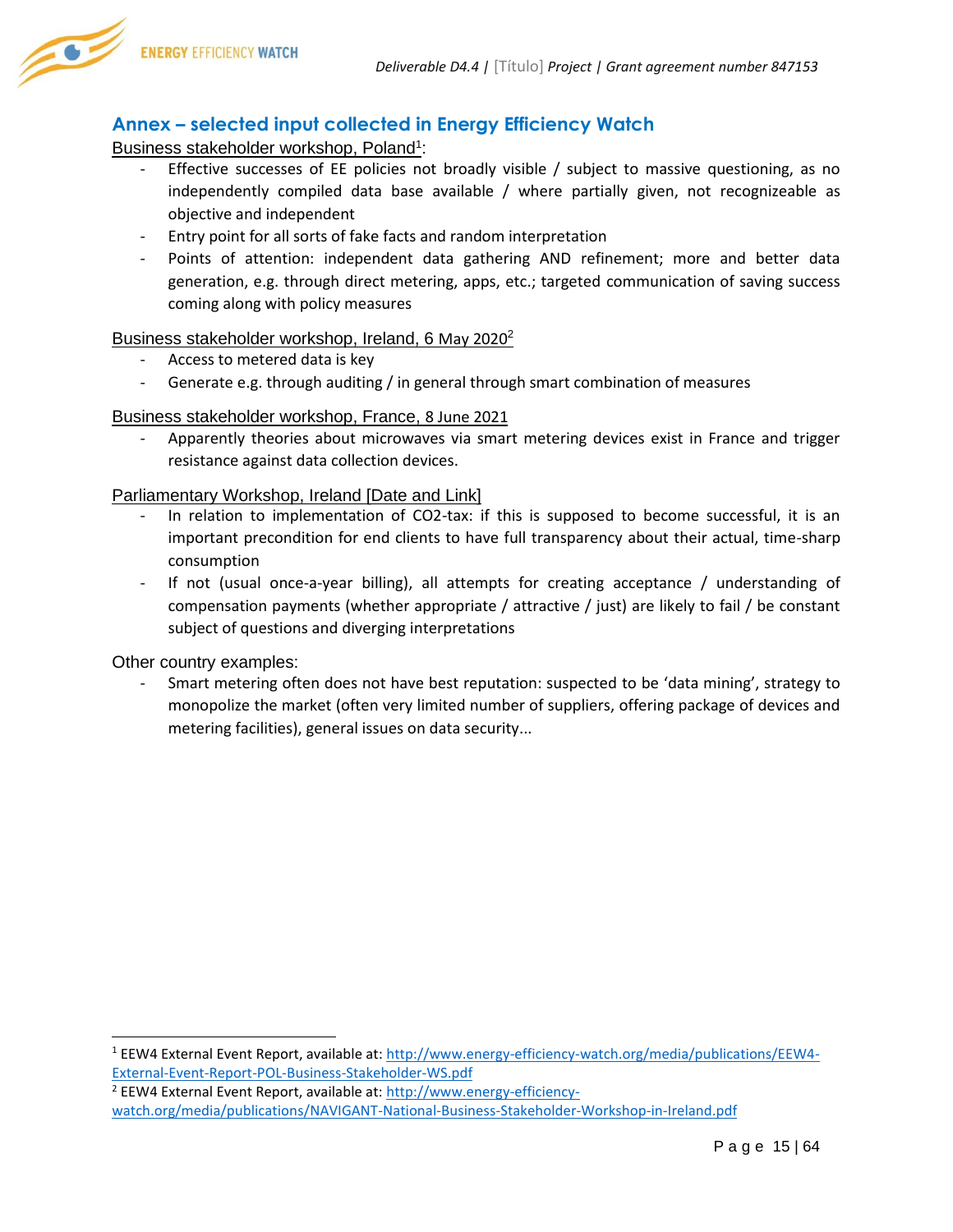

# <span id="page-15-1"></span><span id="page-15-0"></span>**3. 'What makes a real business case for energy efficiency' Narrative summary**

When the first policy instruments for energy efficiency were created, it was expected that business cases would gradually develop and become stronger when demand was increasing. What in fact was the case for renewable energy upscaling often remained very scattered in the more complex field of energy efficiency. Here, the amount of viable business cases is not only a function of cost degression of technical solutions but requires a comprehensive level playing field in relation to both competing solutions, energy prices, counter-productive subsidies etc., which have often not been addressed to the degree needed. Thus, many energy efficiency business cases remained niche solutions. To broaden their range, a positive narrative is built around non-economic 'cobenefits' (assuming that customers may want to e.g. contribute to cleaner air). However, this wellmeant, often altruism-based narrative may reach the opposite: it frequently contributes to the counter-productive impression of just putting gloss on a per se non-convincing business case (here, a link can be made to the case study on independent and transparent data).

Various EEW workshops have shown that comprehensive business cases must be developed and presented. While this includes accounting for business impacts beyond direct energy costs, these additional impacts need to be incorporated into the economic business case. Added value to the client may include convenience, process modernization, or upgrading a firm brand. This added value should be monetized as much as possible to achieve a comprehensive view on the business case. Any other, non-monetizable, benefits may be referred to, but should be presented as separate from the economic business case.

Focusing on the "real business case" helps to further strengthen an honest, transparent and credible narrative about what the business case is - and what it is not. It similarly adds clarity where political steering is needed for levelling the playing field.

#### <span id="page-15-2"></span>**Case**

#### <span id="page-15-3"></span>**Introduction and evidence**

Business stakeholder workshops in Ireland, France, Cyprus, Italy and Germany all alluded to the impression that the way business cases of energy efficiency investments are built and communicated has often been flawed – sometimes being overly optimistic, often incomplete and most of the time not driven by hard economic facts. Insufficient ambition levels in policy making were often leading to situations where business cases would not make it out of their initial market niche (e.g. performance contracting). Instead of creating a level playing field allowing for expansion of innovative approaches and broad market deployment, in the view of the stakeholders often counter-productive campaigns were run: "add some marketing on its greenness and the niche solution will sell although not really competitive".

Professionalizing the way business cases are assessed and communicated is, according to the workshop participants, required to enable an economy-driven rollout of energy efficiency measures.

#### <span id="page-15-4"></span>**Functioning principle and rationale**

#### <span id="page-15-5"></span>**Co-benefits to polish up poor business cases**

In the various workshops, participants expressed the notion that energy efficiency investments are being sold by relating them to a range of economic and non-economic benefits. However, these are often mingled together and aspects like savings in energy cost are presented next to the overall "greenness" of an investment. This way of presenting the case for energy efficiency attempts to add a range of arguments to the decision making, which effectively touches upon very different types of benefits and relevant considerations. Instead of supporting an objective decision on an investment, this narrative approach tends to cloud the core economic issue at hand. This lack of transparency in presenting the case for energy efficiency is perceived as an attempt to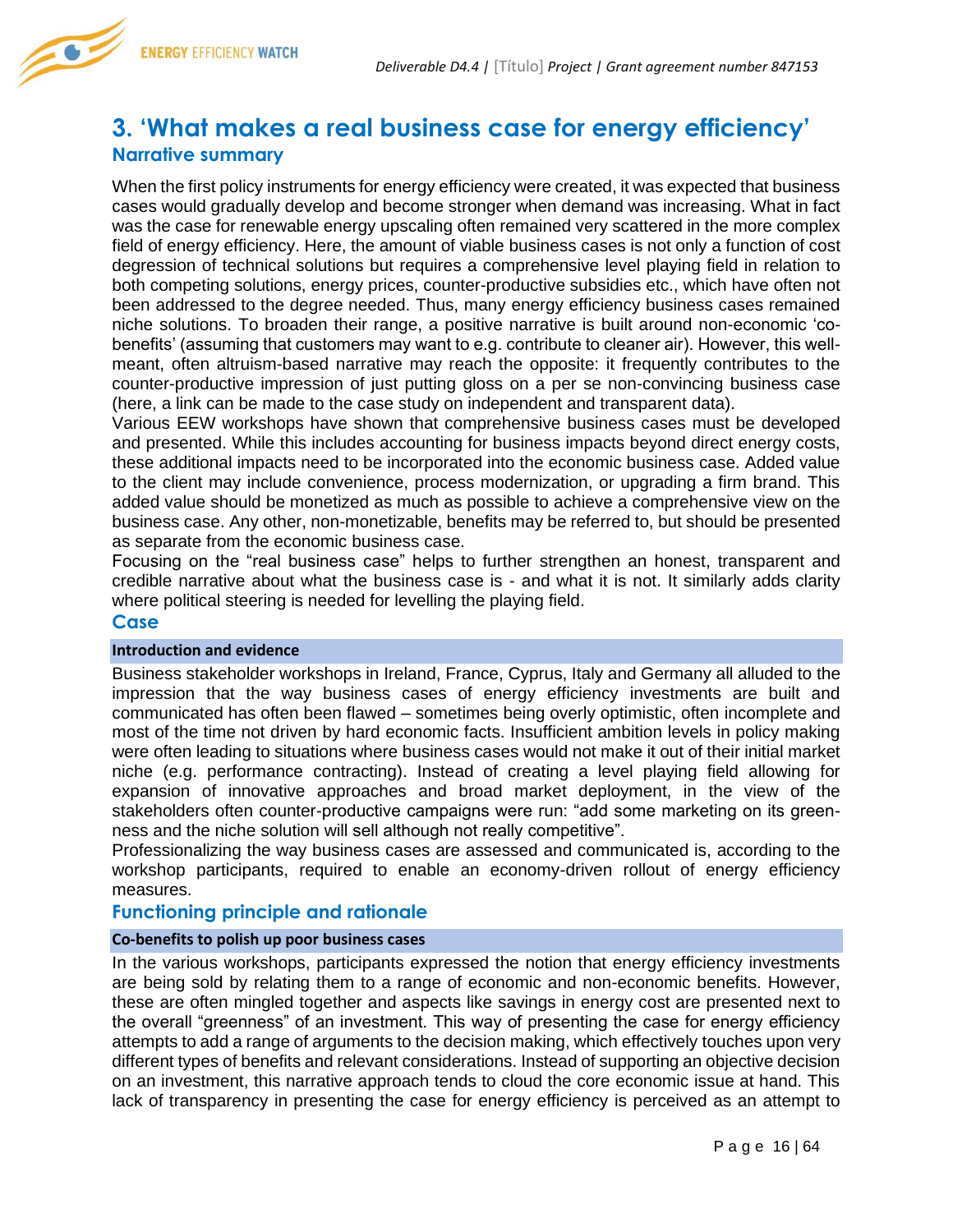

cover-up for the potentially poor performance of energy efficiency business cases.

#### <span id="page-16-0"></span>**The real business case**

In contrast to compiling and presenting (alleged) business cases in an undifferentiated and imprecise manner, a transparent assessment and presentation is required.

The real business case includes, firstly, not to present only energy and emission savings as such, but the economic/business impact thereof. In addition, business impacts beyond direct energy costs should be included in the analysis. This added value should be monetized as much as possible to achieve a comprehensive view on the business case. These may include convenience, process modernization, upgrading a firm brand or increasing the value of a property or house. In addition, the real business case requires transparency around the payback times of investments. To polish up energy efficiency offers, sometimes unrealistic assumptions are made, while the value add effectively unfolds over a longer period.

Any other, non-monetizable, benefits may be referred to, but should be presented as separate from the core economic business case. The real business case may indeed include a whole package, including key economic impacts and co-benefits. But a very clear and transparent presentation of the economic added value for the client is always required. In this context, general "green features" of an investment may be used for marketing purposes but being transparent that it is marketing and not the core economic reason to buy, is paramount.

The other non-economic benefits related to energy efficiency may in the end even be the key driver for an investment decision, such as in the case of improved convenience resulting from energy efficiency measures in buildings (e.g. better heating and indoor climate). However, when selling "convenience" (rather than "avoided energy use") it is equally important to make this aspect the core of the service/product.

In sum, the real business case is about distinguishing clearly between the different types of impacts of an energy efficiency investment and the potential key selling points, instead of simply adding very different arguments in favour of energy efficiency while losing sight of the core economic impacts.

#### <span id="page-16-1"></span>**Policy implications**

Promoting energy efficiency business cases should be convincing by their economic performance. Where this is not or only marginally given due to insufficient policy framework, the focus must be laid on further levelling the playing field and thus broadening the viability of more 'real' business cases not reliant on non-economic 'co-benefits'.

Various concrete policy implications can be derived from there: Firstly, the Commission may consider publishing and updating guidelines for assessing the business case for Energy Efficiency investments - beyond the "multiple benefits" approach and focusing on the core business case. In addition, further standard setting in energy audits and energy consultancy could be considered. This relates to the need to further develop the adequate skills and qualifications to properly assess energy efficiency business cases (also see the separate case study on "skills and qualifications"). Apart from the policy implication itself, also the presentation of energy efficiency policies and their impacts (on the economy as a whole and on businesses) needs to be sharpened, i.e. clearly distinguishing core business impacts from broader non-economic side effects of energy efficiency investments.

In addition, transparency standards (data collection, comparability and accessibility) may have to be improved. See for this aspect the separate case study on "independent and transparent data". In order to support such "real business cases", the legal framework needs to allow for business models to emerge and grow:

- o Long-term views on market developments, such as energy prices and CO2 prices.
- $\circ$  The right legal framework to create transparency (e.g. via smart metering)
- $\circ$  Market-based instruments rather than straight-forward grants, such as white certificate schemes.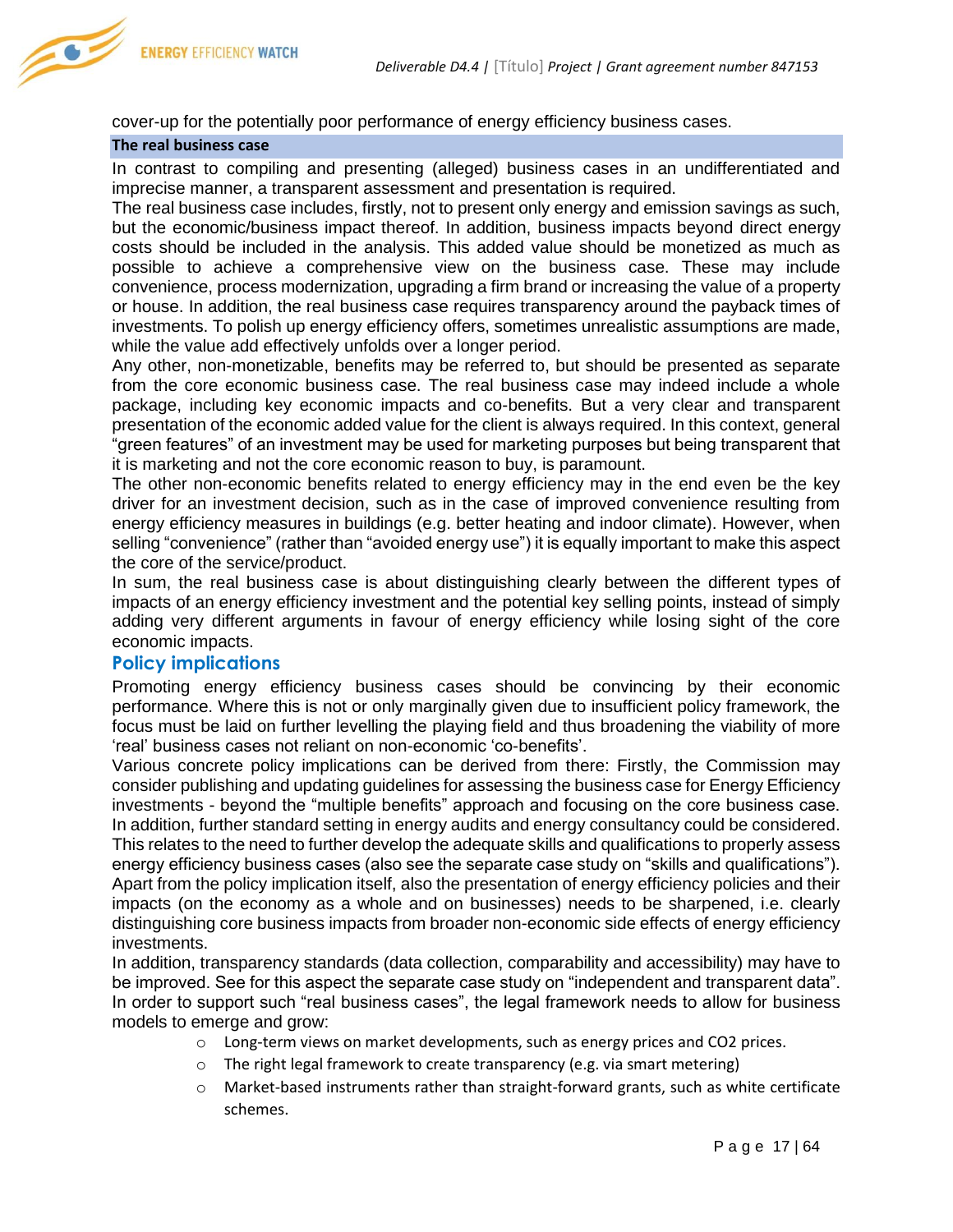

- o Long-term security on the development of incentives.
- o A framework for education and trainings that allows for the implementation of new business models (in sometimes very traditional business revolving around the housing sector).

# <span id="page-17-0"></span>**Context and transferability**

#### <span id="page-17-1"></span>**EU context**

In the EU context energy efficiency policies undergo regular scrutiny in terms of their overall economic benefits. The recently proposed Fitfor55 package and the subsequent proposals (e.g. on a revision of the EPBD) all undergo a structured Impact Assessment. Being as credible, precise and transparent as possible in these assessments is paramount to creating trust in the economic case for energy efficiency policies.

Europe is seen globally as a frontrunner in climate action, proving that economic growth and sustainability can and should go hand in hand. This means that also on individual business level the business case for energy efficiency needs to be robust. Only such business-related robustness will provide the European approach of combining business with climate change mitigation with the required credibility.

#### <span id="page-17-2"></span>**Transferability across Member States**

Generally speaking, a robust narrative around the business case for energy efficiency should be easily transferable to all Member States. However, different Member States have different foci on typical business cases. These may be elaborated per member state for different sectors. In the housing sector, the business case for energy efficiency investments will depend on the existing housing structure and the climate and weather context, among others. Likewise, for the commercial and industrial sectors, the typical business cases will depend on the economic activity and industrial production processes will require entirely different approaches than the tourism sector. Thus, while the general call for a professionalized approach towards business cases is universally applicable, its specific application will depend entirely on the respective context. Despite all differences to be considered, the focus of policy making needs to be on an enabling environment, allowing policies to expand and not remain in market niches.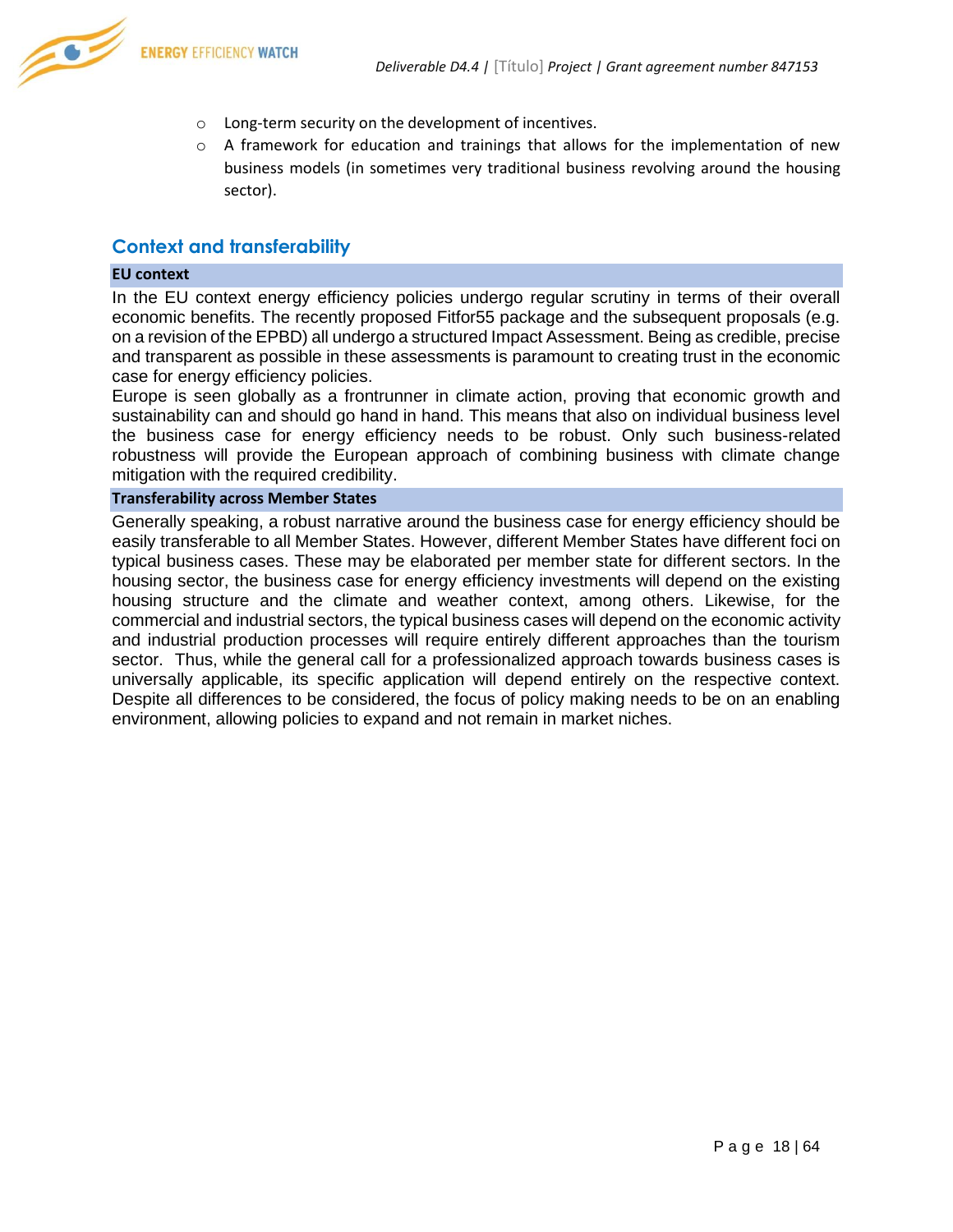

# <span id="page-18-0"></span>**Annex – selected input collected in Energy Efficiency Watch**

#### Business stakeholder workshop, Ireland, 6 May 2020<sup>3</sup>

- Never try to sell EE for a non commercial reason
- People will see / appreciate co-benefits, but decisive for their willingness to buy is commercial viability / an attractive package
- This is important to stress, as often obvious non-attractiveness is tried to compensate for or to fill up with 'green-ness' of product
- This will only appeal to minorities with this special priority, but does not help the business case in the end / may even be counter productive
- "you cannot sell EE (I.e. less of something, in this case energy), so don't!"
- Sell convenience
- Couple energy saving with avoided cost
- Sell a package that may comprise aspects classified as co-benefits, but be sharp about the economic added value for the client
- Use green features or other aspects on top for marketing purposes, but be clear it IS marketing and not the core economic reason to buy
- EE: upgrade of commercial brands
- In the focus of required policy action: level playing field legal framework needs to be re-shaped in targeted manner, allowing for more commercially attractive EE business cases
- One of the initial mistakes (also from the direction of the EC): assumption that 'business cases will develop' / over time prices and payback times would go down without major supportive action
- Often unrealistic payback times expected / envisaged
- Don't further nourish this but manage expectation towards payback times easily above 6 years
- Good client messaging under these conditions: "better do now WITH grant than later WITHOUT"

#### Business stakeholder Workshop, Cyprus, 15/16 June 2020 <sup>4</sup>

- Entrepreneurial potential for innovative business given, but lack of informedness about legislative measures and framework in which this can be implemented

#### Business stakeholder workshop, France, 8 June 2021

- EC left too many countries alone with "business cases will develop"
- How does 'Green Deal' help my business

#### Business stakeholder workshop, Italy 27/28 April 2020<sup>5</sup>

- New business models are key
- Policy framework under which they can grow
- To certain extent successful under Ita White Cert Scheme
- Sell 'good life' to customers
- For stable business, predictability is needed on cost and market incentives

[watch.org/media/publications/NAVIGANT-National-Business-Stakeholder-Workshop-in-Cyprus.pdf](http://www.energy-efficiency-watch.org/media/publications/NAVIGANT-National-Business-Stakeholder-Workshop-in-Cyprus.pdf)

<sup>&</sup>lt;sup>3</sup> EEW4 External Event Report, available at: [http://www.energy-efficiency](http://www.energy-efficiency-watch.org/media/publications/NAVIGANT-National-Business-Stakeholder-Workshop-in-Ireland.pdf)[watch.org/media/publications/NAVIGANT-National-Business-Stakeholder-Workshop-in-Ireland.pdf](http://www.energy-efficiency-watch.org/media/publications/NAVIGANT-National-Business-Stakeholder-Workshop-in-Ireland.pdf) <sup>4</sup> EEW4 External Event Report, available at: [http://www.energy-efficiency-](http://www.energy-efficiency-watch.org/media/publications/NAVIGANT-National-Business-Stakeholder-Workshop-in-Cyprus.pdf)

<sup>5</sup> EEW4 External Event Report, available at: [http://www.energy-efficiency-](http://www.energy-efficiency-watch.org/media/publications/NAVIGANT-National-Business-Stakeholder-Workshop-in-Italy.pdf)

[watch.org/media/publications/NAVIGANT-National-Business-Stakeholder-Workshop-in-Italy.pdf](http://www.energy-efficiency-watch.org/media/publications/NAVIGANT-National-Business-Stakeholder-Workshop-in-Italy.pdf)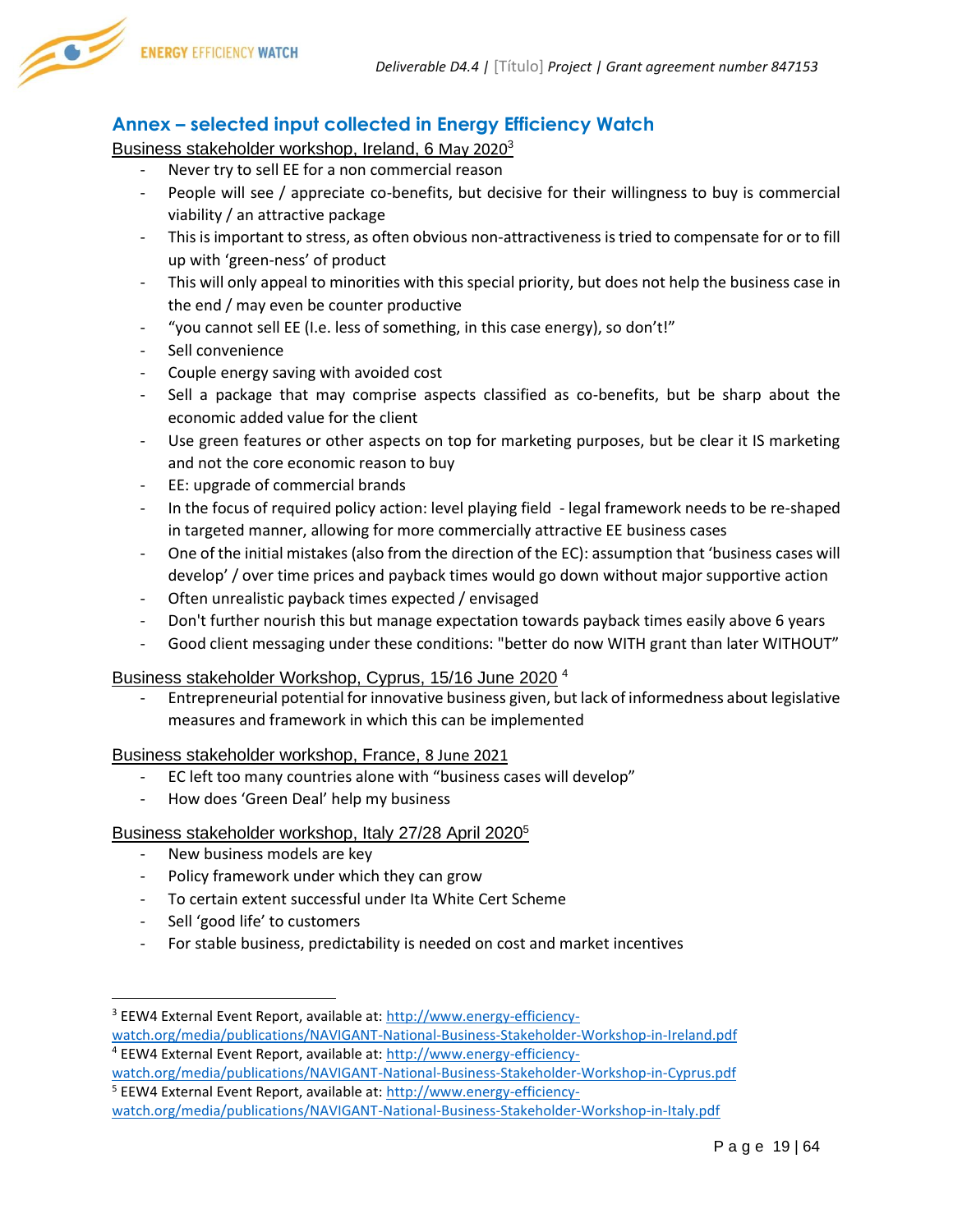

Business stakeholder Workshop in Germany, 28 January 2020<sup>6</sup>

- Important to establish long-term view on return on investment. Not just short-termed payback time, but longer-term value of, for instance, real estate.
- Mid-caps play a core role and help in developing new business models.

There are linkages of energy efficiency with digitalisation, innovation and new lifestyles, as well as a nexus between regulation and freedom or local economic benefits

<sup>6</sup> EEW4 External Event Report, available at: [http://www.energy-efficiency](http://www.energy-efficiency-watch.org/media/publications/NAVIGANT-National-Business-Stakeholder-Workshop-Germany.pdf)[watch.org/media/publications/NAVIGANT-National-Business-Stakeholder-Workshop-Germany.pdf](http://www.energy-efficiency-watch.org/media/publications/NAVIGANT-National-Business-Stakeholder-Workshop-Germany.pdf)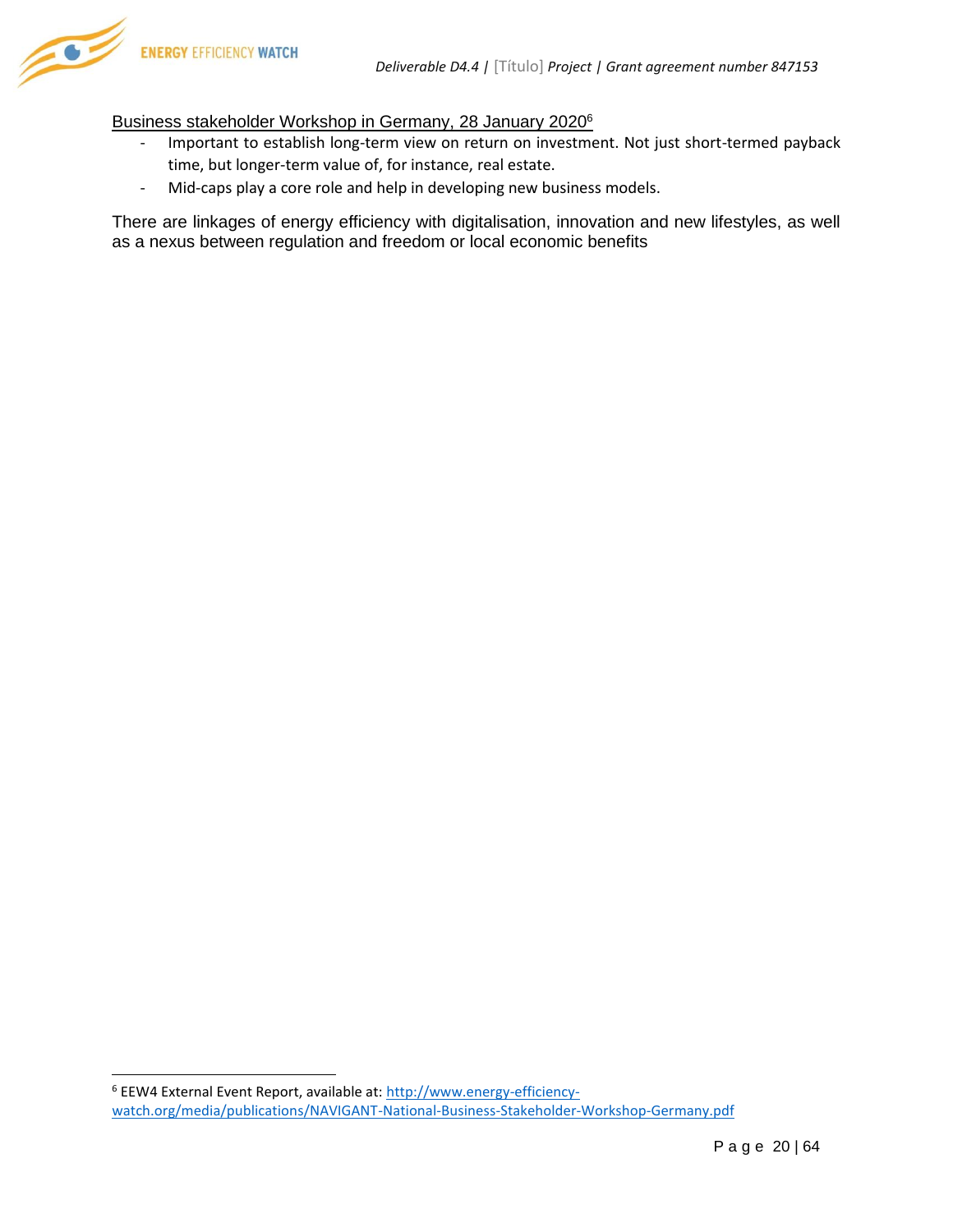

# <span id="page-20-0"></span>**4. Successfully communicate the shift away from outdated technologies**

# <span id="page-20-1"></span>**Narrative summary**

Phasing out of inefficient and emission-intensive appliances and technologies is the focus of a significant number of policies and support schemes throughout EU member states. Namely in the field of heating, a high potential of efficiency gains and thus emission reduction can be tapped, e.g. by replacing old electric storage heaters or oil heating systems. Most instruments to promote energy efficient technologies are based on a mix of **regulatory measures** and **financial incentives**. If target achievement is lagging behind, it is often assumed that the level of support was insufficient for levelling the cost difference to efficient technologies. However, examples show that socio-economic analysis of the target groups allows for a more differentiated reading of appropriate instruments needed. Especially the image associated with certain appliances or technologies and the related popular perception can have substantial positive or negative impact on target achievement, independent from or even counter-indicative to the available financial support. With regard to regulatory measures put in place to replace outdated technologies, the image factor can also have a positive impact regarding acceptance and compliance. Tailored communication is key especially for those not responding to financial incentives.

In order to foster a positive image and perception of energy efficient technologies among individuals and households, a targeted, clear, and multi-level communication strategy is essential. Also, socio-economic aspects that affect the decision-making process of the target group need to be considered in devising the communication strategy. Pertinent communication can pursue different strategies:

- One is to focus on the positive impact of new technologies, e.g. by speaking to target groups' interest in enjoying high technological standards and a resulting increase real estate value. Further benefits such story lines can mobilise comprise higher quality of living, lifestyle aspects (being modern, using cutting-edge innovations), enhanced aesthetics of renovated buildings as well as improved safety, reliability and easier maintenance.
- Another strategy is to emphasise negative impacts of outdated technologies (e.g. safety risks, higher costs, higher maintenance), but such strategies should nonetheless also refer to the benefits of alternative available technologies as a remedy.
- In addition, a specific narrative needs to be developed in cases decarbonisation technologies are associated with a prevalent negative image, marked not by lack of market maturity or high costs but rather cultural or historical reasons. In certain Eastern European contexts, for example, a negative image is associated with wood heating as a sign of poverty, scarcity and backwardness.

Against this background, different lines of argument for persuading consumers gain priority over energy or emission savings, levelled cost difference etc. These need to be carefully assessed before tailoring a target group focussed communication strategy. New technologies must be appealing beyond cost arguments associated with cost-value relation, safety etc. on the one hand, on the other hand convenience, innovation and modern lifestyle, in order to address different layers of perception.

# <span id="page-20-2"></span>**Cases**

A pointed statement during one of the stakeholder workshops named the commonly known dilemma of underperforming support schemes: "Don't throw money at people if they haven't understood why they should want a new heating". Rather the situation of the target group to be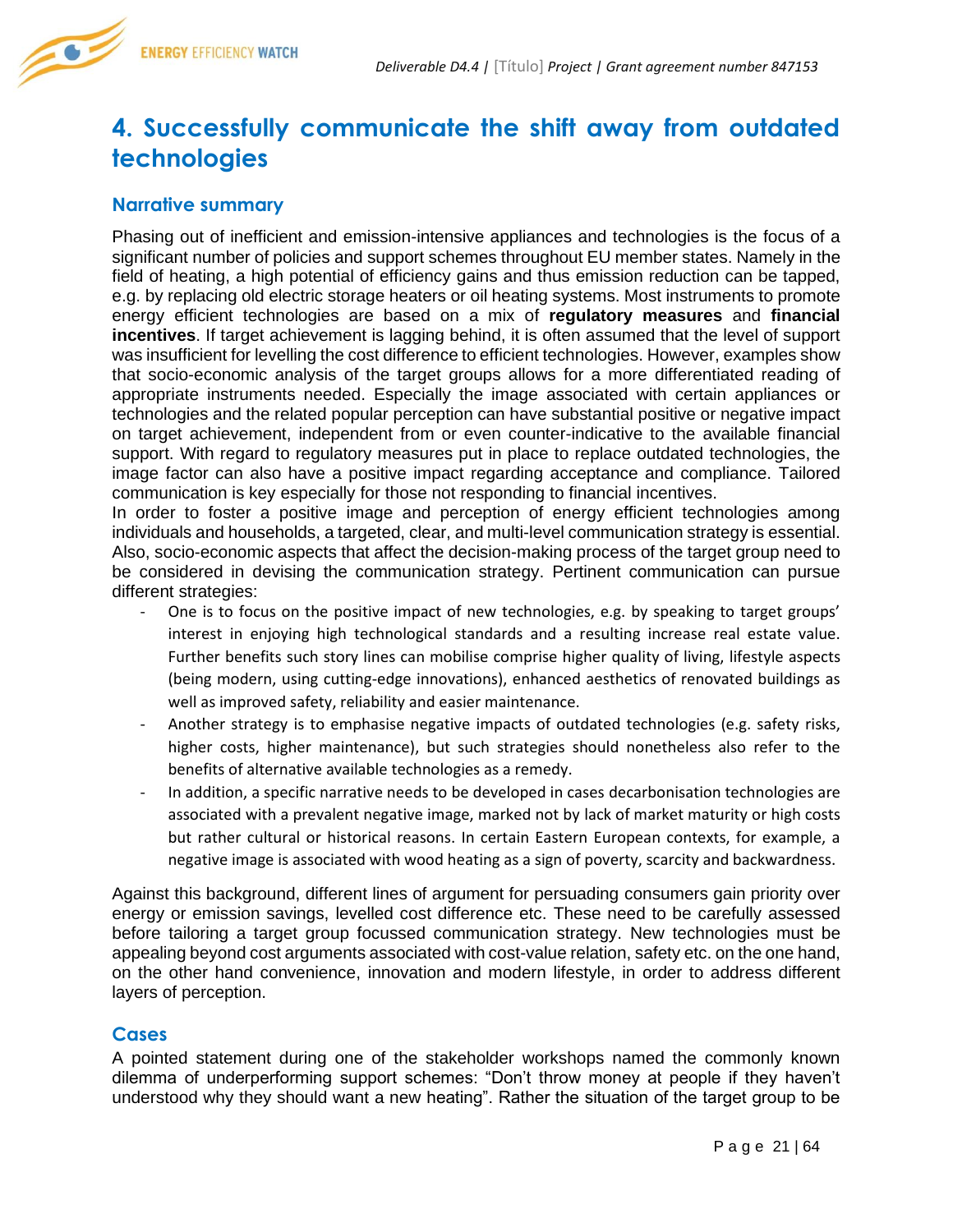

addressed should be analysed and understood first, and then a mix of incentives and dedicated image campaign could deliver much better results.

# <span id="page-21-0"></span>**Upper Austria – Campaign "AdieuÖl" to eliminate oil heating**

In addition to banning oil heating in new buildings (brought into force in Upper Austria in 2019) and providing attractive financial incentives to replace oil, gas, coal and direct electric heating, further measures were implemented to speed up progress. In 2019, the large-scale information and stakeholder campaign "AdieuÖl" was developed and launched.

As first step, a market analysis was carried out to identify and better understand the target group. Among others, it revealed that communication would need to focus on other elements than climate protection and energy cost savings, which were previously mostly used and had not motivated these oil-heater so far. Efforts were put into finding arguments and a language they could related to. Emphasis is particularly put on an image component and on replacing oil heating in view of keeping their building "modern" (oil heating as "outdated"), improving their quality of life (no more oil odour) and maintaining the value of their property (ex: for the next generation).

The campaign follows a multi-level approach including municipalities, associations, schools and local enterprises as supporters, and provides specific materials. It reaches out to people in their social environment, motivates them to participate in multiple ways, and uses the power of civil society and community to build up momentum for the energy transition. The campaign turned out to be more successful than the support policy alone.



Source: OÖ Energiesparverband

#### <span id="page-21-1"></span>**Slovenia – negative image of wood heating**

Although Slovenia has abundant wood resources to be used for heating at competitive costs, new or renovated buildings tend to be equipped mainly with modern gas boilers or heat pumps. As Slovenian stakeholders explained, this is due to the negative image associated with wood heating as a sign of poverty and backwardness, rooting in the experience of shortage and lack of modern technologies during the communist era.

# <span id="page-21-2"></span>**Cyprus – create positive image for economically viable technologies**

Cypriote business stakeholders stressed that plenty of technologies that were already fully competitive under the local conditions, e.g. solar hot water and heating support, were not used mainly for the absence of a positive image attached to them (the starting point not being a negative connotation but more indifference to it). They suggested to include people who deployed solar energy systems or implemented building insulation in promotion campaigns as "ambassadors" for their energy efficiency measure to raise awareness of the benefits.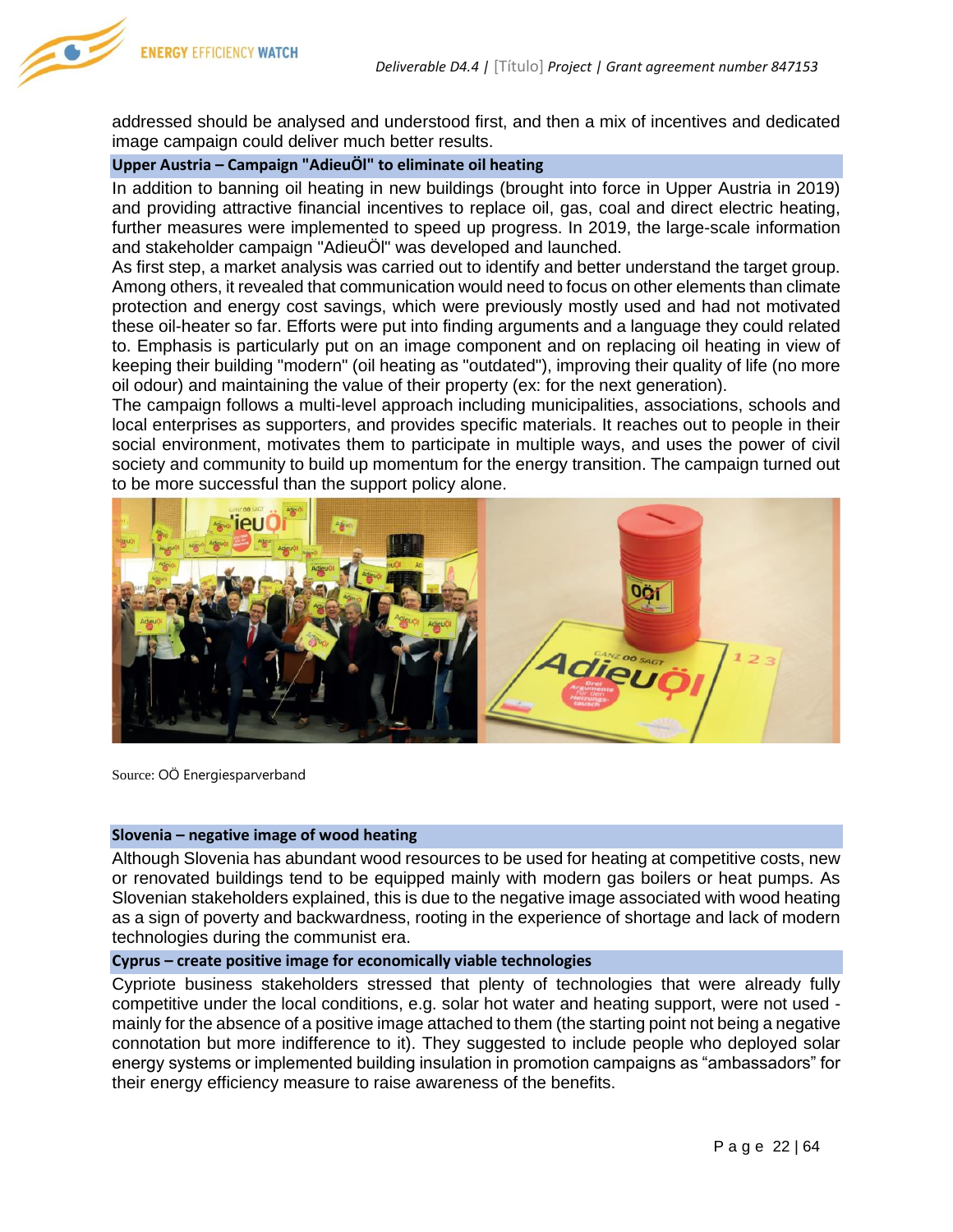

# <span id="page-22-0"></span>**Functioning principle and rationale**

In many cases it can be observed that the shift from outdated technologies to new energy efficient technologies progresses very slowly although extensive financial incentives are provided, or regulatory measures being in place. A clear and graduated communication strategy is key, considering the following principles:

- Have a clear picture of the market segments that shall be addressed with the communication strategy and a clear understanding of e.g. their income structures, motivation to invest as well as attitudes and views based on the socio-economic and cultural analysis. Different channels of (social) marketing can be used and various actors at different levels can be integrated in this approach to act as ambassadors to promote new technologies such as state level and municipalities, schools, companies, sector associations, agencies etc.
- Make it as specific as possible in terms of technology and areas of application and embed it in a broader context. This can be accompanied by forming pictures in the mind that have different hooks than previously used. Where costs are not the key issue, work with emotion, empathy and perspective of success.
- Use key differentiators in communication per market segment or target group when communicating and visualising new or outdated technology and the respective impacts. Reach out to the target groups with the appropriate form of presentation and statements that forms the image which primarily affects the decision-making.

# <span id="page-22-1"></span>**Policy implications**

In all policy instruments aiming at replacement of outdated technologies, the level of subsidy or other available funding is ascribed a key role. It should for sure not be too low, but it is a known fact in policy making that there is no linear correlation between subsidy level and the according effect, i.e. the willingness to change on the side of the target group. Too high subsidy levels can, besides economic inefficiency, even negatively affect the reputation of technologies and the programmes to foster them.

Policy makers therefore are recommended to combine target group analysis and subsequent specific communication strategies with selected structures of financial incentives. It must be acknowledged that the image or perception of a technology fundamentally depends on socio-economic and cultural environment of the target group. Therefore, a mix of appropriate instruments is needed, cost arguments are not always the crucial factor to replace an outdated technology. Apart from financial incentives and regulatory measures image campaigns and associated altered perceptions can significantly increase the target achievement to shift away from outdated technologies. When designing those image campaign all relevant socio-economic and cultural aspects need to incorporate to make it successful.

Another key vector is to contextualise the narrative and highlight which technologies can be applied where, which positive or negative trigger points exist, what can be used respective need to be avoided in communication with the specific target groups. In the end, a mix of different policy instruments is needed that complements each other and fit well into the overarching strategy to shift away from outdated technologies.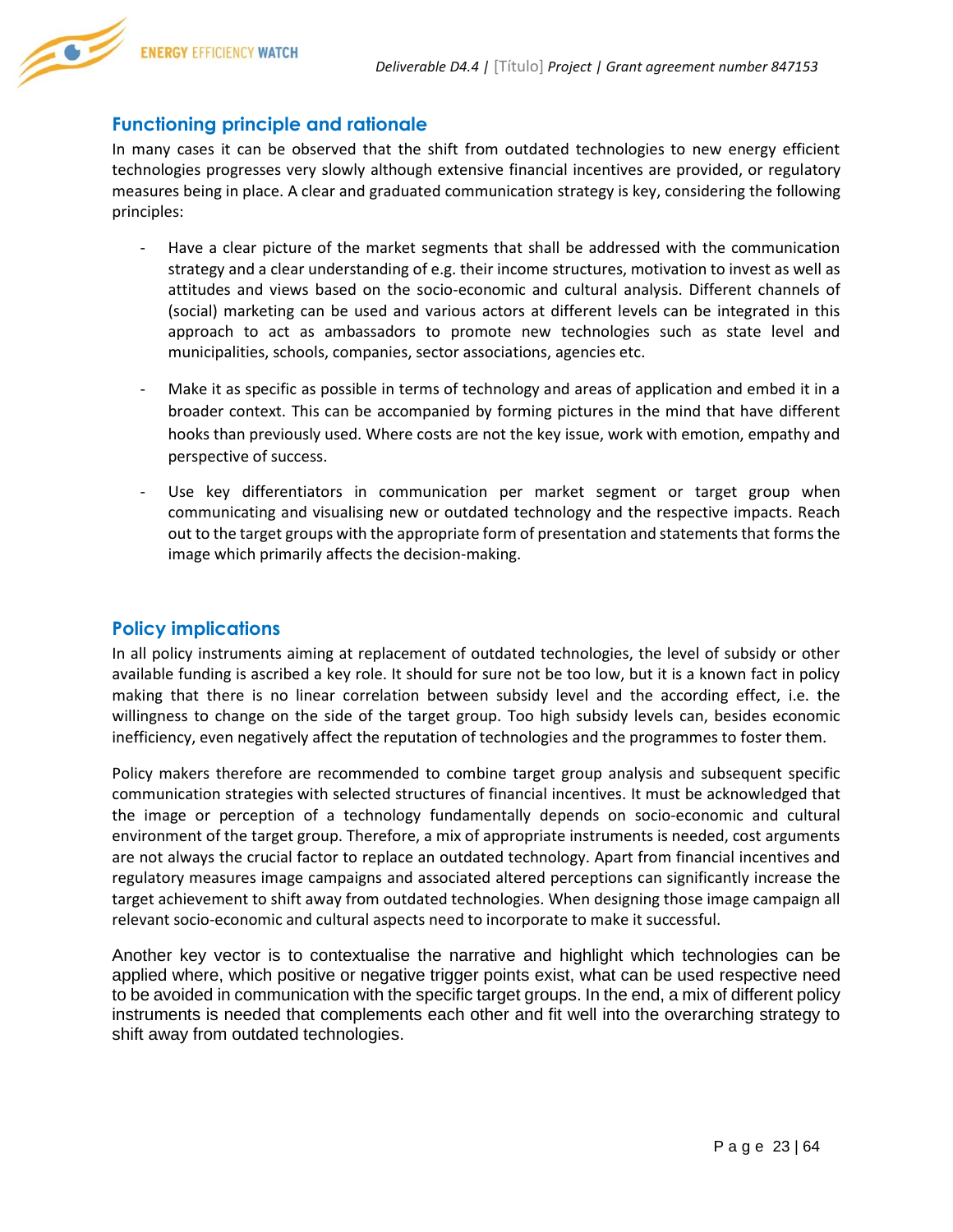

# <span id="page-23-0"></span>**Context and transferability**

#### <span id="page-23-1"></span>**EU context**

At EU-level, mostly regulatory measures to phase down or out inefficient and outdated technologies are in place, just to mention some of those: The proposal of revised Energy Efficiency Directive contains the article on energy obligation schemes and its related Annex V which, for example, excludes the accountability of energy savings from policy measures regarding the use of direct fossil fuel combustion technologies. The  $CO<sub>2</sub>$  regulation of passenger cars and light commercial vehicles sets EU fleet-wide  $CO<sub>2</sub>$  emission targets applying from 2020, 2025 and 2030 and includes a mechanism to incentivise the uptake of zero- and low-emission vehicles. Finally, the EU sustainable finance taxonomy regulation will enable investors to re-orient investments towards more sustainable technologies**.** 

Apart from these regulatory measures, the EU can encourage Member States to develop adapted narrative and targeted communication strategies to support the shift towards new technologies.

#### <span id="page-23-2"></span>**Transferability across Member States**

As it was discussed in the business stakeholder workshops, the perception of certain technologies, communication patterns and established narratives differ from one Member State to another depending on the socio-economic structure of the target groups, communication behaviour, cultural influences, historical background, etc. In this context, it is for instance important to understand what is viewed and understood as 'modern' and what is regarded as 'outdated' in each Member State and for each market segment in order to create the most impactful communication strategy. This requires an adapted approach for each Member State but the functioning principles described above can be generally applied.

# <span id="page-23-3"></span>**Annex – selected input collected in Energy Efficiency Watch 4**

#### Overarching:

- Although many policies and support schemes replacing outdated inefficient technologies are in place target achievement is often lagging behind.
- Levelling the cost difference to efficient technologies doesn't always get to the heart of the decision-making to replace a technology.
- Including a socio-economic analysis of target groups shows a more differentiated choice of appropriate instruments, esp. the image/specific interest associated with a certain technology can have substantial positive or negative impact on target achievement.
- Campaign focusing mainly on the negative impact of outdated technologies or the positive impact of new technologies, e.g. oil heating systems (interest in high technological standards, value development of real estate, quality of life incl. image component), Eastern European context: negative image associated with wood heating as a sign of poverty and backwardness
- Eastern Europe (a.o.): saving is associated with scarcity
- Coming from there: "more is better" is a still dominating paradigm
- The 'new more' can and should be gradually transformed into 'less mass, more quality', less egoistic behaviour, more collective freedom / safety from abuse (e.g. consider speed limit not as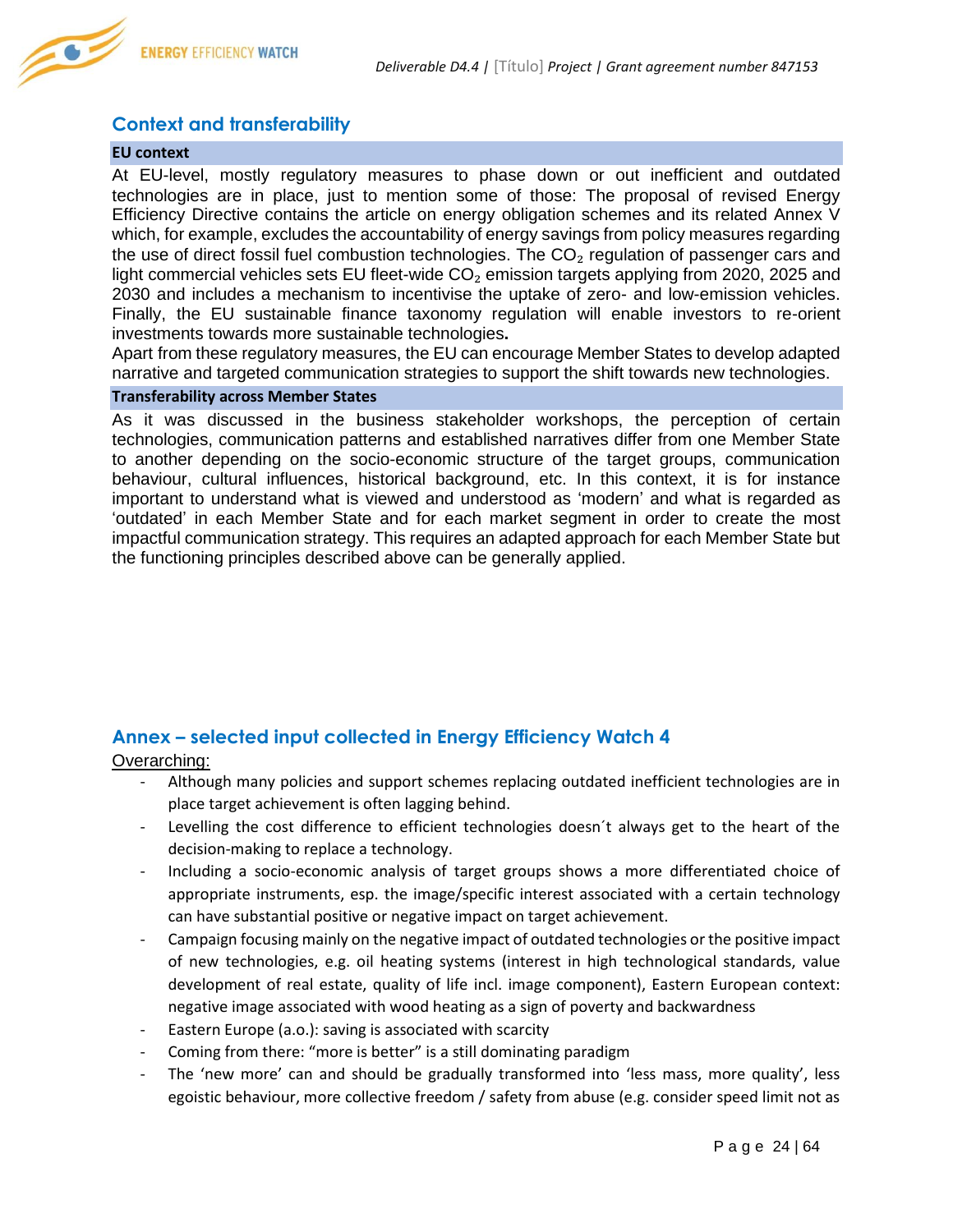

less freedom but more safety / quality for everybody; consider stricter regulation on emissions not as restriction but measure to ensure freedom of furture generations

When using such argumentation, don't fall into the trap of selling something that is not a real business case (link to case study 'only sell a real business case')

#### Cyprus – selected recommendations from business stakeholders:

- Marketing for energy efficiency measures could be improved. It has been suggested to include people who deployed solar energy systems or implemented building insulation in promotion campaigns as "ambassadors" for their energy efficiency measure to spread awareness of the benefits, e.g. lower energy bills.
- Narratives and communication strategies highlighting the benefits of energy efficiency for the tourism industry would be of great value in Cyprus. COVID-19 can be a chance for the tourism sector to develop new business models. Image campaigns focusing on energy efficiency and sustainability could raise awareness for the topic, e.g. in the hotel and travel industry.

#### Slovenia – selected recommendations from business stakeholders:

- Re-consider image campaigns for good technologies
- Focus less on single technologies, e.g. wood boilers, as it might be difficult to overcome their traditional image
- Combine e-mobility, storage, PV, EE as central element for smart metering => make it desirable, associated with a modern, innovative and smart image, life-style
- Not only to individual clients but also to general public, e.g. associated with fostering modern industries and manufacturers in the country
- Expand educational programmes and incentives for stakeholders and broader public, e.g. in form of company programmes to reward the best diplomas in the field or competitions rewarding change of individual behaviours. New technologies to be made desirable beyond cost arguments, e.g. through campaigns/marketing to create appeal or convenience (e.g. link mobile app with smart meters)
- Promote easy access to energy data for consumers (good example: portal on EV charging stations)
- Embed energy efficiency as a centrepiece in the industrial strategy and develop a smart combination of innovative technologies (e.g. storage, EV, local production, …) that connects with the existing industrial structure
- Appealing to political/ PR benefits of energy efficiency measures can be key vector, notably vis-àvis local decision-makers (example: esthetical appeal of renovated buildings in a town).

Austria – network input from ESV

- It is crucial to know and understand your target group (e.g., their income structure, knowledge levels and motivations).
- Developing tailored narratives for different target groups is key.
- Money is not the key issue as often as we think. It is necessary to follow a "market segmentation" approach" (e.g., low/mid incomes). Also work with emotions, image, perspective of success
- Focus on benefits of interest to your target group (e.g., quality of life, not wanting to be seen as "not modern", convenience etc.)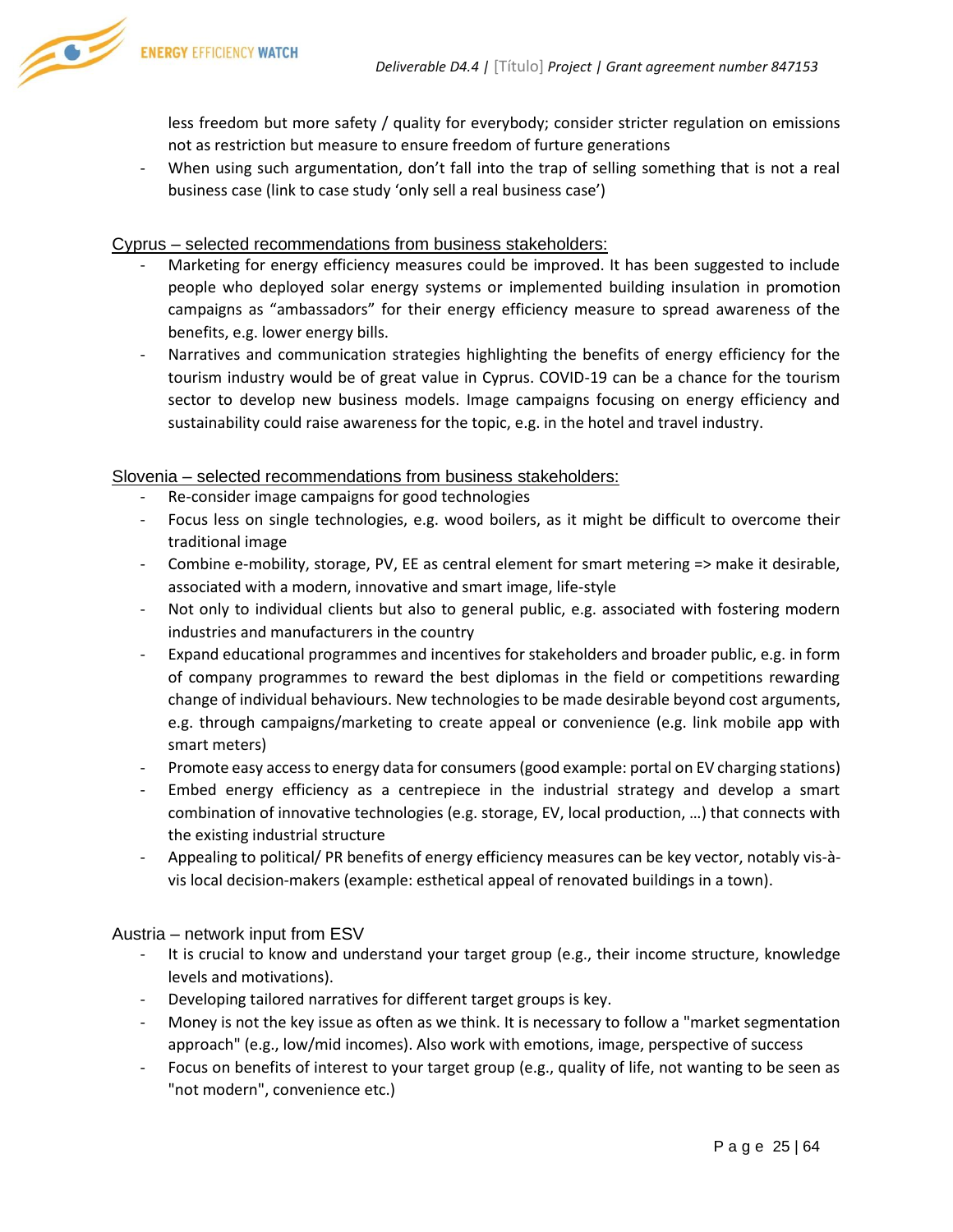

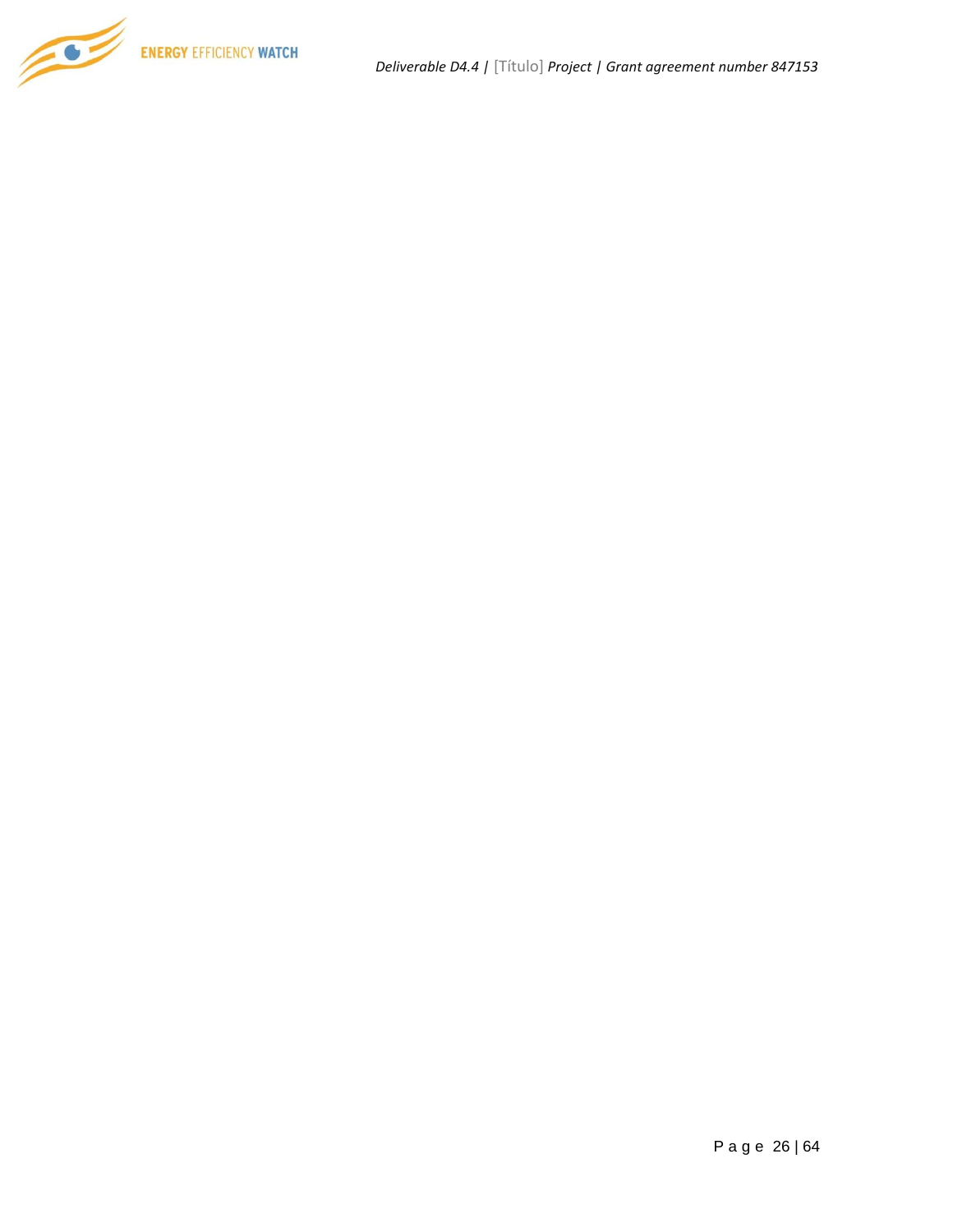

# <span id="page-26-0"></span>**5. 'Good to be a front-runner'**

# <span id="page-26-1"></span>**Narrative summary**

Perhaps the strongest of all overarching narratives is societal consensus that being a front runner on the energy transition is congruent with national interest. In such case, cost-benefit comparisons of single projects and approaches stand back behind the bigger picture of public welfare and macro economic gain through innovation, being an early adopter of new technologies and thus strategically positioning on new markets. Where this overall consent is reached, policies are much less likely fail or become subject to ideological dispute but will be judged pragmatically on the degree to which they contribute to the overarching modernization target.

While it can be argued that the preconditions for such societal consensus cannot be created by energy policy alone, it can be recognized that also gradual approaches have considerable success. There are examples for single sectors and specific technologies receiving high levels of positive connotation: confidence in their economic potential and thus higher welfare, pride on technological progress and image building quality e.g. for changing regions. Working with these and, by presenting success stories, showing transferability to other sectors and technologies can significantly help to establish a positive narrative for structural change and the according potential of the energy transition (see also case "Just Transition").

# <span id="page-26-2"></span>**Front-running Member States – the case of Denmark**

Denmark is widely perceived to pursue leading energy efficiency and renewable energy policies, as illustrated by Danish policymakers and experts in statements such as: *"Denmark is really a front-runner in energy efficiency. […] the core narrative consists of the conscience that it is good for us."* <sup>7</sup> This perception is confirmed by the results of the surveys carried out by the Energy Efficiency Watch project in recent years, in which energy experts rank Denmark among the top two EU Member States regarding energy efficiency policies (second in the 2020 edition of the EEW survey and first in the 2015 edition).<sup>8</sup>

As showcased by Denmark, consistency between rhetoric and action over time is a key dimension and enabling factor. Similarly, it is also key to operationalise general principles established in policy strategies or even regulation to implement them in tangible measures. A case in point is the 'energy efficiency first' principle that is widely acknowledged but one that is being translated into relevant policies rather successively at the time of writing.

To the extent that it sets a benchmark for implementing policy measures, communication around a claimed leadership role could even be leveraged as a starting point to demand accountability by interested stakeholders, as was stated at the Parliamentary Workshop of Energy Efficiency Watch in Italy.<sup>9</sup> Similar implications can be expected of enshrining ambitious long-term targets for carbon neutrality in Member States' national frameworks which provide a suitable starting point for anchoring narratives aimed at advancing swift decarbonisation. Embedding such target frameworks in a shared narrative is key to stimulate broad support and buy-in for the changes needed from businesses and consumers.

Key factors highlighted by Danish policy makers and stakeholders to underpin this view comprise:

<sup>7</sup> Input received at the EEW4 Danish Parliamentary Workshop, held on 29 May 2020. The full summary is available in the event report a[t http://www.energy-efficiency-watch.org/media/pdf/EUFORES-Danish-National-](http://www.energy-efficiency-watch.org/media/pdf/EUFORES-Danish-National-Parliamentary-Workshop.pdf)[Parliamentary-Workshop.pdf.](http://www.energy-efficiency-watch.org/media/pdf/EUFORES-Danish-National-Parliamentary-Workshop.pdf)

<sup>&</sup>lt;sup>8</sup> Cf. summarised presentation of the EEW4 Survey, available at: [http://www.energy-efficiency](http://www.energy-efficiency-watch.org/media/publications/EEW4-survey-slides.pdf)[watch.org/media/publications/EEW4-survey-slides.pdf](http://www.energy-efficiency-watch.org/media/publications/EEW4-survey-slides.pdf)

<sup>&</sup>lt;sup>9</sup> Event Report[: EEW4 EVENT REPORTING EUFORES NATIONAL WORKSHOP ITALY.docx](https://naviganteur.sharepoint.com/:w:/s/S052/207068/EZ1ij5A6MTNCgDRvjmZY6YYBLQsOojcDzuHYEUS5jdB88g?e=af9nO7)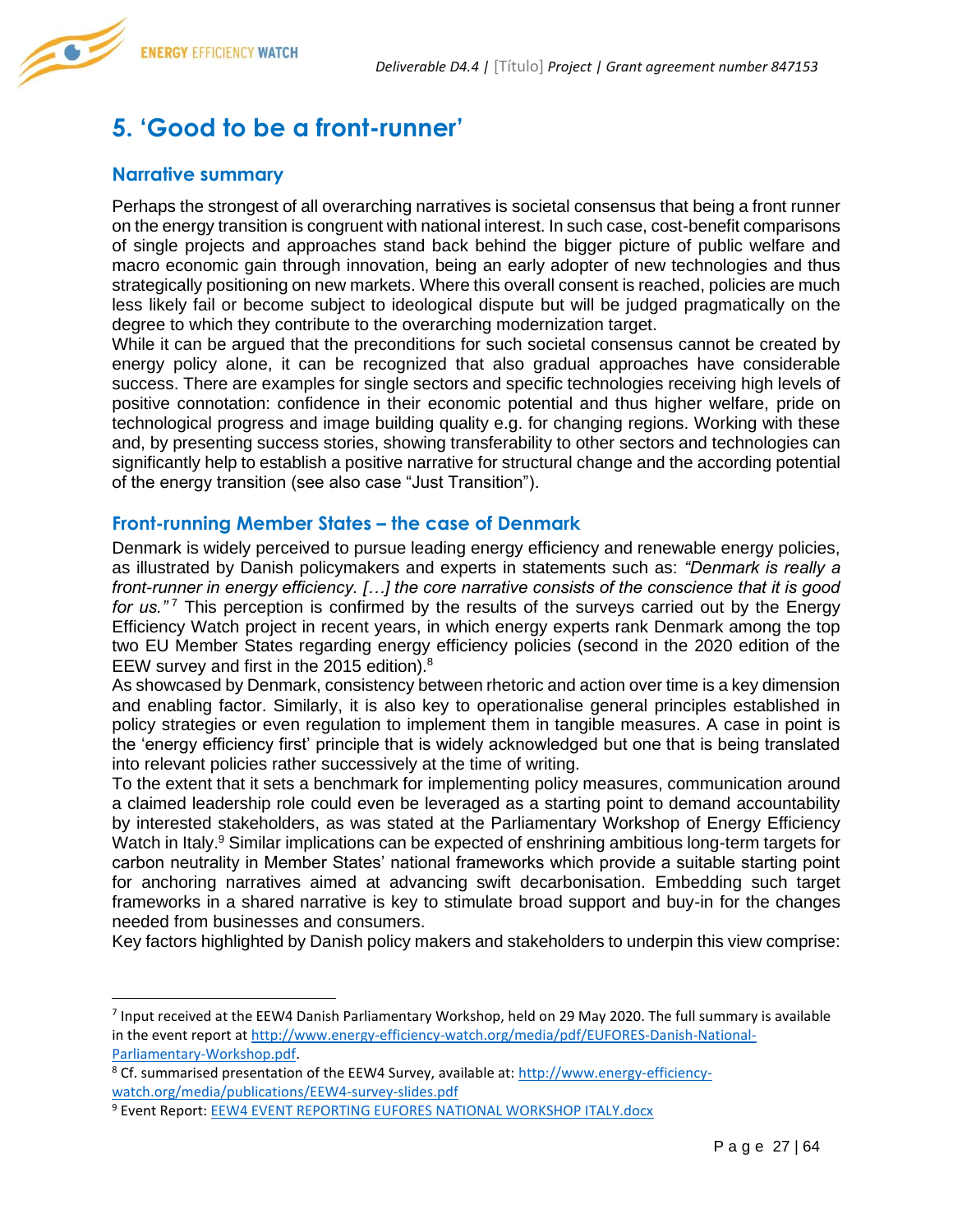

- 1. Denmark's ambitious, widely consensual targets and policy instruments (e.g. its energy efficiency obligation scheme);
- 2. Denmark' s strong track record in sustainable energy, e.g. demonstrated by the decoupling of economic growth from greenhouse gas emissions and water consumption;
- 3. the recognition that pursuing ambitious policies for expanding sustainable energy helped to develop key industries with a strong innovation and export potential that created significant employment on all levels;
- 4. the recognition of synergies between developing energy efficiency and renewable energies, with the latter also covering a large share of the energy supply.

Danish stakeholders also pointed to the historical background of the oil crisis in the 1970s as a starting point for strategic reflexions on how to enhance resilience to such shocks, progressively leading to the paradigm of pioneering the development of renewable energy and energy efficiency technologies. Strong and multifaceted considerations for the resilience of society, e.g. also including aspects of health, social cohesion, competitiveness, environmental protection etc., thus form the bedrock on which the front-running narrative builds.

Business stakeholders also in other workshops, e.g. Poland, Slovenia or Cyprus, highlighted the relevance of narratives and communication strategies underlining the benefits of energy efficiency in terms of innovative business and qualified jobs for individual industrial sectors. Here not individuals or end-users are the recipients of the narrative but the general public. In Poland, for example, electric mobility is very popular and is ascribed a great potential for modern industry, manufacturers and for generating well-qualified jobs. It is perceived as a chance for maintaining and modernizing the traditional car component manufacturing. Thus, leap frogging is here a centrepiece of a positive narrative rather than the threat of old industries. Overall, energy efficiency must be comprehensively embedded in industrial strategies and showcased as a smart combination of innovative technologies (e.g. e-mobility, storage, heat pumps, etc.) that connects with the existing industrial structure and local production.

# <span id="page-27-0"></span>**Functioning principle and rationale**

As evidenced by its consistency over time and documented by the input received from the Danish policy community, the perception of Denmark as a frontrunner appears to hold regardless of the respective ruling coalition and changes in government. In fact, the government is perceived as actively striving to maintain Denmark's leading role for promoting sustainable energy.

Relatedly, the Danish energy policy community consistently called for ambitious EU targets for energy efficiency and renewable energies, cross-border collaboration and progress on the EU energy market integration for creating a level playing field. This would benefit Denmark, e.g. for exporting excess renewable energy, sustainable energy technologies and for creating jobs: "*We need to sell our energy and we need an EU renewable energy market; we need to be able to sell jobs and technologies. The EU represents a chance for this*." Given its capacity to promote sustainable energy (both on the supply and on the demand side), market integration and collaboration, the EU is therefore seen as an important vehicle for leveraging Denmark's competitive edge in sustainable energy technologies, thereby strengthening employment in leading domestic industries, whilst "*saving the world"* at the same time. Beyond driving business performance, this story therefore also helped stimulate societal acceptance for energy efficiency and the energy transition more broadly.

Aspirations to pursue ambitious energy efficiency policies and to be perceived as front-runner feature an economic rationale at their core, i.e. they strongly link to considerations of competitiveness, trade benefits and employment in the Danish case. This also correlates with the EEW4 survey, according to which industrial competitiveness, employment, and the country's international image are ranked as the three most important topics in the general public debate in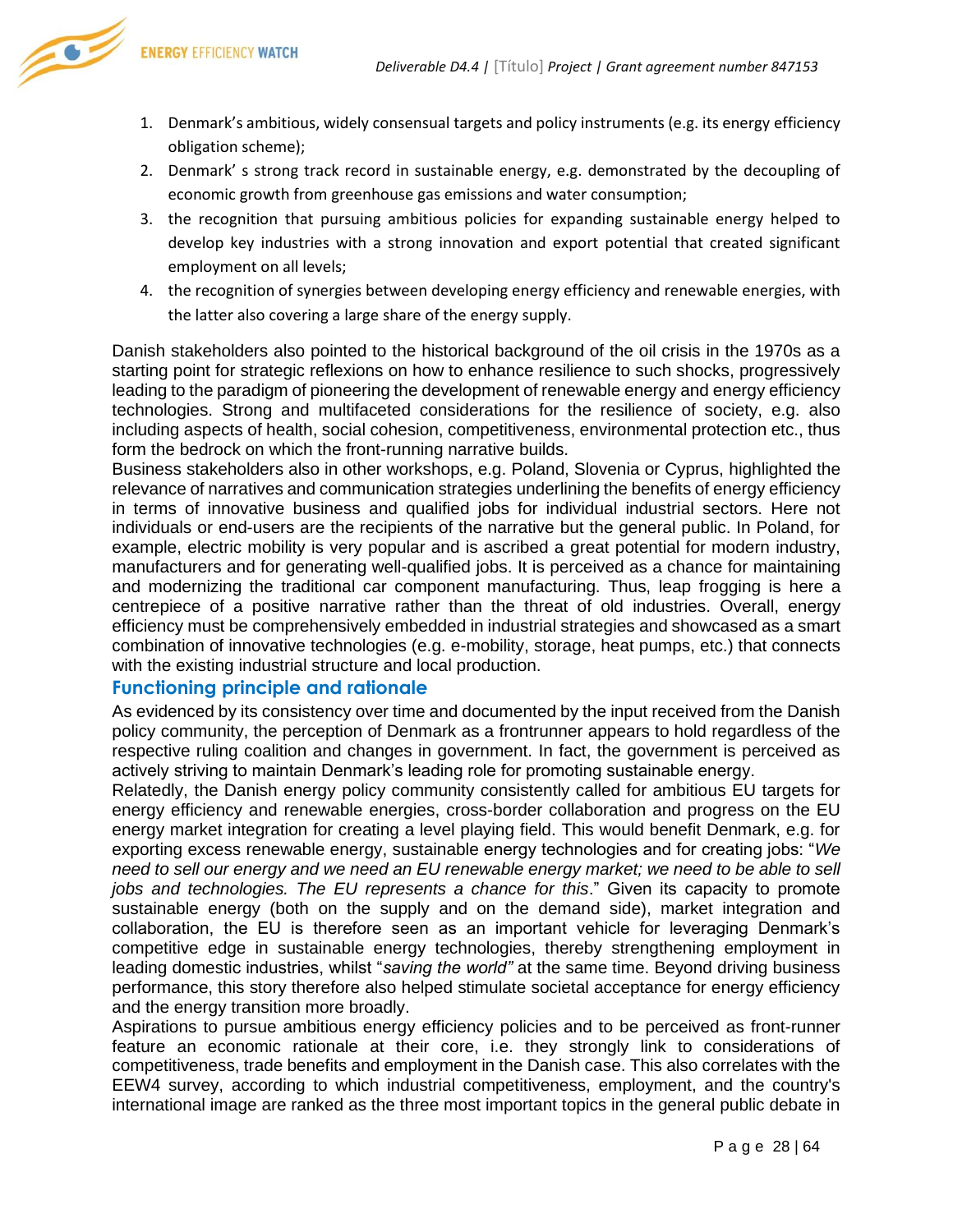

Denmark in the context of energy efficiency.<sup>10</sup>

# <span id="page-28-0"></span>**Policy implications**

It is a strong enabling narrative if a country wants to be front-runner on energy efficiency. Therefore, the key question is what is needed to support EU Member States in identifying why, in which area and by which concrete measures they want to become front-runners.

Grounding strategies and policies on claims or aspirations for leadership in the public debate bears a significant credibility component. Fundamentally, policy measures need to be in line with the claimed ambition or leading role to ensure consistency between rhetoric and action.

The case argues that ambitious and credible targets, prior achievements in implementation, and shining lighthouse projects with demonstrated benefits, also in the broader economic and societal sense, are key vectors to build on the recognition and associated narrative around the theme of 'it is beneficial to be a front-runner'. In such a context, marketing bold energy efficiency policies with story lines around this theme then significantly facilitates their adoption and effective implementation. Perceptions and narratives of 'being or becoming a front-runner' are likely to take time to build. Indicators for their success can inter alia be seen in:

- clear and recognised economic benefits from energy efficiency business cases that may include technological leadership and developing industry sustainability champions;
- broad agreement across society and industry regarding the benefits of bold energy efficiency measures;
- consistency over time of such societal agreement that also translates into a stable political orientation and framework regardless of changes in government;
- government efforts to develop and maintain a leading role in energy efficiency in the sense of a credible advocate at both national and EU level.

To sustain effectiveness, narratives pertaining to 'being a front-runner' should not be used to argue against taking further measures needed for the transformation, e.g. along the lines of 'we are already best', which could be a potential temptation for certain fractions of the political spectrum. Instead, the narrative should be leveraged to emphasise that efforts to maintain leadership in sustainability are needed to sustain the economic success conditioned on the former.

# <span id="page-28-1"></span>**Context and transferability**

#### <span id="page-28-2"></span>**EU context**

The aspiration to lead the fight against climate change and to pioneer the carbon-neutral transformation features prominently in the EU's strategy and communication. Notably in the context of its positioning in international climate negotiations, the EU is sometimes characterised as a (green) normative power, able to leverage its governance architecture in the sense of a multilevel reinforcement.<sup>11</sup> Domestically, too, the EU conveys the pioneering ambition prominently with the European Green Deal, framed as Europe's "man-on-the-moon moment" to contextualise the mobilisation for achieving carbon neutrality by 2050. As such, the European Green Deal both widened the discursive space and upgraded the strategic policy outlook, creating windows of opportunity for moving transformational narratives and policies ahead, as documented by expert

<sup>10</sup> Full Survey Report:<http://www.energy-efficiency-watch.org/media/publications/EEW4-survey-report.pdf>

<sup>&</sup>lt;sup>11</sup> Miranda Schreurs, Yves Tiberghien (2007), Multi-Level Reinforcement: Explaining European Union Leadership in Climate Change Mitigation, Global Environmental Politics 7(4): 19-46.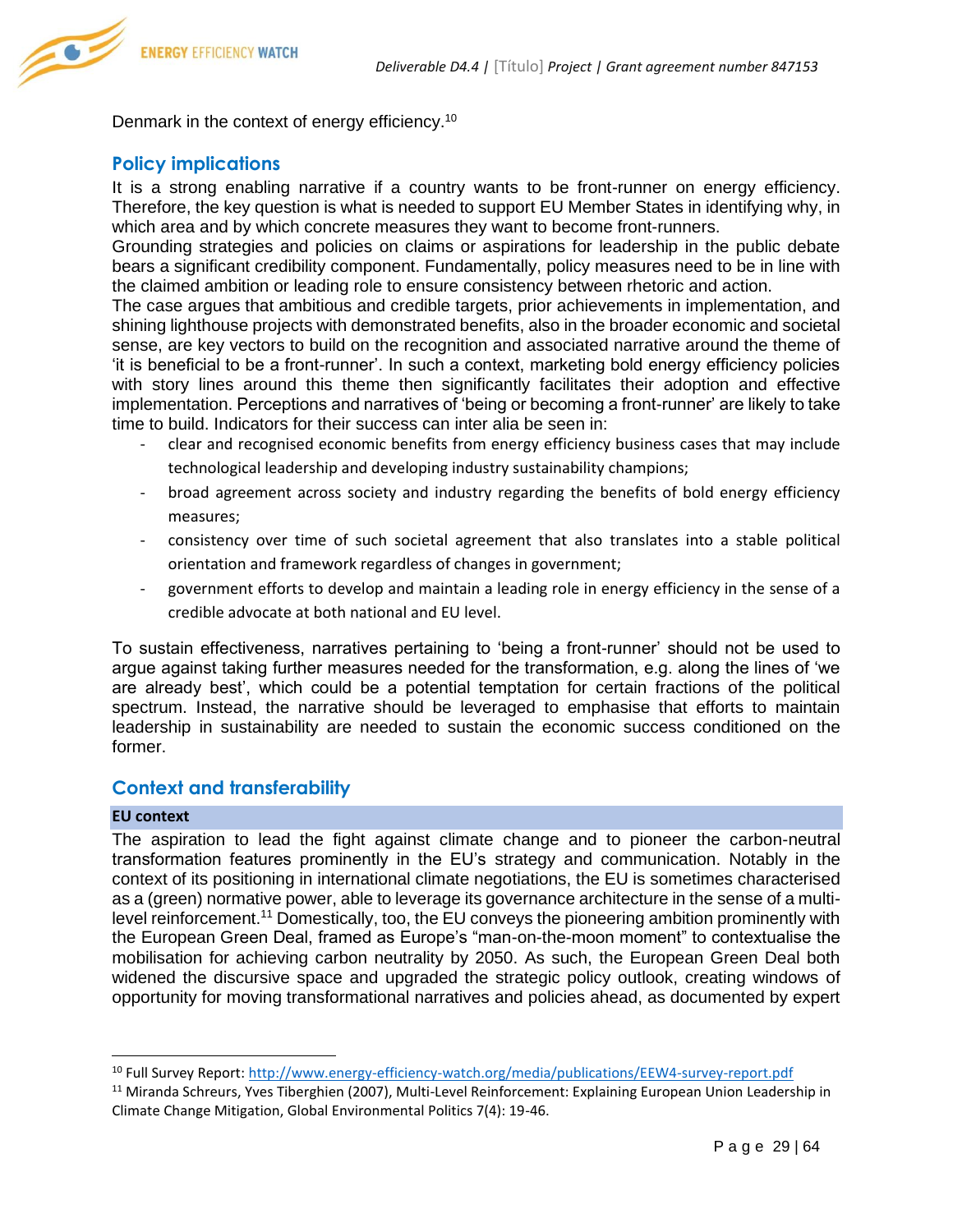

input collected in EEW4.<sup>12</sup> Even if discourses centring on the pioneering theme might not resonate effectively in all Member States, the EU's efforts to ground the objective of climate neutrality both in legislation as well as in discourse sets the scene and provides a robust overarching reference for connecting narratives enabling ambitious measures in national debates.

#### <span id="page-29-0"></span>**Transferability across Member States**

In order to resonate effectively with society, enabling narratives need to be adapted to the specific national or regional contexts. Generally, we can expect narratives that speak to considerations for job creation, industrial competitiveness and modernisation or infrastructure investments to resonate effectively in many societies across the EU. In the context of energy efficiency, these are found to be the three most important topics in the general public debate for 27%, 20% and 14% respectively, as found by the over 1,200 energy experts consulted by the EEW4 survey from across all the EU-27.<sup>13</sup> To the extent that narratives centring on the aspiration for a front-running role effectively incorporate or link to such economic rationales, one could expect them to have a potential for advancing energy efficiency in the public discourse also in other contexts than those elaborated on in more detail above.

Also in ongoing transition processes, the front-runner narrative can serve to over-write fear of loss by pride to be at the forefront of transformation. E.g. former mining areas diversifying their structure not necessarily lose their identity but can transform it into 'new energy region'.

Overall, we expect public acceptance for energy efficiency policies to roughly correlate with the (perceived) progress already made. Policymakers can build a perceived aspiration for leadership for energy efficiency and the carbon neutral transformation as a whole in different ways, including through ambitious targets and policies and a corresponding track record, promoting lighthouse technologies and projects and sustainable national industrial champions (potentially also abroad) and also through governments' positioning at EU-level.

<sup>12</sup> Cf. [http://www.energy-efficiency-watch.org/media/pdf/NAVIGANT-Workshop-Capturing-narratives-in-energy](http://www.energy-efficiency-watch.org/media/pdf/NAVIGANT-Workshop-Capturing-narratives-in-energy-efficiency.pdf)[efficiency.pdf](http://www.energy-efficiency-watch.org/media/pdf/NAVIGANT-Workshop-Capturing-narratives-in-energy-efficiency.pdf)

<sup>13</sup> Full Survey Report:<http://www.energy-efficiency-watch.org/media/publications/EEW4-survey-report.pdf>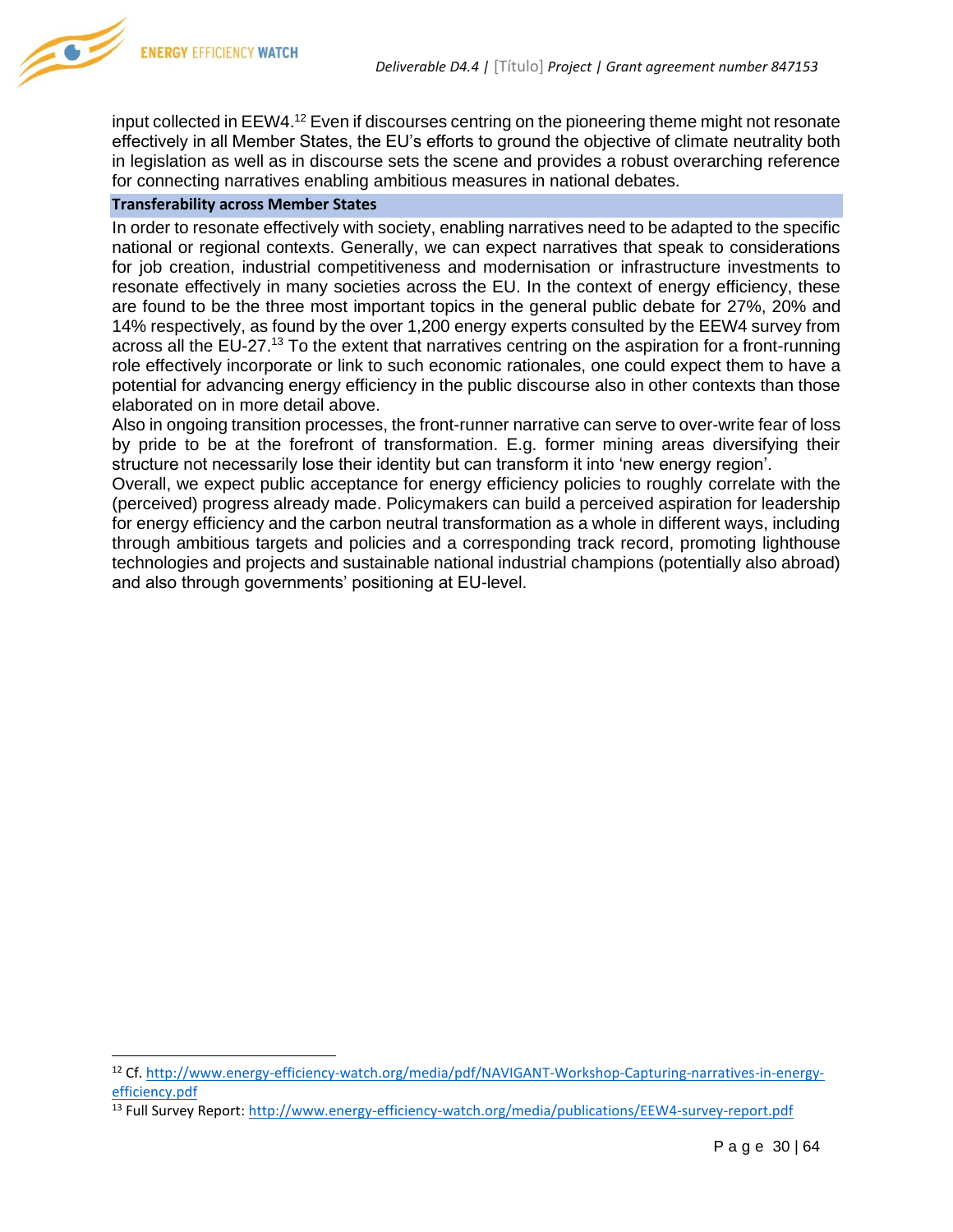

# <span id="page-30-0"></span>**Annex – selected input collected in Energy Efficiency Watch 4**

Denmark - National Parliamentary Workshop held on 29.05.2020 – selected points from the Event Report:<sup>14</sup>

- *Several speakers agreed on the need of sharing Danish ambitious targets at EU level, create a common European energy market and standards and creating a level playing field among Member States*
- *The Danish government plans to continue pushing Denmark at the frontrunner.*
- *Denmark wants a strong EU policy in energy, and an increase of the targets because the country has a lot of renewable energy and wind energy. Last year more than 50 % of electricity came from green sources, especially wind. They produce more of what was consumed and with the two energy islands, they will be able to export their energy to other EU countries.*
- Denmark needs ambitious collaboration in the EU, and ambitious targets (at least 55% of climate target) to reach the objective of having a Climate Neutral Europe by 2020.
- If we influence the EU and push for an ambitious EU, we can change the world
- We need to sell our energy and we need an EU renewable energy market; we need to be able to sell jobs and technologies. The EU represents a chance for this.
- Denmark has been able to decarbonise growth with reducing CO2 energy and water consumption.
- Danish Energy Efficiency Scheme has been in place for several years. Is a scheme based upon a voluntary agreement between the government and the utility companies. Three schemes are foreseen for the period 2021-2024 period.
- In Denmark we managed to create new jobs. We will create new jobs in creating windmills and solar panels and we can show in practice that we are creating jobs for regular people on the same time that we are saving the world.
- We can be competitive and efficient on same time.
- Denmark is really a frontrunner on energy efficiency. On narratives building, the core narrative consists on the conscience that it is good for us.

# Italy - National Parliamentary Workshop held on 23.04.2020 – selected points from the Event Report:<sup>15</sup>

- Governments should be held accountable for their claimed comparative leading position regarding the energy transition; challenge them if claimed leading role is unfounded (Monica Frassoni, European Alliance to Save Energy):
	- o *The usual narrative of the Italian government is "we did well, and we are very advanced compare to others", but this is not true. To beat the narrative, we need to present facts.*
	- o *In Italy there are unspent money in energy efficiency, and this fact could be used as a narrative.*
- Therefore: the credibility of official narratives on being a frontrunner is key / narrative could be used by civil society to demand accountability

# Germany – Business Stakeholder Workshop held on 28.01.2020 – selected points:<sup>16</sup>

<sup>14</sup> <http://www.energy-efficiency-watch.org/media/pdf/EUFORES-Danish-National-Parliamentary-Workshop.pdf>

For the speaker lineup and their PowerPoint presentations, cf.<http://www.eufores.org/index.php?id=307>

<sup>&</sup>lt;sup>15</sup> Event Report: [EEW4 EVENT REPORTING EUFORES NATIONAL WORKSHOP ITALY.docx](https://naviganteur.sharepoint.com/:w:/s/S052/207068/EZ1ij5A6MTNCgDRvjmZY6YYBLQsOojcDzuHYEUS5jdB88g?e=af9nO7)

<sup>&</sup>lt;sup>16</sup> Event Report: EEW Business Stakeholder Workshop Germany Event Report.docx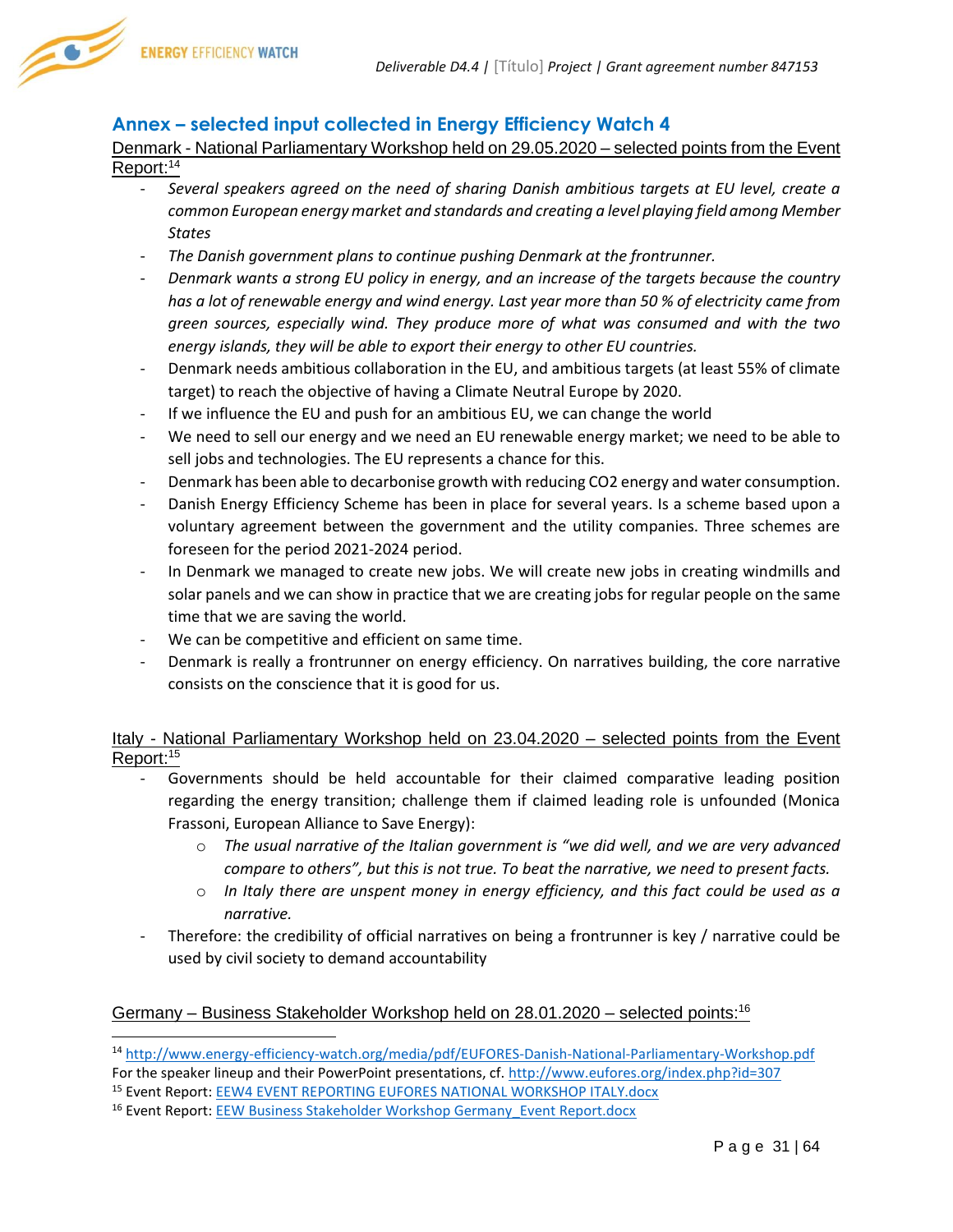Idea of "good to be a frontrunner" could also be applied to level of individual consumers and businesses [cf. SI and PL for the latter], in the sense of energy efficiency as part of *the new generation's lifestyle that embraces environmental awareness, health and new technologies. This provides opportunities to connect energy efficiency with the benefits of the new lifestyle, e.g. home office implying less traffic and more available office space and comfort, no commuting time, etc. Energy efficiency is something everyone can do and could be contextualised as a bottom-up movement.*

# Slovenia – Business Stakeholder Workshop held on 27-28 May 2020 – selected points:

- *Arguments and challenges highlighted with regards to businesses and investors:*
	- o *Costs reductions and improving competitiveness are key drivers for investing in energy efficiency.*
	- o *Social responsibility/ performance in sustainability is an additional incentive for energy efficiency measures e.g. for certain owners/investors as it can be leveraged as an asset through PR.*
	- $\circ$  Getting a "green profile" was also mentioned as one incentive for some SMEs at the Polish Workshop.
- *Arguments and challenges highlighted with regards to authorities and decision-makers:*
	- o *Biomass energy from wood and timber production have potential for development; significant wood exports for heating but little domestic processing, also a matter of competitiveness vis-à-vis industries in other Member States. Linking concessions for forestry exploitation to conditionality for investment in timber processing capacities suggested as a lever to develop timber industry and promote local value creation; need for the right incentives.*
- Arguments and challenges highlighted with regards to households:
	- o *Shifting to electric vehicles (EV) often triggers holistic reflection of energy use and sources by households and enterprises, e.g. leading to installing PV systems to feed private charging infrastructure and buildings.*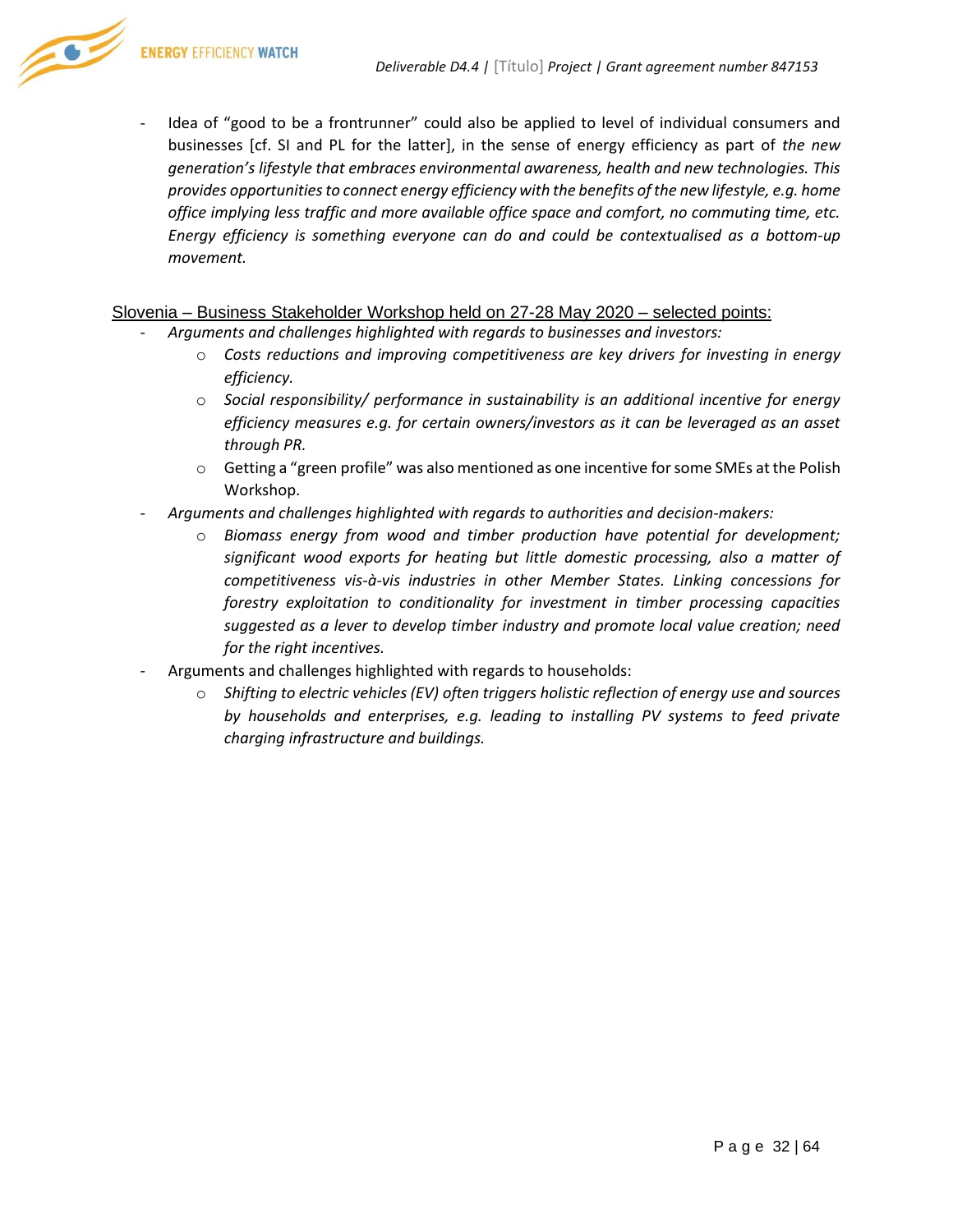

# <span id="page-32-0"></span>**6. Energy efficiency as integral improvement of the production cycle**

# <span id="page-32-1"></span>**Narrative summary**

Energy efficiency investments are typically assessed against their potential to provide energy cost savings. Investment decision-making in the private sector often focuses on short-term profitability based on a one-dimensional assessment of payback times, determined by cost of energy and required investment.

Awareness among company leaders and policy makers needs to be raised that energy efficiency investments tend to pay off in the longer term and contribute to a sustained competitive advantage not only through cost reduction but also due to higher process efficiency and improved product and service quality.

Understanding energy efficiency in terms of opportunities for innovation and growth can be achieved when embracing a more holistic view on energy efficiency. This includes state-of-theart technology options, cutting-edge digital solutions, the potential to improve the production cycle and output quality through well-considered energy efficiency measures. Thus, energy efficiency ought to be understood as an integral improvement of the production cycle instead of a purely energy-focussed issue, e.g. reduction of consumption.

Awareness for the broad business improvement potential and innovative character of energy efficiency measures can be triggered by more supportive audit regulation. This potential for business improvement can only be tapped when companies do not regard audits primarily as a formal obligation to comply with but as providing valuable insights on how to modernize the value creation of a firm. To improve the benefits of audits, they should provide decision makers in businesses and industries with integrated and profound guidance rather than generic recommendations. Supportive energy efficiency audits can create significant added value to ensure international competitiveness of EU companies and industries and making them ready for the future on their path towards decarbonization.

Tapping into this potential from a policy angle requires clearer rules on auditing, when and how to do them, how they can be considered meaningful, which reporting lines to establish, etc. The aim should be to have audit results presented at board level, making them part of the financial KPIs of a company and not just a matter of compliance with environmental regulations. Once this happens, the narrative on the relevance of energy efficiency for the production cycle becomes an integral part of the entrepreneurial strategy.

#### **Case**

#### <span id="page-32-2"></span>**Introduction and evidence**

The potential of energy efficiency to sustained business improvement and an optimized production cycle in addition to energy savings is often disregarded in the communication of policymakers and expert statements. The current understanding of energy efficiency is partially outdated and needs to be replaced by a more dynamic and holistic view on the interdependence of industrial production and efficient use of energy.

The role of energy efficiency for the improvement of the production cycle was predominantly expressed during business stakeholder workshops in Italy and Ireland but also mentioned by stakeholders in other Member States. Especially participants of the Italian Business Stakeholder Workshop expressed that the implementation of innovative and energy efficient processes can improve product quality and contribute a positive company image. Further, the importance of audits as well as the potential of digitization has been highlighted as means to reveal potential for energy efficiency and process optimization.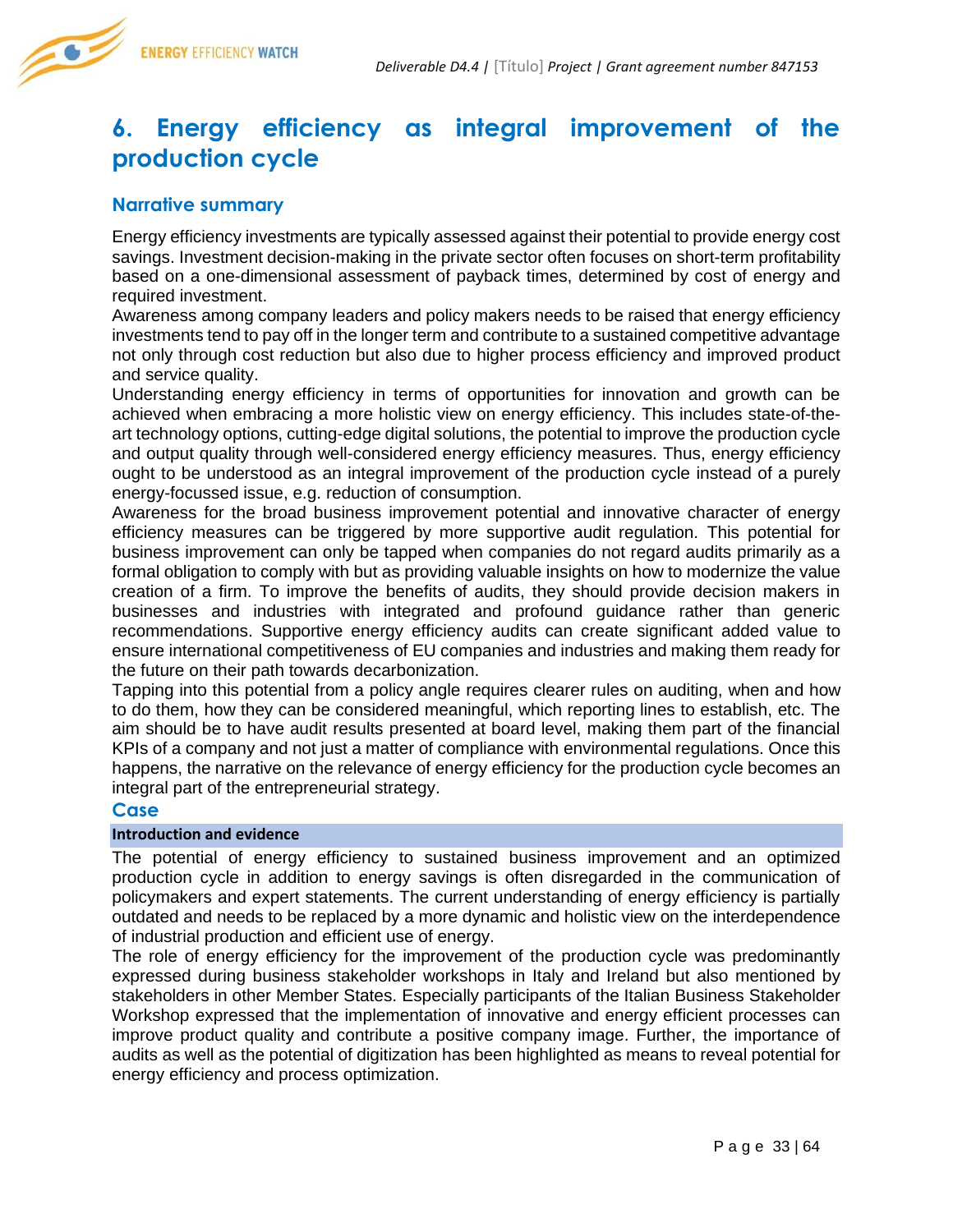

# <span id="page-33-0"></span>**Functioning principle and rationale**

#### <span id="page-33-1"></span>**Current understanding of energy efficiency**

Often, a simplistic picture determines the idea of energy efficiency. The predominant approach in industrial policy typically includes material, labour, time and energy as input factors. This prevailing linear analysis of value chains and production processes in industry models is outdated and needs to be complemented by an environmental dimension and product quality.

Still, namely in the area of industrial production, the cost of energy efficiency measures is considered the key factor for investment decisions. An investment is considered profitable if the monetary savings for energy outweigh the investment. Since energy is considered just as one production factor out of many, the importance of saving is ranked low – even more, if a negative interference with the quality of output is assumed.

From an economic perspective, payback time decides on the business case, determined by cost of energy and required investment. However, if cost of energy is just one out of many elements in the price of a product, even a measure with a per se attractive payback period may be postponed, as higher energy cost may not be perceived as crucial in the overall competitive picture.

Investments of organizations are strongly influenced by routines and a priori rules that frame and control decision-making that fail to incorporate the complexity of multiple production factors and other dimensions such as legislatory framework, environment and product improvements. In accordance to the predominant shareholder value, companies tend to opt for investment decisions with high short-term profitability. Based on typical investment routines, an investment in the private sector must bear its own costs in short pay-back times, e.g. of two years, which excludes most energy efficiency measures as those are typically characterized by longer payback period. This perception simplifies energy efficiency as mean to cut costs, typically with a one-dimensional connection of investment costs and energy savings.

A frequently observed additional feature to this pattern are decision makers delaying investments in energy efficiency to maintain an attuned production process and to avoid varying output quality. The implementation of energy efficiency and process improvements typically requires a readjustment of the production cycle that implies transaction costs and might entail that outputs need to be monitored for the required quality after the implementation of the change. Often, companies are hesitant against this risk and therefore tend to delay investments in energy efficiency until production processes are panned or modernization cycles are necessary anyway.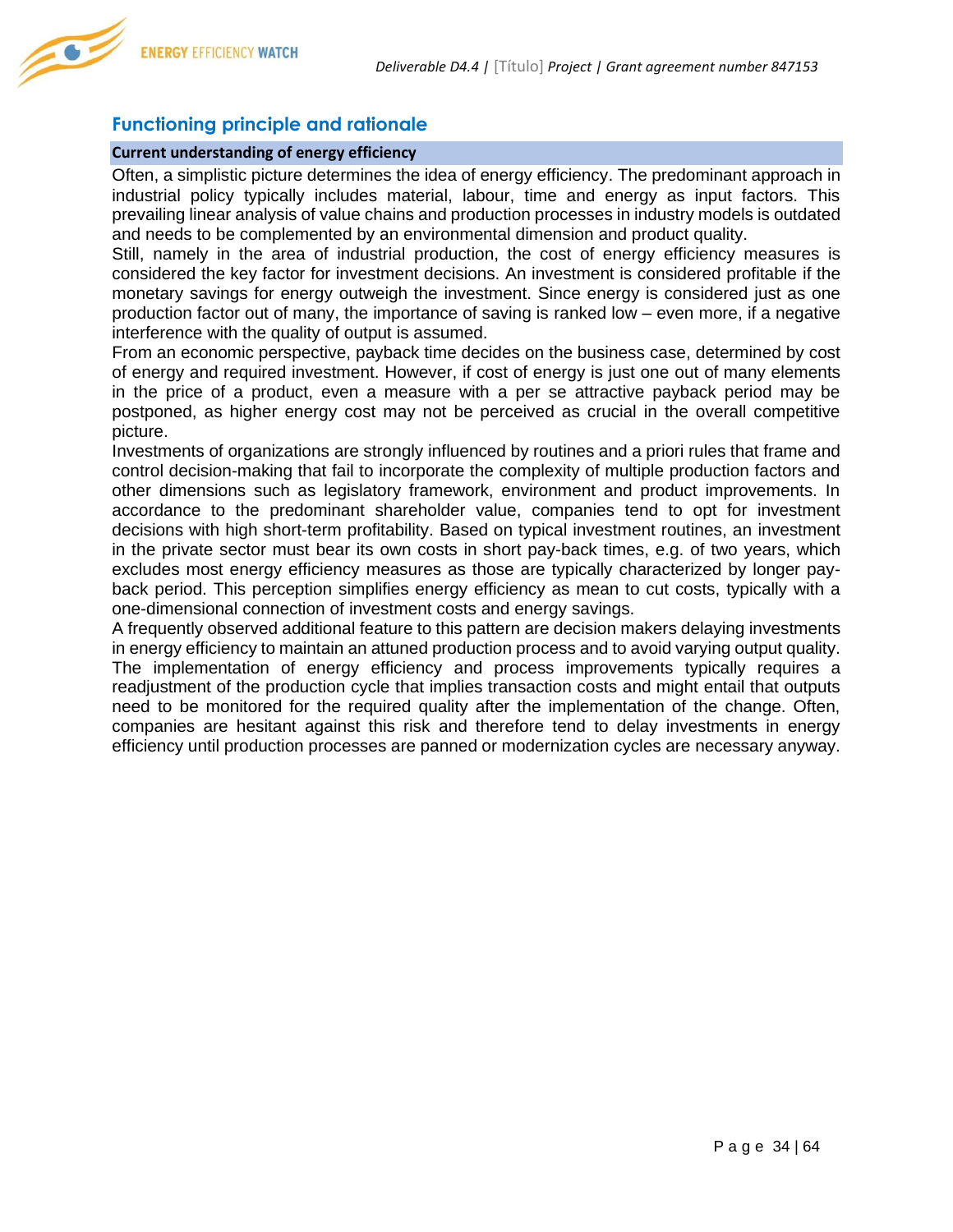

#### <span id="page-34-0"></span>**A new and more holistic view on energy efficiency**

Thus, a new and more holistic view on energy efficiency investments beyond cost savings needs to be established. An adequate payback-time strategy in today's transformative economy would not only be limited to energy cost savings, but would also include benefits beyond energy cost savings, e.g. reduced cost of labor, and the monetary implications of quality and process improvements as well as reduced environmental impact. Interrelations between input factors, environment and product output will need to be considered, as for example rising carbon prices will increase the cost of carbon intensive input material.

Besides low-hanging fruits such as lightning replacement, investments in energy efficiency are characterized by longer pay-back times, especially when it comes to production process improvements. In many branches, investment cycles for process equipment and machinery run to over 20 years.<sup>17</sup> Companies will consequently feel the impact of today's investment decisions until almost the middle of the century. Starting early on the company-internal path towards decarbonization, reduces the carbon price risk and still assures that value chain and production processes can successively be adjusted towards a low-energy and carbon-neutral production cycle.

Combining the chances of digitization with those of the 'new world of energy' can help to bridge the gap between production, energy management and maintenance. This can be enabled through intelligent and adaptable advanced analysis tools. Ensuring seamless integration of data and information across the plant combined with state-of-the-art production control algorithms and artificial intelligence are important means to deal with increasing volatility in production, energy and raw material availability. To realize energy and cost savings through optimizing the production cycle, planning models must be expanded to cover larger problem instances and energy consumption, e.g. to allow for industrial demand-side management.

Optimization of production processes through digitalization offers tremendous potential for higher energy efficiency and an overall improvement of the production cycle. Digitalization allows for improved process control and operation with machinery and electrical equipment becoming radically more integrated. New measurement approaches and algorithms increase the confidence of condition monitoring techniques and reduce the need for periodic maintenance rendering production processes more efficient. Integrating energy efficiency with equipment management and input material optimization offers huge potential for businesses and industries to a sustained reduction of energy costs and improved output quality with a positive impact on international competitiveness.

Broad business improvement potential and innovative character of energy efficiency can be triggered by more supportive audit regulation. Supportive audits are based on a holistic company perspective with the objective of helping decision takers to reduce complexity of the decision environment. To persuasively illustrate the huge potential for business improvement that lies in energy efficiency, audits should provide guidance towards beneficial energy efficiency measures with highly specific recommendations on technological options and digital solutions tailored to each individual type of industry and business.

State-of-the-art auditing shows that identifying saving potentials often comes along with optimization not only of the energetic performance but of the overall production cycle, and thus positive implications on quality of output, cost of production and lifetime of equipment. However, this potential for business improvement can only be tapped, when companies do not regard energy audits as formal obligation to comply with but as valuable new insight, they are willing to work with.

 $17$  Agora (2020). Sustainable Industry - Working with the industry to ensure the development and commercialisation of key decarbonisation technologies. Available at: [https://www.agora](https://www.agora-energiewende.de/en/projects/sustainable-industry)[energiewende.de/en/projects/sustainable-industry](https://www.agora-energiewende.de/en/projects/sustainable-industry)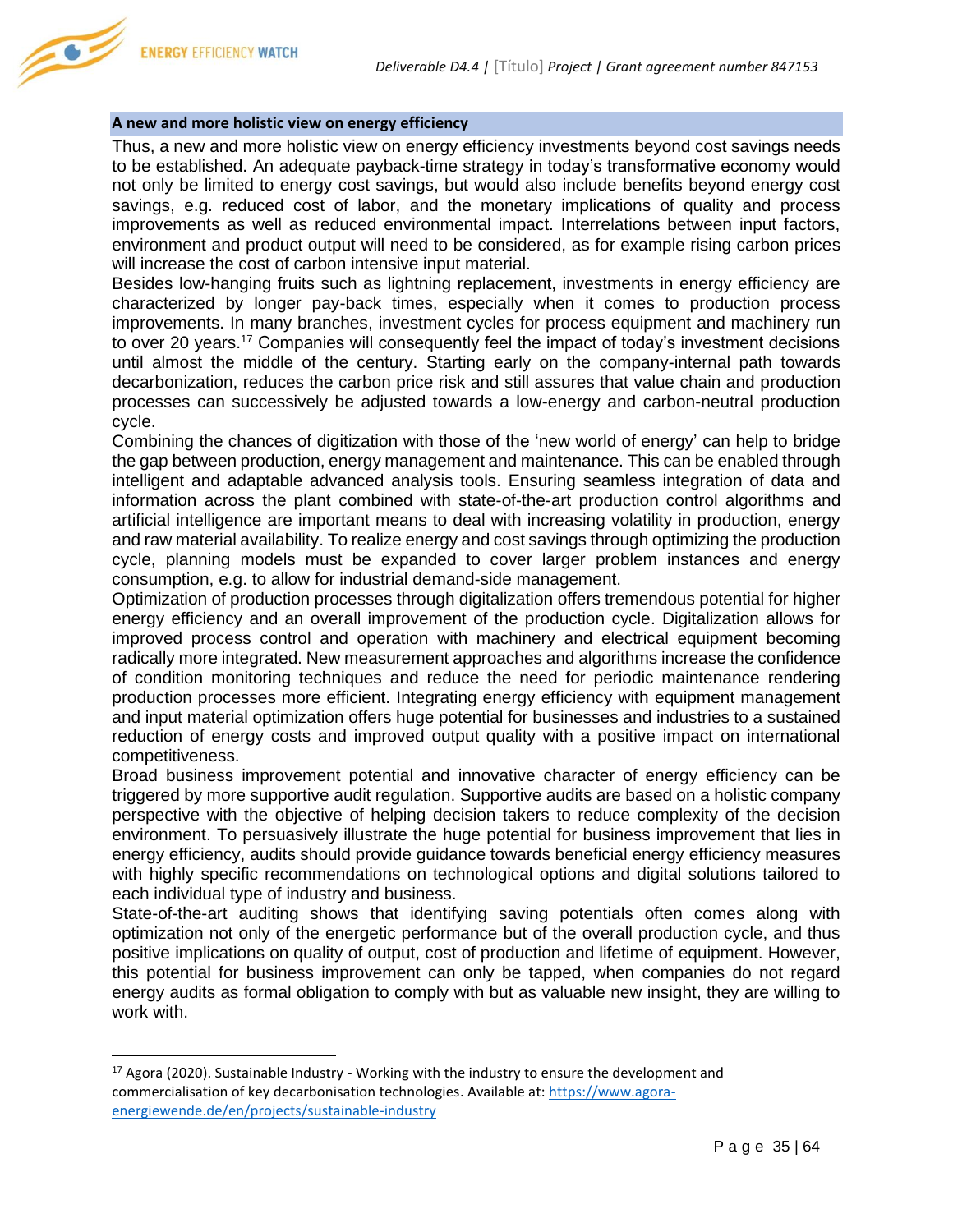

# <span id="page-35-0"></span>**Policy implications**

Audits tailored to the needs of businesses and industries are a key lever to promote the implementation of innovative and sustainable production processes. Two key elements for improving the impact of audits can be derived:

#### *Way in which audits are made mandatory*

A key aspect for ensuring responsiveness within companies is the level of reporting. When audit results must be discussed at board level, chances for a substantial implementation of suggested measures are significantly higher than if dealt with at subordinate levels.

#### *Way of reporting in companies*

With respect to the (policy) design of audit schemes, the success rate increases when not only focusing on the yes-no question (has an audit taken place or not) but on the quality and level of detail, in combination with subsequent implementation. Training programs for auditors and an industry-specific professional focus of auditors on new technologies and process innovation as well as on investment and costing can be a strong lever raise the awareness among decision takers in companies to take forward-looking investments and to avoid stranded assets.

#### *Communication & awareness*

Broad awareness raising on the overarching business (not solely energy related) benefits needs to start, by explicitly communicating improvements of the overall production cycle that were achieved originating from energy audits. On the one hand, competitors are likely to follow interesting examples, on the other hand, and probably more importantly, in the era of digitization, sector coupling and resulting competitive effects, it will sharpen the attention that energy is no longer to be regarded as a linear factor in the production cycle but a highly dynamic element within complex economic processes and requires according consideration.

#### *From audits to energy management systems*

Policy instruments should, besides providing guidance on how to make audits meaningful, also give incentives on subsequently establishing energy management systems, to trigger the full chain of 'insight – decision – action - communication'.

#### <span id="page-35-1"></span>**Context and transferability**

#### <span id="page-35-2"></span>**EU context**

To support EU companies and industries becoming the world's sustainable industry frontrunners and remain globally competitive in the long term long-term, strategic planning is urgently required. Appropriate and predictable carbon emission prices are essential to enable companies and other energy consumers to take future-oriented investment decisions. Support programs for energyefficient production processes, e.g. via Carbon Contracts for Difference (CfD), can close the gap in industries where carbon prices do not yet trigger the technology and process investments that will be necessary to reach the agreements among the international community. Pilot projects and project evidence as well as best-practices are important means to deliver technology prototypes for energy and cost savings at the scale of production processes and can support companies to introduce new technologies and process innovations. Also, there is a need for further research to address current technology gaps and training to improve the effectiveness of audits.

#### <span id="page-35-3"></span>**Transferability across Member States**

The value of audits can be improved through specialisation of auditors on particular technologies, industries and digital solutions. Allowing for steady relation building between industry and auditors instead of one-off contacts is key to increasing the quality of audits and developing tailored services and according business models. Long-term relations are also essential for energy service providers to reduce the cost risks of clients, e.g. through energy performance contracting and by including success fees, internalizing external costs in energy prices and balancing costs of electrical and thermal energy. Frequent changes in support schemes and other policies should be avoided to facilitate the development of convincing and consistent business models. Dedicated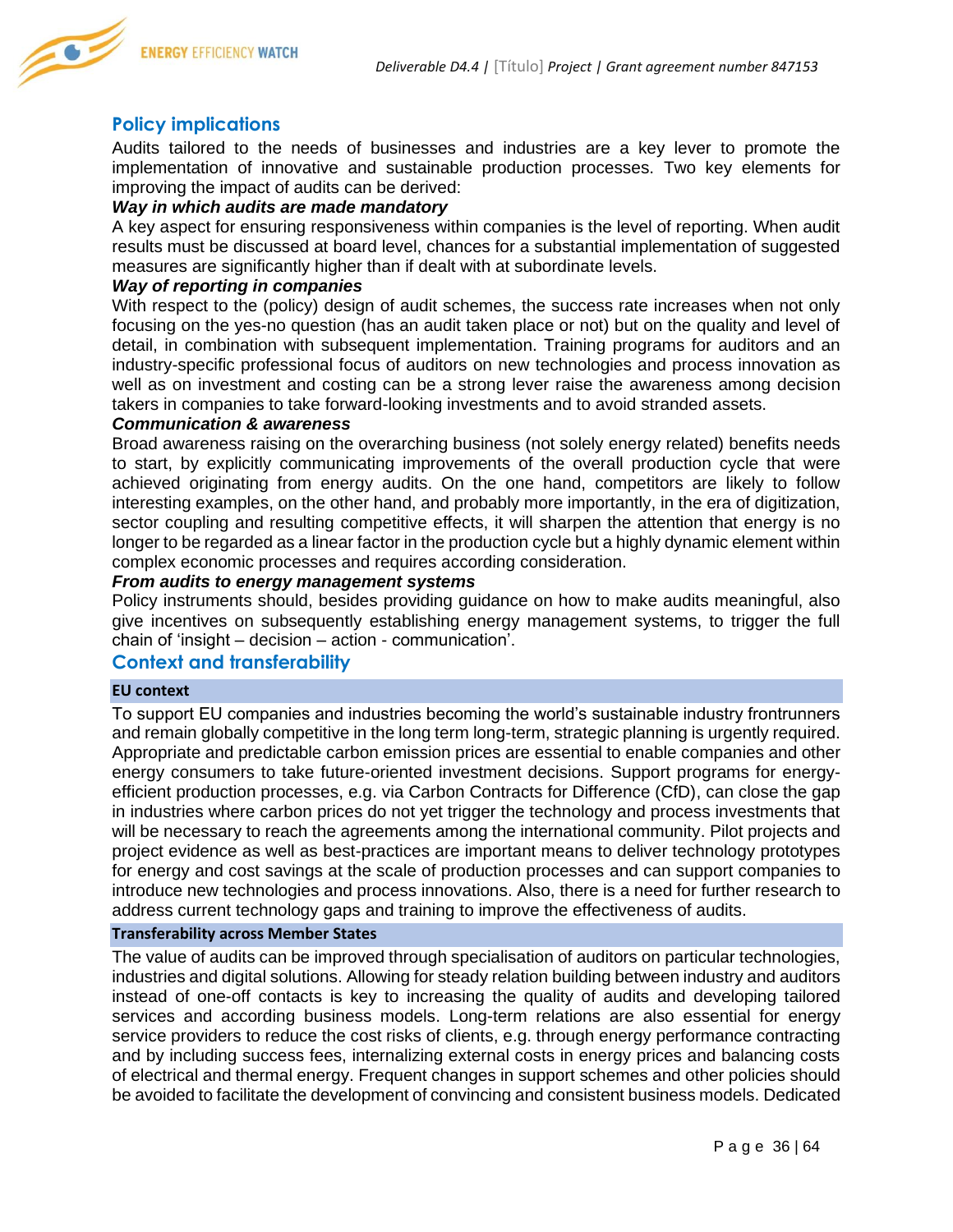

support for favourable behaviour of energy consumers or for using audits and energy-efficient process optimization can be incentivized, e.g. through tax reduction.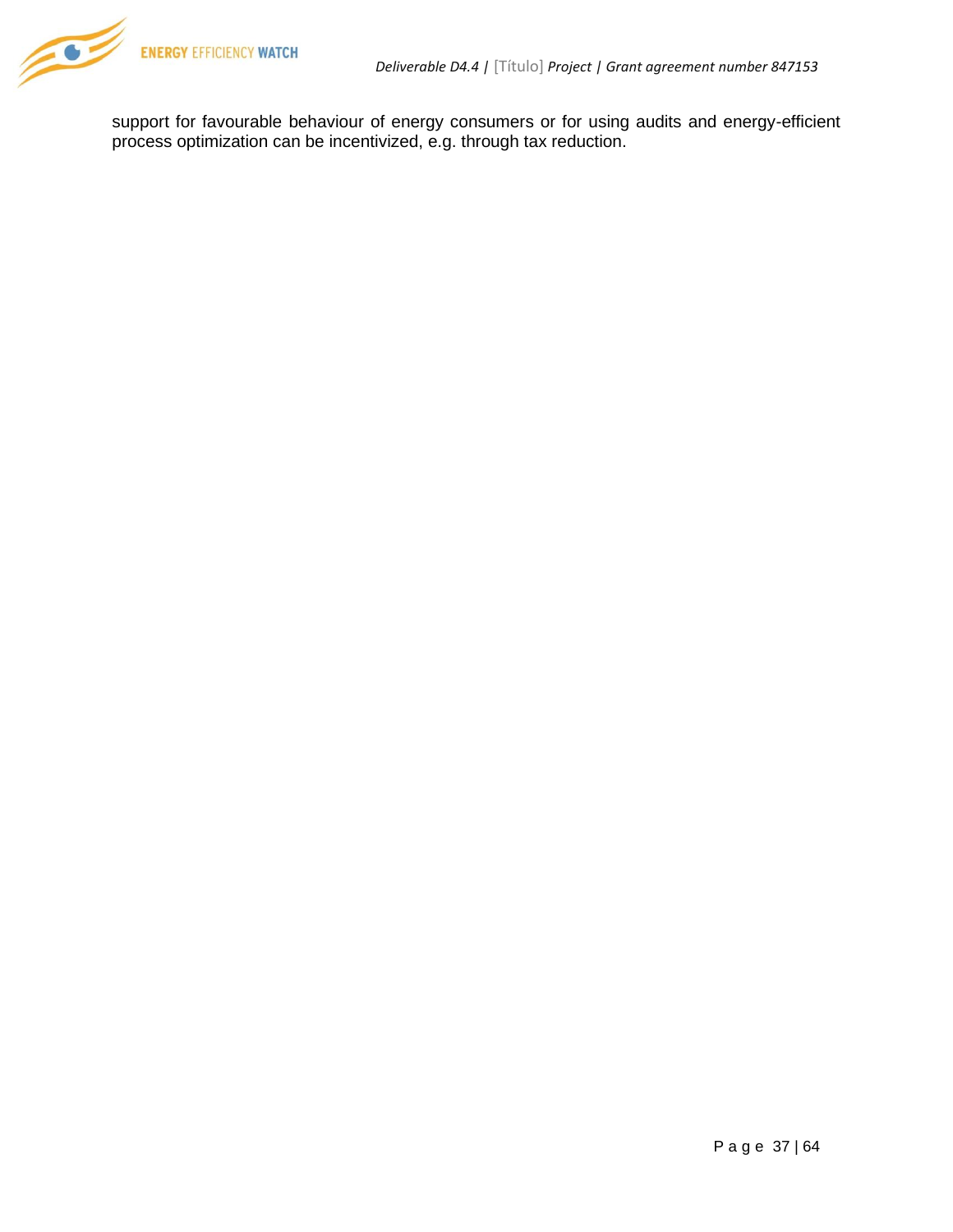

# <span id="page-37-0"></span>**Annex – selected input collected in Energy Efficiency Watch 4**

# Ireland – Business Stakeholder Workshop held on 6 May 2020 – selected points:

- Bringing communication about audit results to board level is key. Anchoring energy considerations deeper into organization's procedures, e.g. on board-level and in finance departments, can help to increase the broader relevance of energy efficiency for profitability. Mandatory corporate carbon reporting was suggested as a potential lever to increase awareness for energy efficiency in companies.
- In all companies, tax is dealt with at board level, cost of energy typically not => paradigm needs to be changed
- Often, the bigger plan / full potential for optimizing the production cycle is only seen when an audit is completed => have it read by the right people to mobilize investment
- Some companies start to work with an (for now assumed) internal carbon price and reflect it in cost assessment and investment decisions => triggers cautious listening at board level
- Energy audits are a chance to create client relations and to reveal unknown energy efficiency potentials. Stakeholders suggest that energy audits should be combined with an obligation scheme for closer relation and constant exchange between companies and auditors.
- Apps showing EE impact are really good for helping post-audit-action
- Also apps reducing time for monitoring / cost assessment processes => work more with that; support broad enrollment

#### Italy – Business Stakeholder Workshop held on 27-28 April 2020 – selected points:

- Energy is often a central cost factor for businesses, industries and public services but still energy efficiency is not a priority, e.g. due to sometimes long payback periods or perceived complexity of proposed measures, among SMEs in particular.
- The implications of energy efficiency measures should be explained in monetary terms instead of energy values to convince decision makers. Highlighting economic benefits of improving energy efficiency is essential.
- Focus on the client perspective as a policy maker or ESCO: monitoring energy performance and key performance indicators allow for process improvements, e.g. in production. Communicate measures for the support of energy efficiency investments to reduce payback time. Highlight effective business models.
- Establishing long-term relations is essential for ESCOs to reduce the cost risks of clients, e.g. through energy performance contracting and by including success fees, internalising external costs in energy prices and balancing costs of electrical and thermal energy.
- Frequent mistake: potential of digitization to make EE potential / other optimization potential visible is often neglected / underestimated
- The implementation of innovative and energy efficient processes can contribute to a company's positive image, e.g. quality improvements through digitalisation and automation.
- Energy efficiency polices and measures do not have a negative impact on the company in terms of outages.

Italy - National Parliamentary Workshop held on 23.04.2020 – selected points from the Event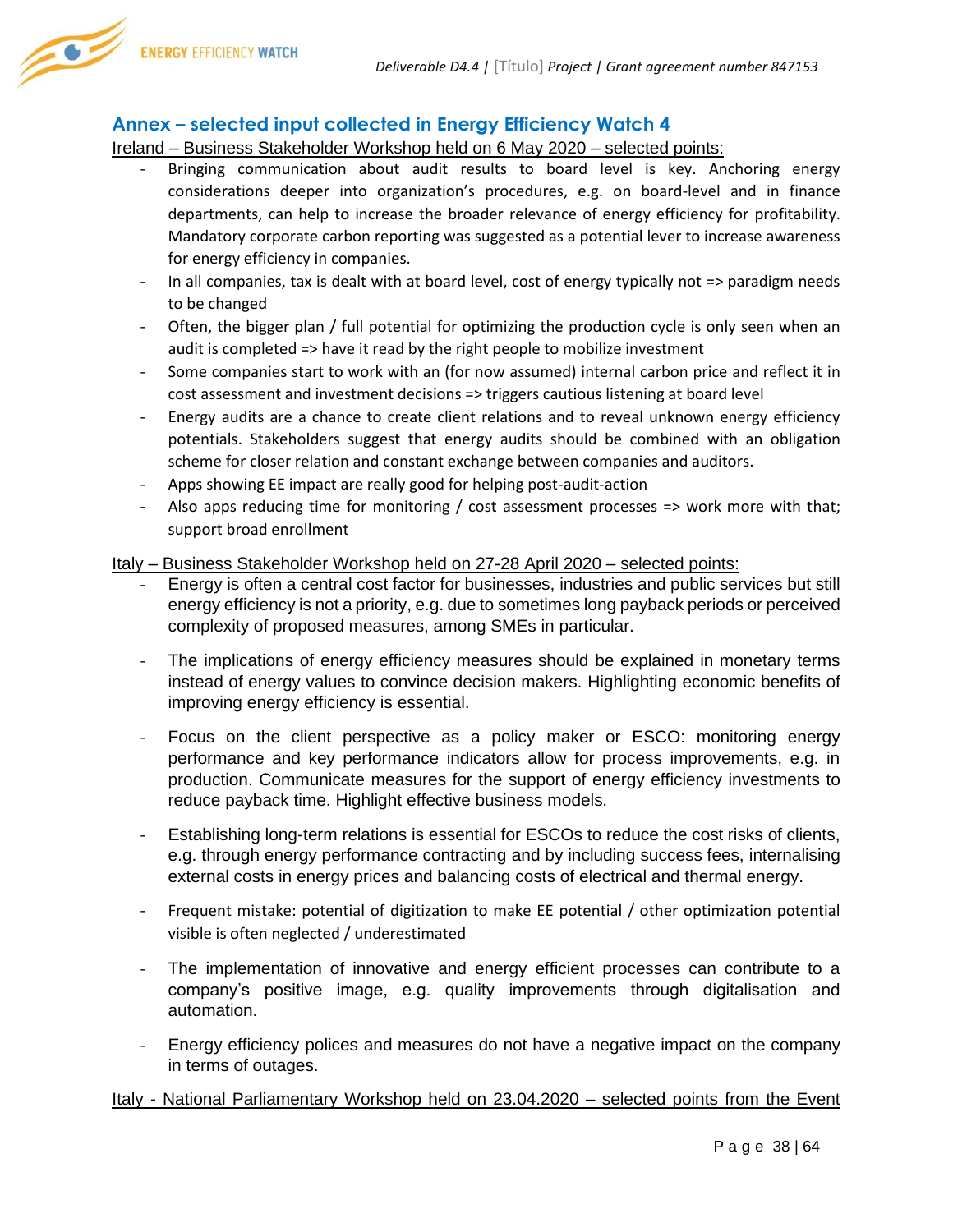# Report:<sup>18</sup>

- We have sold the wrong messages to the users, we should say more that improving energy efficiency means improving the quality of life
- During the Italian Parliamentary Session, attendees asked the Italian Parliament to be more supportive towards energy innovation.
- A very important wave is the building innovation one, important because it will create jobs.
- The public administration is not ready to manage this innovation.

<sup>18</sup> Event Report: [EEW4 EVENT REPORTING EUFORES NATIONAL WORKSHOP ITALY.docx](https://naviganteur.sharepoint.com/:w:/s/S052/207068/EZ1ij5A6MTNCgDRvjmZY6YYBLQsOojcDzuHYEUS5jdB88g?e=af9nO7)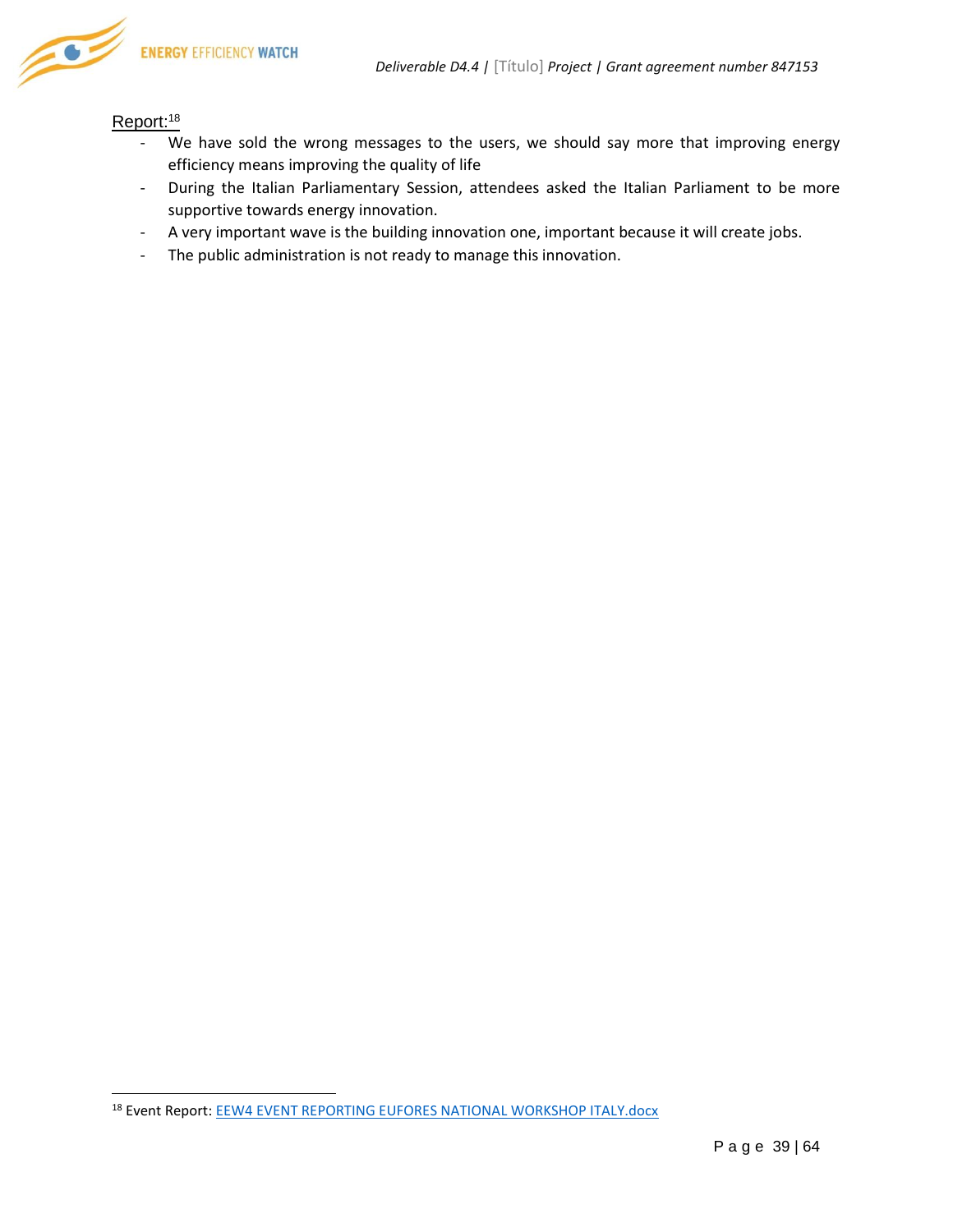

# <span id="page-39-0"></span>**7. Empowering research and innovation for carbon neutral transformation Narrative summary**

<span id="page-39-1"></span>Research and Innovation plays an – often underestimated – key role in the energy transition. On the one hand, it creates the basis for technological and economic innovation and thus contributes to competitiveness, on the other hand it has a significant impact / forms part of a narrative. If through research and technological innovation new approaches are developed in a country, these create an echo in public debates as interesting future option and contribution to modernisation. Traditional patterns of public perception (e.g. not seeing alternatives to established energy generation and consumption) and fear of loss are put into new perspectives. Depending on the depth of research results, they can be over-written by a new narrative: a) change is possible, b) it provides concrete chances and c) they may have the potential to outweigh the loss of old industry branches. In addition to the public debate in general, there is a considerable multiplier effect through young researchers graduating from technical colleges and universities. Junior staff engaged in research on technological innovation will develop into agents of change and lay important foundations for gradual opening of societies for new thinking. Or, on the contrary: if there is no chance for junior staff to get in touch with innovative approaches through research, this may result in a massive lock-in risk of outdated technologies and according lack of popularity of energy transformation.

Stakeholders highlighted the relevance of the research, development, and innovation landscape in EU Member States for advancing the energy efficiency narrative in multiple dimensions, underlining in particular:

- 1. research and development as fundamental vectors to develop and help to popularise the innovations, technologies and processes needed to deliver the transformation;
- 2. the central role of research and development institutions, innovating businesses, and the supporting funding bodies in stimulating a market uptake of innovative sustainable technologies and processes;
- 3. its elite building function, influencing societal debate on energy efficiency and energy transformation as aspects of technological innovation and contribution to industrial modernisation.

As a way forward, the input received by EEW4 suggests that only an effective and inclusive collaboration between education, academia, research organisations and businesses will enable the sector to deliver its full potential for powering the uptake of energy efficiency solutions and the carbon neutral transformation as a whole.

# <span id="page-39-2"></span>**Case: conceptualising an inclusive innovation infrastructure**

Business stakeholders found that the research and innovation landscape in Member States is not tapping the full potential in the sense of popularization of the energy transition, stimulating market uptake and according elite building. Among the hampering factors applying to the respective national contexts, stakeholders identify 1) a missing involvement of businesses and organisations outside a restricted circle of institutionalised academia by the research sector and relevant public funding lines; and 2) a constrained capacity of the research and development sector to bring innovations to the market and stimulate broad market uptake, or to respond to rapidly evolving processes, technologies and markets.

Most prominently, stakeholders from Bulgaria expressed a concern regarding the institutional landscape in their country in particular fostering old technologies, but also in other workshops, namely during the one held for France, it was mentioned that structural conservatism of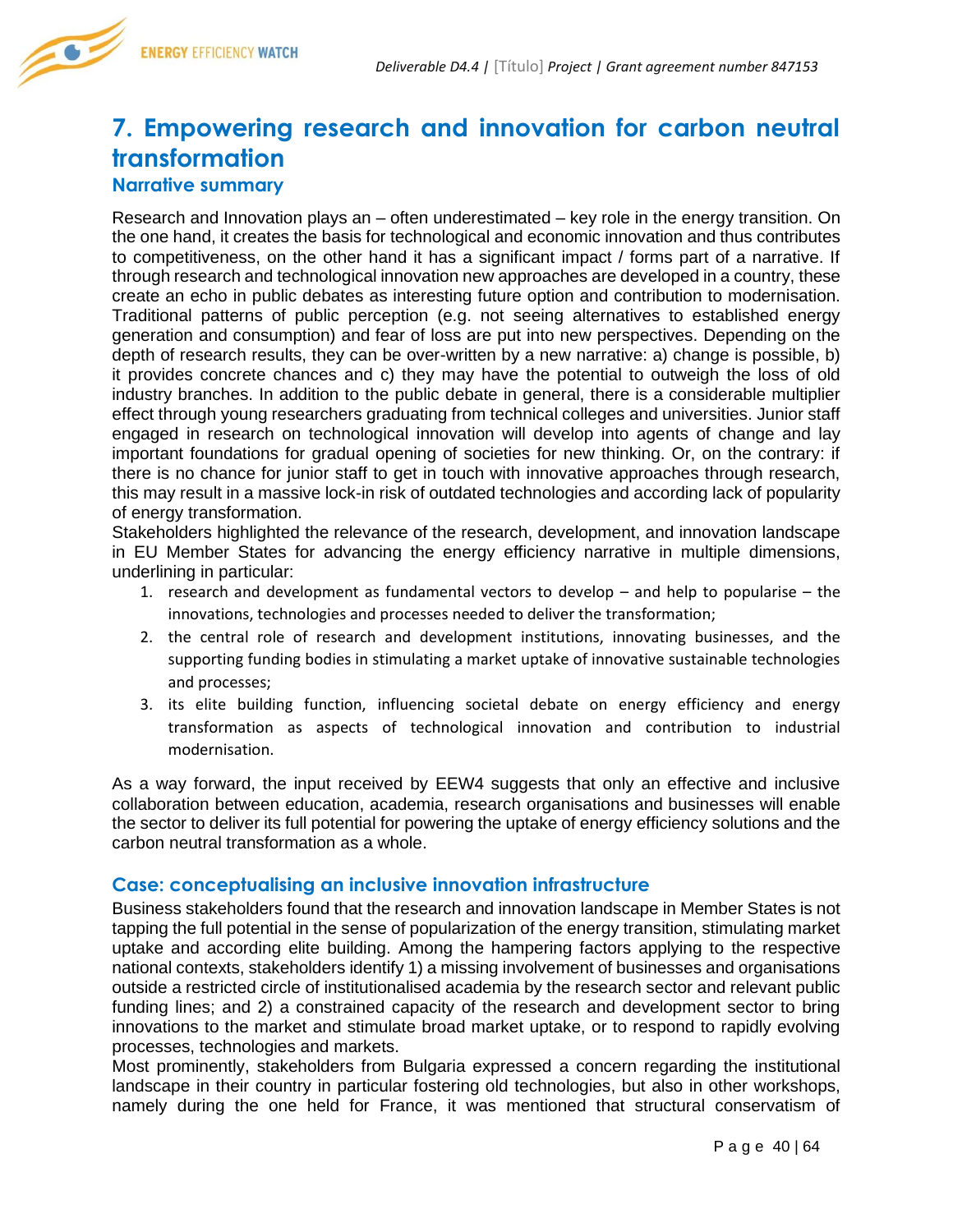

institutions and according policies to establish research programmes and platforms for innovation (e.g. HighTech Parks) are an obstacle to opening the public debate and promoting agents of change to the extent it is needed for the dimension of transformation in the energy sector.

Innovation as the bedrock of energy efficiency policies and markets to pave the way to the carbon neutral transformation – this storyline permeates key points and suggestions made by Bulgarian stakeholders received by the EEW4 team, e.g. in that 'transformations, including the energy transition as a transformative process, should be based on innovation'.<sup>19</sup> Stakeholders emphasised that businesses are willing and ready to be front and centre for driving innovation processes for products and services. From an economic standpoint, business-driven innovation is also identified as a key vector to address and improve issues of limited competitiveness.

Stakeholders in Bulgaria and France highlighted that the research landscape was focusing too much on old technologies, continuing to promote them despite different priority setting in energy policy and thus also giving misleading signals to young researchers. Besides potentially problematic impacts on establishing new technologies, this was also a missed chance for narrative development, using young professionals as innovation carriers and promotors of change in the 'new world of energy'.

Relatedly, the institutionalised research landscape was found to have a strong focus on education and fundamental research and, importantly, missing opportunities for collaboration for research, development, and innovation with actors outside institutionalised academia. Inadequate involvement of businesses is also seen as key issue regarding public research programmes and initiatives. As an example, initiatives to establish excellence centres and regional innovation centres did not succeed to deliver on expectations. The procedure for the latter was launched twice but then abandoned given that it could not involve universities only. Ensuring reliability and trust in programmes supporting research and innovation would therefore be crucial, as well as limiting administrative hurdles:

'The major requirement was for a new legal body – and many of the potential beneficiaries went through a lot of administrative and legal procedures to formalise their partnerships. At the end of the day, the procedure was terminated, and all these efforts turned out to have been in vain. This sent a bad message for businesses.'

Stakeholders identified a lack of understanding on the political and administrative levels in Bulgaria and wider Eastern Europe for the need of innovative pilot projects involving businesses – even though tangible best practices are deemed more convincing than political commitments.

# <span id="page-40-0"></span>**Functioning principle and rationale**

Arguments and storylines presented above explicitly refer to topics of research, development, and innovation and underline the need for synergies and collaboration between the three. More implicitly for some, they also speak to related themes of infrastructure development, modernisation, stability of policy initiatives and improving competitiveness which may be regarded a another, deeper driving force in contexts such as Bulgaria.

Narratives and storylines that highlight opportunities in these thematic areas as key drivers for energy efficiency and the carbon neutral transformation as a whole are clearly not yet institutionalised in ways that would allow them to structure public discourses, at least regarding the exemplary case examined in this case study. These narratives rather appear to be a stage where they would need to be developed and promoted further so that they better motivate adoption and effective implementation of corresponding policies and measures as a result. At the same time, the input received indicates that exploring links and embedding or linking energy

<sup>&</sup>lt;sup>19</sup> Statement from the EEW4 Business Stakeholder Workshop in Bulgaria. Full Event Report available at: [http://www.energy-efficiency-watch.org/media/publications/EEW-Business-Stakeholder-Workshop-BG-Event-](http://www.energy-efficiency-watch.org/media/publications/EEW-Business-Stakeholder-Workshop-BG-Event-Report-ext.pdf)[Report-ext.pdf.](http://www.energy-efficiency-watch.org/media/publications/EEW-Business-Stakeholder-Workshop-BG-Event-Report-ext.pdf)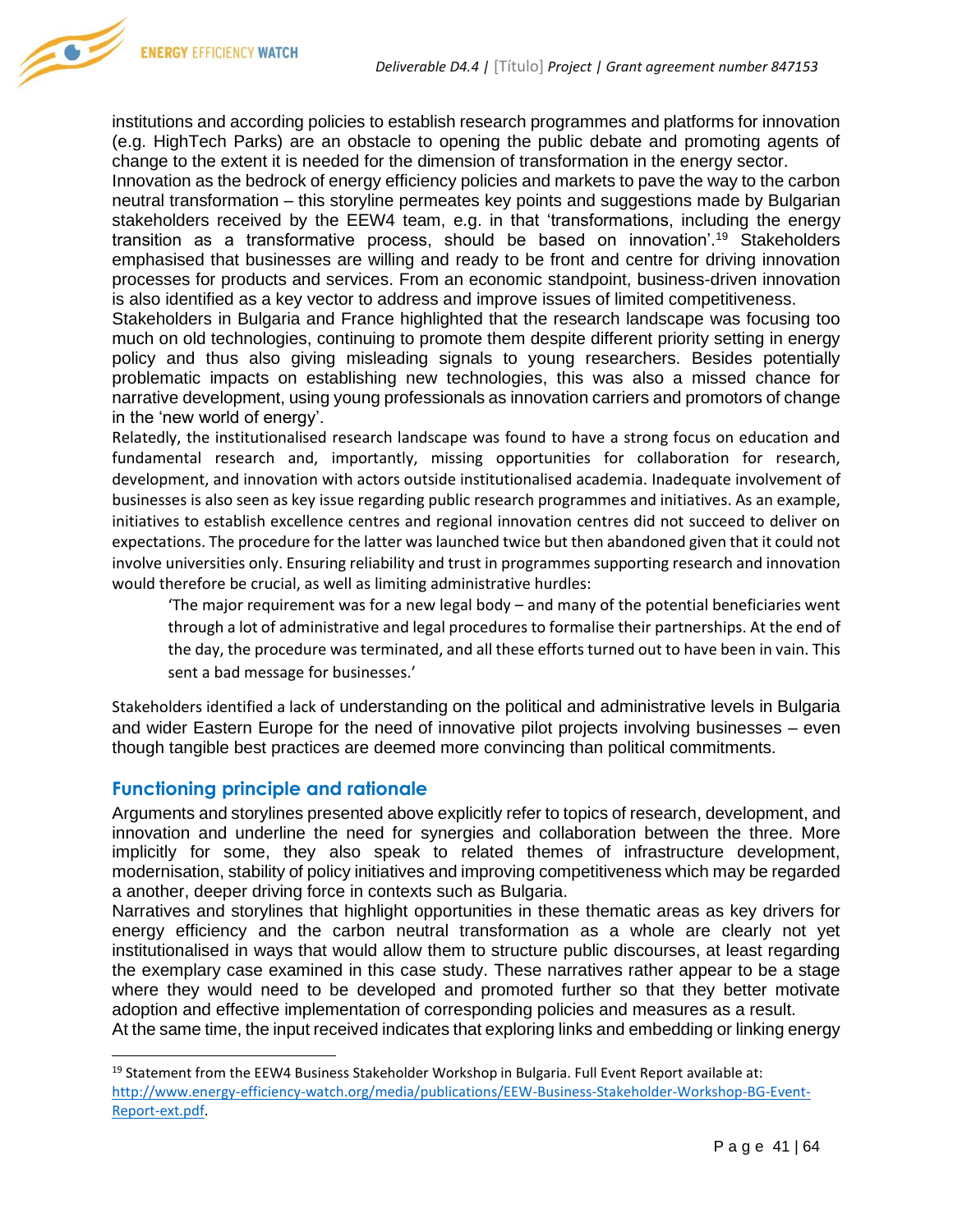

efficiency policies to the broader topic of research and innovation policy would be effective in contexts such as the one described for Bulgaria. Corresponding storylines and narratives would have significant potential to resonate with society and the business community in particular. This can also be seen in the results of the EEW4 survey of energy experts carried out in 2020 with over 1,200 respondents from all across the  $E\dot{\mathsf{U}}$ -27.<sup>20</sup> In the survey, modernisation and infrastructure investments, employment, and competitiveness and innovation are identified as the three most important general topics in the public debate in Bulgaria for instance, confirming the salience of the issue as well as the potential for leveraging it in storylines in the context of sustainable energy and energy efficiency.

# <span id="page-41-0"></span>**Policy implications**

The stakeholder input received provides indications for how narratives encouraging energy efficiency in the context of research, education, and innovation can be translated into effective action. In order to be credible and effective, initiatives to enhance the research, education, and innovation landscape – including for energy efficiency solutions – would need to be:

- 1. robust, i.e. well designed, coordinated across relevant levels of governance and supported by the central administration;
- 2. inclusive, i.e. stimulate involvement of innovating businesses and collaboration between them and research and education institutions;
- 3. integrative, i.e. involve local communities to enhance acceptance, exploit synergies, and nurture local ecosystems and support them to grow into tech parks or similar ecosystems to enhance market competitiveness;
- 4. target-oriented, i.e. be in line with the current and foreseeable objectives and requirements of the carbon neutral transformation.

Importantly, a clear need for action is seen for opening opportunities for participation and collaboration of research and innovation actors from the business community in national research and innovation schemes. As noted for the case of Bulgaria, this may include access to public support programmes and funding lines, and related administrative requirements, such as the classification as research institutes, or application procedures. Having the institutional recognition or classification on the national level can also have implications regarding access to EU research and innovation programmes. Generally, relevant experience and expertise should constitute the key selection criteria, not necessarily being a traditional academic body or a university, as stakeholders emphasised. The underlying vision would be to stimulate a productive interplay between education, academia, research, and business innovation as a potent enabler for the carbon neutral transformation.

Moreover, tangible pilot and lighthouse projects involving market actors are highlighted as a key vector to generate market uptake, buy-in, and replication throughout the private sector. Accordingly, these should be encouraged through adequate levels political support, funding, and exposure to maximise their impact as multipliers. Related opportunities for cross-border projects, peer-learning or teaming can be highlighted. For instance, stakeholders in Bulgaria see in regional industrial parks in Spain a successful approach to learn from for the Eastern European space.

Narratives advocating for greater collaboration between research, education, and market innovators should of course not be confused with arguments nor make the case for privatisation of research and education, which may rather stir opposition than resonate in supportive ways. In order for related storylines not to backfire, innovators and stakeholders should also be clear regarding investment risks related to innovations, particularly in an SME or start-up context.

<sup>&</sup>lt;sup>20</sup> Full Survey Report available at[: http://www.energy-efficiency-watch.org/media/publications/EEW4-survey](http://www.energy-efficiency-watch.org/media/publications/EEW4-survey-report.pdf)[report.pdf](http://www.energy-efficiency-watch.org/media/publications/EEW4-survey-report.pdf)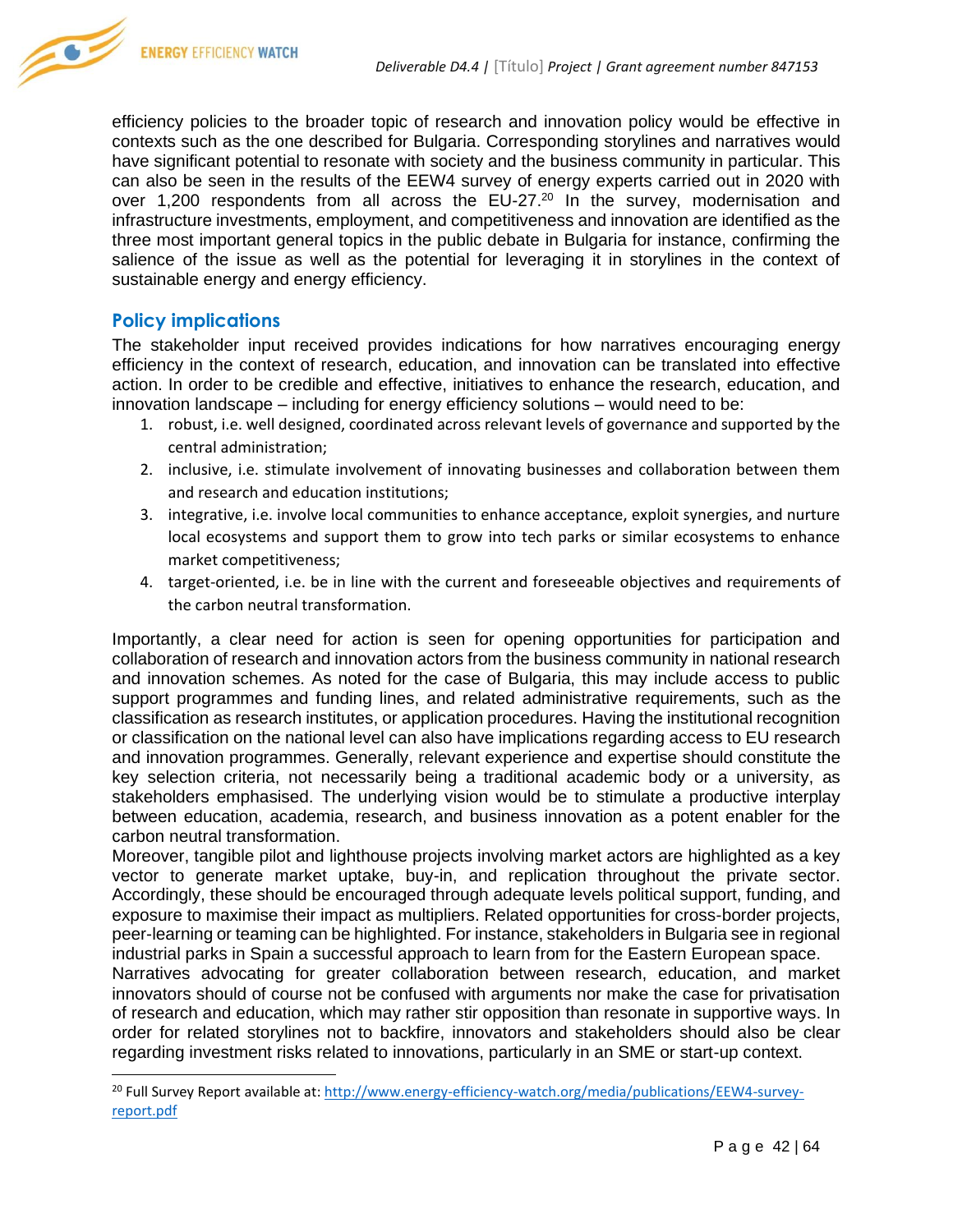

# <span id="page-42-0"></span>**Context and transferability**

#### <span id="page-42-1"></span>**EU context**

The European Green Deal attributes a central role to research and innovation in accelerating and navigating the necessary transitions, as well as in deploying, demonstrating and de-risking solutions and engaging citizens in social innovation. Research, innovation and competitiveness also constitute one of the EU's Energy Union core dimensions.<sup>21</sup> This field of action is therefore prominently anchored in the EU's overarching transformation strategy and discourse, consistent with it being a demonstrated key area in terms of direct support. Horizon Europe and LIFE are just two of the EU's multiple funding programmes for research and innovation that also feature a strong sustainable energy and energy efficiency component.

The NextGeneration EU fund provides additional resources to promote energy efficiency in the context of modernisation, innovation and infrastructure development. This would also contribute to achieving the scheme's share of 37% earmarked for climate expenditure. Member States' Recovery and Resilience Plans are a great opportunity to stimulate the sector and develop the innovation infrastructure where needed, e.g. innovative tech parks in Bulgaria, and to include approaches such as the Teaming programme to create or update centres of excellence by coupling them with a leading scientific institution, as stakeholders' input to EEW4 confirmed.

#### <span id="page-42-2"></span>**Transferability across Member States**

In order to resonate effectively with society, enabling narratives need to be adapted to the specific national or regional contexts. Generally, we can expect narratives that speak to considerations for industrial competitiveness and innovation as well as modernisation and infrastructure investments to resonate effectively in many societies across the EU, as these were ranked among the top three of the most important topics in the general public debate by the over 1,200 energy experts consulted by the EEW4 survey from across all the EU-27.<sup>22</sup> The fact that investments and competitiveness are the topics most linked to energy efficiency (ibid.) points to the potential for narratives connecting the two, whereas linkage to themes of competitiveness would seem particularly promising giving that these are already predominantly positively discussed in the context of energy efficiency, as indicated by the survey (cf. *[Figure 1](#page-43-1)* below).

Regarding implementation of the narrative into actual measures and policies, the transferability of narratives linking innovation and energy efficiency themes would also depend on the existing structure of the research and innovation landscape. In contexts of long-established systems that experienced little change or reform over time, it might be harder to translate such narratives into action compared to countries where the research and innovation is more used to dynamics of reform and adaption.

<sup>&</sup>lt;sup>21</sup> [https://ec.europa.eu/energy/topics/energy-strategy/energy-union\\_en](https://ec.europa.eu/energy/topics/energy-strategy/energy-union_en)

<sup>&</sup>lt;sup>22</sup> Full Survey Report:<http://www.energy-efficiency-watch.org/media/publications/EEW4-survey-report.pdf>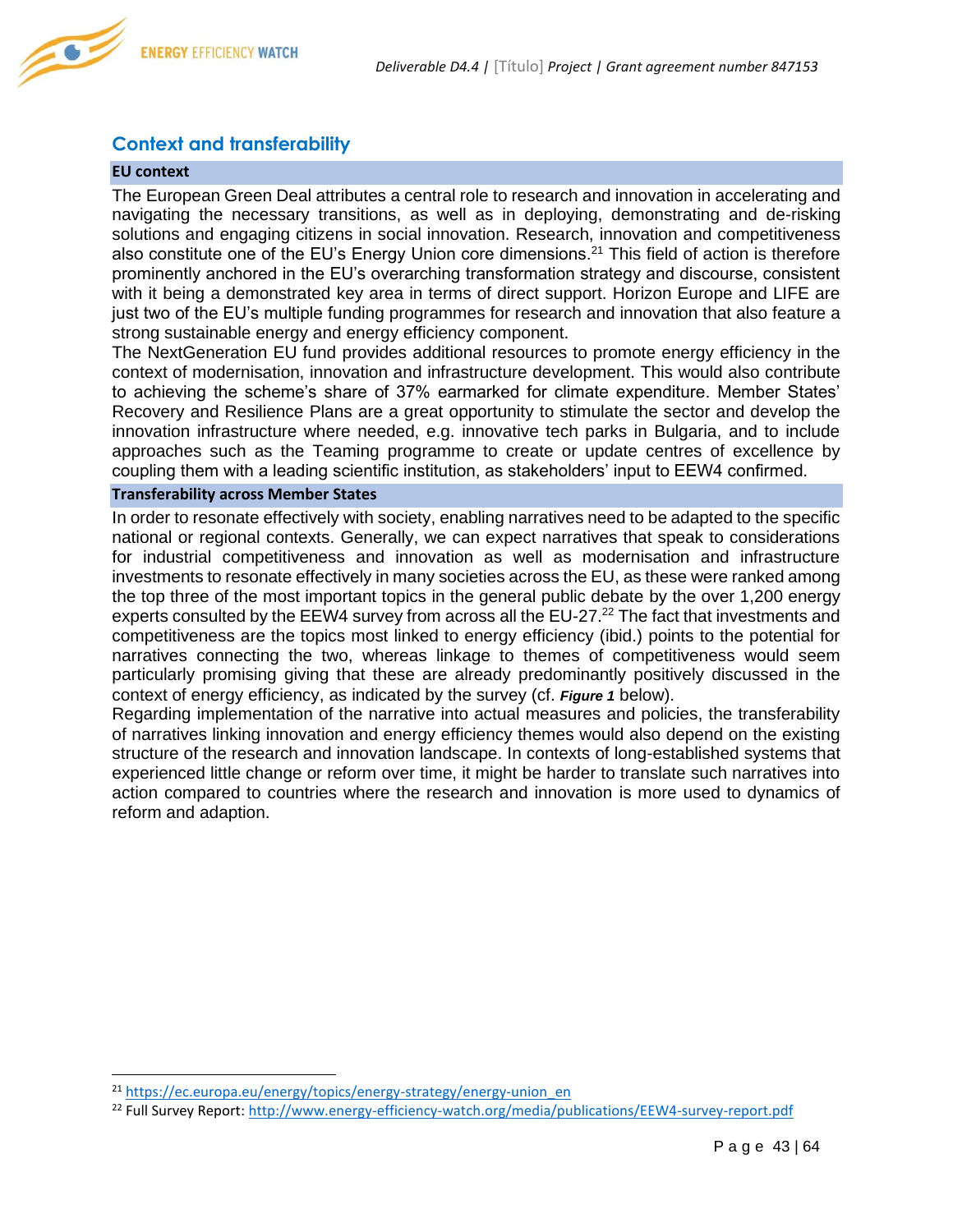

<span id="page-43-1"></span>*Figure 1: Importance of topics related to energy efficiency in public debates (EEW4 Survey 2020)*

# <span id="page-43-0"></span>**Annex – selected input collected in Energy Efficiency Watch**

Bulgaria – Business Stakeholder Workshop held on 7-8 April 2021 – selected points on research and innovation from the Event Report:<sup>23</sup>

- Implementation of good practices is difficult due to a lack of understanding for the need of pilot projects with involvement of businesses in Bulgaria and Eastern Europe; best practices are more convincing than political commitments.
- Businesses are willing to be part of innovation processes for products and services
- Need to develop R&D infrastructure with a more prominent role for businesses in R&D landscape to tap into innovation potential, e.g. innovation clusters, technology/industrial parcs (to be considered in EU funding)
- Transformations, including the energy transition as a transformative process, should be based on innovation.
- Bad example: the national procedure for innovative clusters there was a call open twice and cancelled twice due to different reasons. This sent a bad signal towards the businesses that spent significant time preparing their applications.
- Due to lack of innovations in the companies/businesses, the economy is facing issues with limited competitiveness.
- Bulgaria lacks innovation structures (excellence centers, tech parks, etc.) and the Recovery Plan is a great way to address this.
- There should be a synergy between the businesses and the local communities in developing innovations, because the businesses may find their interests implemented only through the acceptance of the local communities.
- Nurturing the local business ecosystems and supporting them to grow into tech parks or similar ecosystems will improve their market competitiveness.

<sup>&</sup>lt;sup>23</sup> Full Event Report available at: [http://www.energy-efficiency-watch.org/media/publications/EEW-Business-](http://www.energy-efficiency-watch.org/media/publications/EEW-Business-Stakeholder-Workshop-BG-Event-Report-ext.pdf)[Stakeholder-Workshop-BG-Event-Report-ext.pdf.](http://www.energy-efficiency-watch.org/media/publications/EEW-Business-Stakeholder-Workshop-BG-Event-Report-ext.pdf)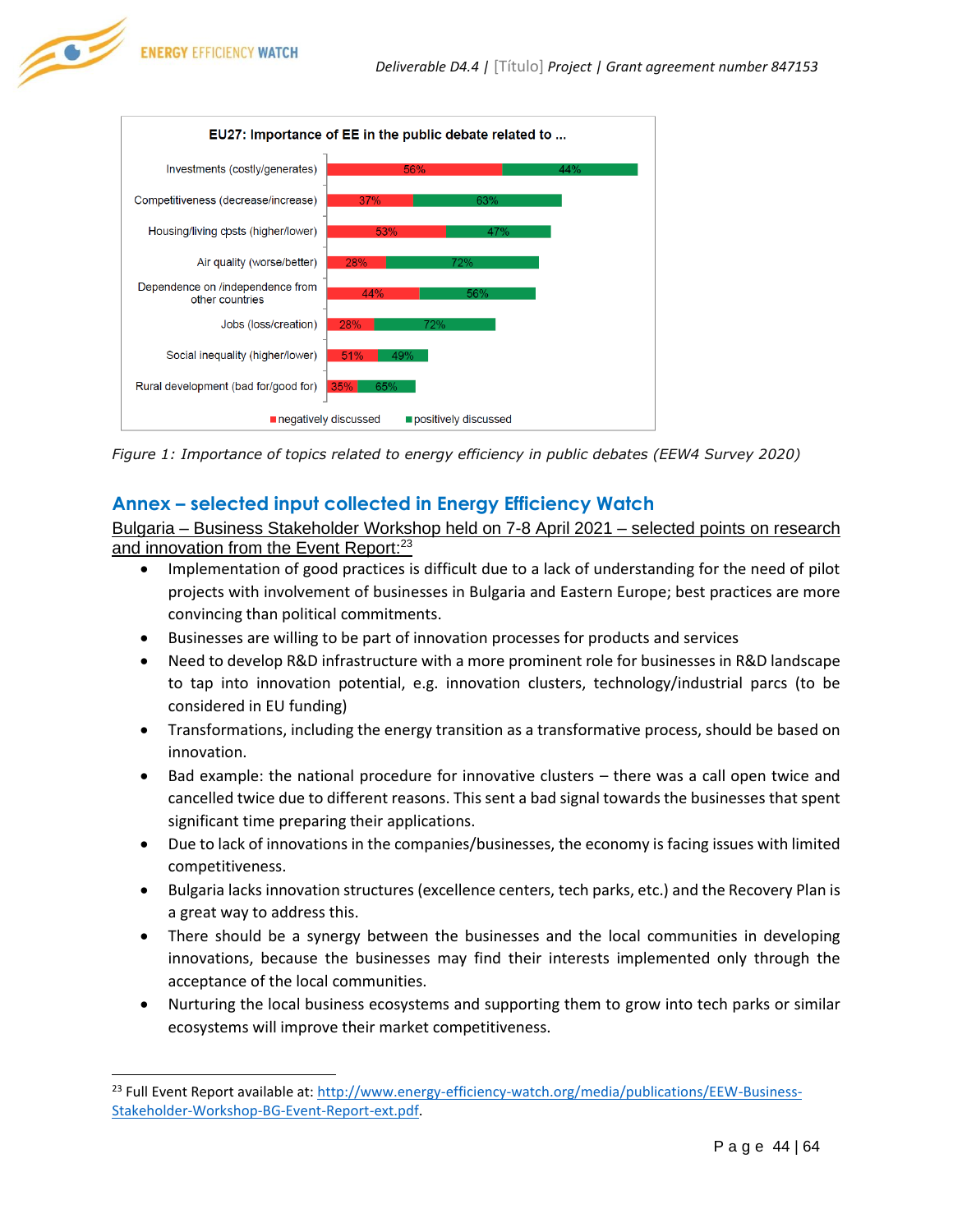- Good practices for innovations are related to the existence of pilot projects. And in Bulgaria and Eastern EU Member States, there is a lack of understanding on political and administrative level for the need for pilot projects with the participation of businesses. Usually, this understanding is related to the universities and their lab prototypes. A recommendation would be to send out a message that more pilot projects are funded, through which adequate good practises are established and promoted.
- **There is a strong need for infrastructure for research or for development of innovations and their market uptake.** In Bulgaria, there is just one example – the HighTech park in Sofia. There was an idea that the Park is replicated in Plovdiv – where there are many universities, companies, clusters - but it did not receive support from the national level (although on local level there is some support).
- There may be some possibilities in universities and research institutes, but their capabilities are very limited and represent isolated research pieces that are not in cooperation with the businesses.
- The Teaming opportunity is currently not included in the Bulgarian Recovery Plan, so we would like to send the EC a message that we wish to have more opportunities for the Teaming programme and that there should be representatives of other research and development bodies, different from the traditional university bodies and academic bodies in the Bulgarian Academy of Sciences. **The feeling is that there is some understanding for supporting the academic bodies only**. The major criteria for selection should be relevant experience and not necessarily being a traditional academic body or a university.
- The universities are mostly oriented towards education, not R&D. If we rightly identify business as drivers of the innovation, then the market uptake will happen more quickly. **An example are the excellence centers created throughout the country – currently, they are not operational, whereas the "Innovative Clusters" procedure was a success. Another failed procedure is the one for regional innovation centers – it was launched twice and then cancelled.** It turned out that it cannot be launched only for the universities and it was transferred to the OP "Competitiveness and Innovation". There was a cheer from the regions, because usually most things happen for the Capital and not for the regions. The major requirement was for a new legal body – and many of the potential beneficiaries went through a lot of administrative and legal procedures to formalise their partnerships. At the end of the day, the procedure was cancelled and all these efforts turned out to have been in vain. It was a bad message for the businesses.
- There is a good example with the regional industrial parks in Spain that can be followed in Bulgaria and other Easter EU countries.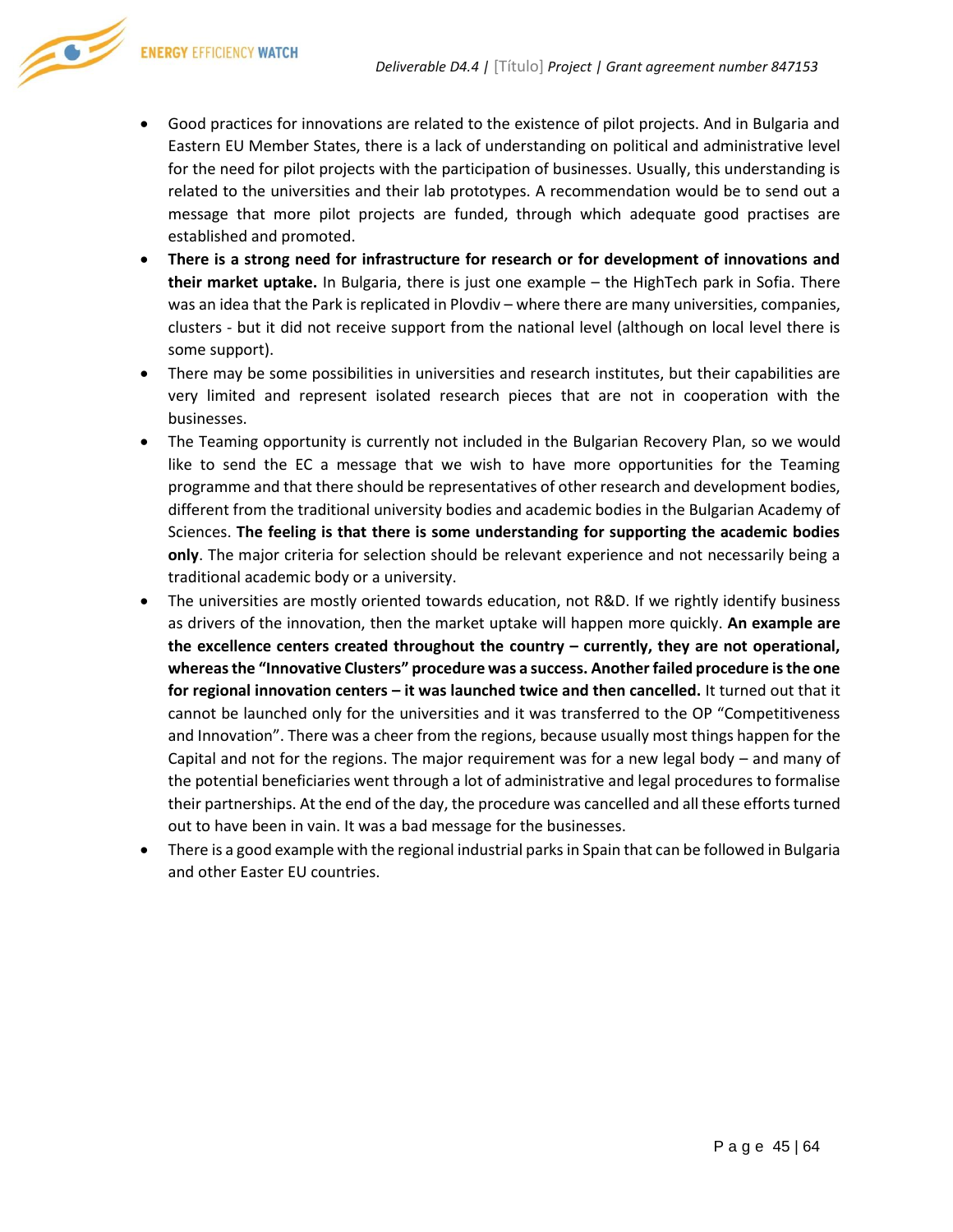

# <span id="page-45-0"></span>**8. Education, training and upskilling for carbon neutral transformation Narrative summary**

<span id="page-45-1"></span>Acceptance of energy efficiency and new energy technologies is influenced to a large extent by the trust of end clients in the competence of planners, builders and installers. This starts with getting the right advice on how to newly build or modernize, making the right choices on best available technologies and building techniques and have installations made and work implemented accordingly. Currently, however, planners and installers whose professional education and training dates back several years or decades, are not sufficiently familiar with new applications and may thus, also fearing a risk of making mistakes, advise their clients the use of solutions which are no longer state of the art. Besides these concrete deficits, also the pace of adjustment in upskilling does not meet the requirements of the energy transition. This is problematic mainly in two ways: on the one hand for the technology and carbon lock-in, combined with loss of property value on the clients' side, and on the other hand in the context of narratives, weakening the case of energy innovation.

The overarching narrative of observed deficits in education and qualification and related challenges encompasses different strands of arguments that may also depend on the context in which these are articulated. They include references to:

- Lack of technical knowledge and skills to deliver climate-friendly innovations but also available well-established solutions in key industries, for instance in the buildings sector, due to missing opportunities for continuous training and development. In the absence of incentives for change, this is complemented by a certain habitual inertia along the lines of 'we have always done it this way'.
- A vicious circle of a supply side lacking know-how for providing state-of-the-art climate-friendly solutions and a demand side having little trust in the quality of available innovative market offerings, thereby leading to lock-in effects.
- This issue seems particularly relevant in the context of rising complexity of efficiency solutions in general and of highly fragmented markets in particular. Comprehensive home renovations to improve energy performance are a case in point, considering the significant transaction costs arising from the need to coordinate multiple crafts they often entail for consumers.
- On a more general level, a mismatch perceived between the focus of the education system and the qualifications needed to implement the energy transition.
- Overall, insufficient incentives and requirements found to foster training and upskilling in certain contexts.

The examples and lines of argument explored in this case study are particularly relevant for sectors of the economy whose workforce faces a need of enhanced continuous training and upskilling, for regions with a carbon-intensive or post-industrial background undergoing structural change where reskilling and requalifying staff from declining industries is a priority, as well for general education and basic training, respectively.

Therefore, educating and training professionals and future professionals to have the qualifications and skillsets needed to deliver the transformation to climate neutrality is essential at societal level. Planners, builders and installers are needed also as empowering multipliers and ambassadors for change and innovation. Policy instruments aiming at establishing energy efficient and other innovative energy solutions need to create strong links to professional training, foster the establishment of upskilling programs, implement curricula for technological qualification and new job profiles together with according educational institutions and relevant industrial branches.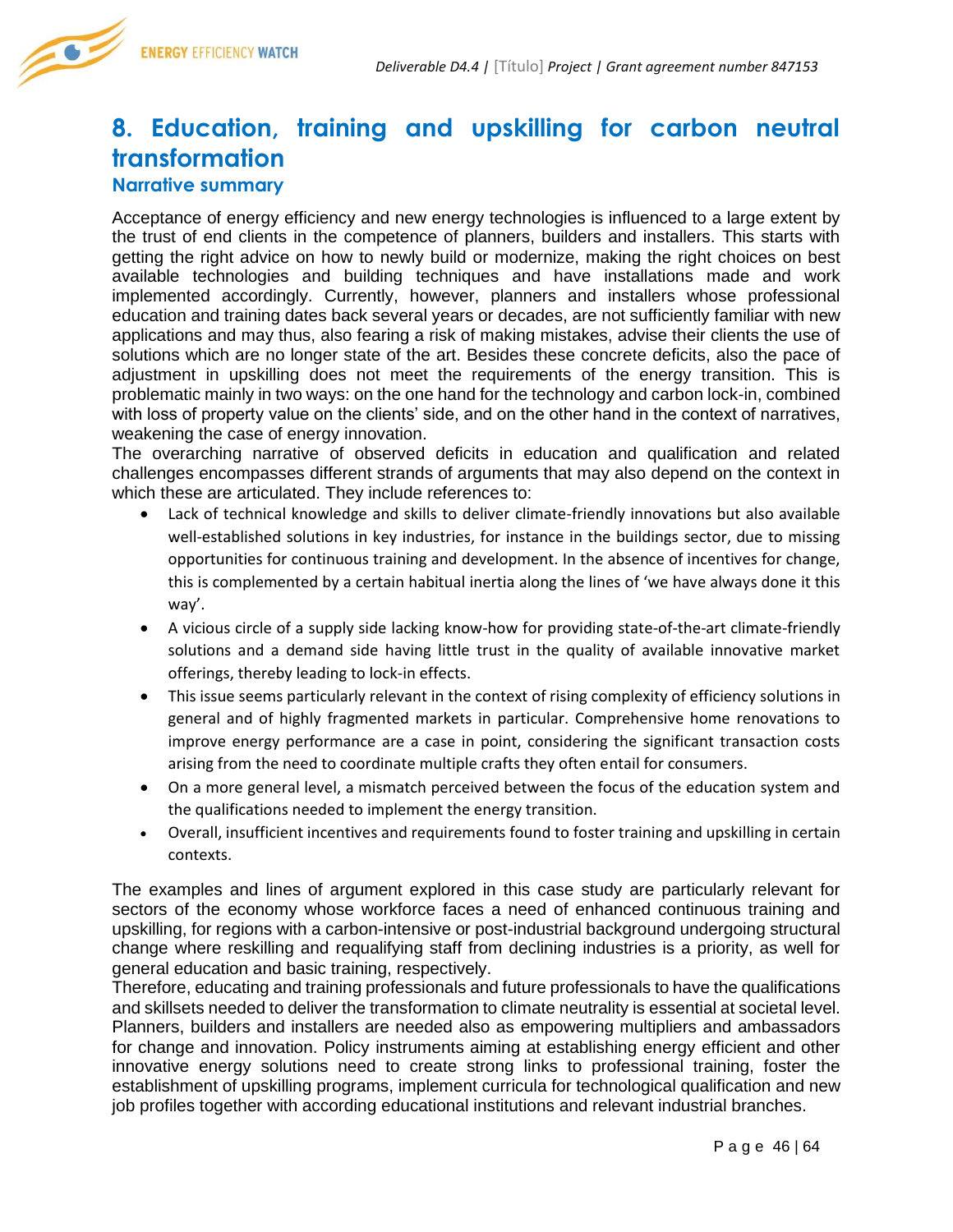

# <span id="page-46-0"></span>**Case evidence from EEW4 on education, training and upskilling**

#### <span id="page-46-1"></span>**Training and upskilling needed to transform the buildings sector**

Given that three in four buildings in the EU are not considered energy efficient while 85% to 95% of today's buildings will still be in use in 2050<sup>24</sup>, the sector represents a key challenge the EU needs to address in order to reach climate neutrality by mid-century. The buildings industry is also the sector stakeholders providing input to EEW4 most prominently highlighted regarding the need to develop knowledge and skills of professionals. Business stakeholders from Italy, Ireland and Germany all expressed concerns about the impact of inadequate training of groups of building professionals and a negative image sometimes associated with certain building renovation techniques. Both are viewed as major stumbling blocks preventing them from promoting or even offering optimal solutions both from an environmental and financial standpoint, with adverse effects e.g. on the renovation depth when building energy performance is to be improved.

Very practically, stakeholders in Ireland for instance pointed to poor skills regarding wall and roof insulation especially for older buildings, and a lack of proper guidance on the best solutions to implement. In combination, these issues exacerbate the predominance of conventional approaches unfit to deliver the climate-neutral transformation, often justified along the lines of 'we have always done it this way'. Storylines like these may even become a self-fulfilling prophecy when clients insist on ambitious or novel renovation solutions anyway, thereby exposing themselves to the risk of obtaining suboptimal quality in execution at higher costs. Lock-in effects in terms of conventional renovation and constructions approaches are observed as a result. EUlevel analysis confirms that intermediaries, i.e. installers, architects, energy advisors etc. who interact directly with consumers are driven both by their own motivation, possibly including environmental concerns, yet in many cases also by the most hassle-free delivery, installation and after-care.<sup>25</sup> These aspects are influenced by the quality and service offered by manufacturers of components and technical building systems, contributing to strong links between them and installers or main contractors. Consequently, narratives aimed at empowering the buildings industry to decarbonise need to address the entire value chain of the sector and the full bandwidth of market actors.

Particularly when seeking to contract services for deep energy retrofits<sup>26</sup>, consumers face great difficulties in finding market offers with the needed expertise and experience, as stakeholders recognised. This of course also links to the traditional fragmentation of the market with the multiple separate crafts (installers, brick layers, carpenters, plumbers, electricians, etc.) that typically need to work hand in hand for such encompassing assignments. Importantly, the market structure with the prevalence of SMEs often implies limited resources available to invest in continuous training and development opportunities for staff. At corporate level, this may in turn result in missing new market opportunities and the risk of losing competitiveness and on the other hand an overall pace of change lagging behind ambition at macroeconomic scale.

In Germany, the expected massive shift from gas heating to electrical heat pumps puts up a major challenge, as heat pump planning and installation requires a very different job qualification than that of traditional heating installers. It is therefore key for the success of the envisaged change to rapidly establish new technological education programmes to meet the upcoming demand, same as for integral consideration of the building envelope when advising for the right combination of

<sup>25</sup> Cf. *European Commission (2019), Comprehensive study of building energy renovation activities and the uptake of nearly zero-energy buildings in the EU, prepared by Ipsos and Navigant*, available at

[https://op.europa.eu/en/publication-detail/-/publication/97d6a4ca-5847-11ea-8b81-01aa75ed71a1/language](https://op.europa.eu/en/publication-detail/-/publication/97d6a4ca-5847-11ea-8b81-01aa75ed71a1/language-en/format-PDF/source-119528141)[en/format-PDF/source-119528141](https://op.europa.eu/en/publication-detail/-/publication/97d6a4ca-5847-11ea-8b81-01aa75ed71a1/language-en/format-PDF/source-119528141)

<sup>&</sup>lt;sup>24</sup> Cf. [https://ec.europa.eu/energy/topics/energy-efficiency/energy-efficient-buildings/renovation-wave\\_en](https://ec.europa.eu/energy/topics/energy-efficiency/energy-efficient-buildings/renovation-wave_en)

<sup>&</sup>lt;sup>26</sup> I.e. renovations that significantly reduce energy use, e.g. by more than 60%.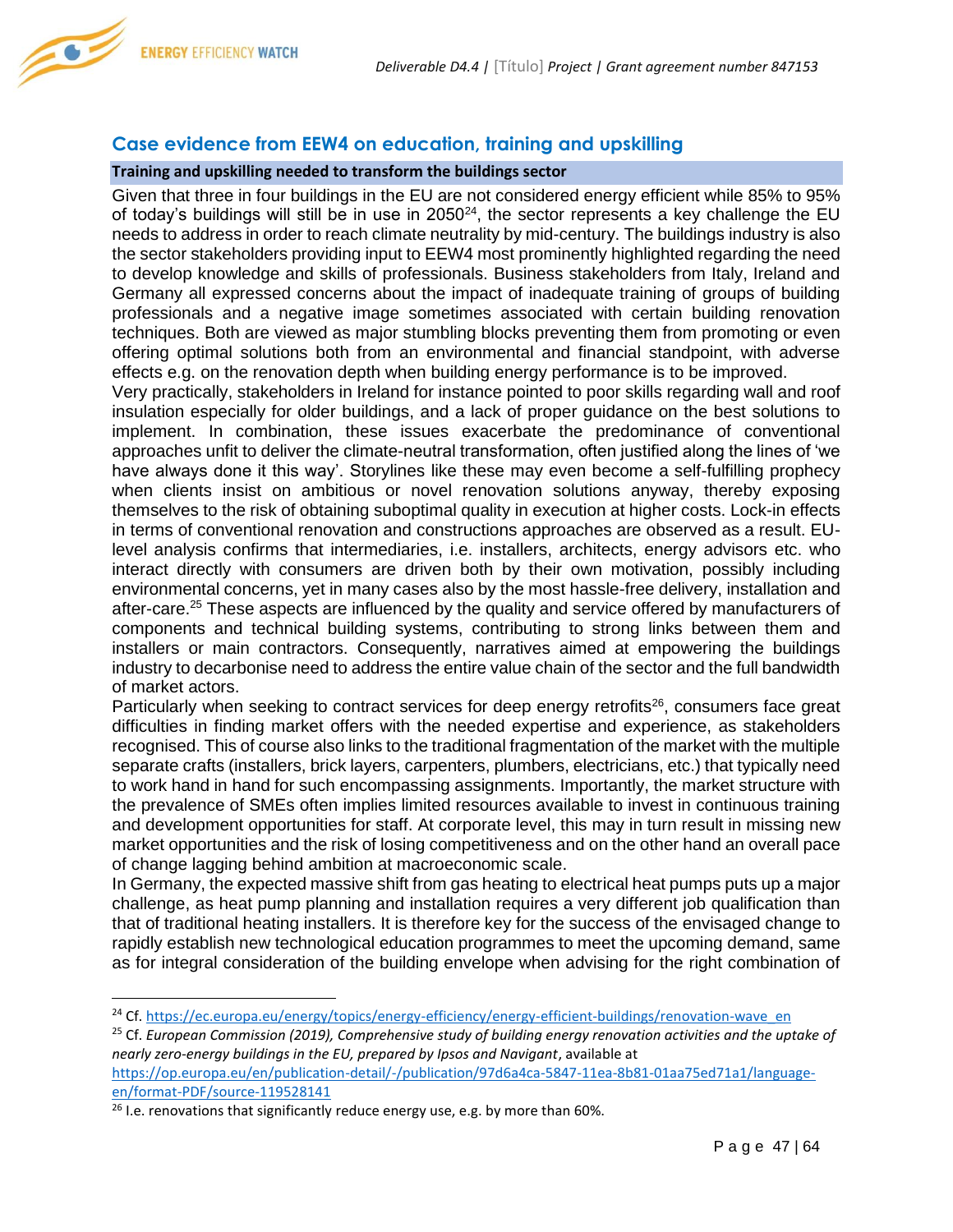

insulation, modernization and heating system. An example for success in another sector is the job profile of 'mechatronic', a combination of mechanical and electronics engineer, which was jointly established by technical universities and key industrial stakeholders.

#### <span id="page-47-0"></span>**Aligning education and training systems with the carbon neutral transformation**

Education and training institutions are key to raise awareness, empower agents of change and to provide relevant skills and qualifications. However, stakeholders e.g. in France observed a certain mismatch between the focus of the education and vocational training system compared to the qualifications and job profiles needed for the energy transition. Certain technical qualifications such as mechatronics for instance would not be sufficiently developed nor valued, even though they have a key role in delivering sustainable solutions. From a societal perspective, this potential needs to be activated to accelerate the transformation in line with the overarching climate objectives.

Stakeholders across the board also identified a need to expand general education on the energy transition and energy efficiency e.g. at school and university with a view to raise awareness, encourage climate friendly behaviour and spark interest in professions that drive the transformation. Possible ways of doing so could comprise adapting curricula, introducing new courses or establishing new programmes. As evidenced by their civic engagement for robust climate action, young generations are gaining significant traction as agents of change. This is a potential to be tapped not only in education and vocation training schemes but also in research and innovation in order to develop the solutions needed that are still missing (for more on topic, cf. EEW4 Case Study 8 on empowering research and innovation to fuel the carbon neutral transformation).

### <span id="page-47-1"></span>**Functioning principle and rationale**

Beyond personal and professional development, the need for adequate education, training and upskilling links to broader themes relevant on both societal and corporate levels, i.e. job creation and retention, modernisation on the one hand and innovation, new business models and competitiveness on the other. To move forward, the key is to break vicious circles, e.g. between low supply and demand for innovative climate-friendly solutions, and to turn these into virtuous circles. Showcasing best practice approaches, debunking myths and preconceptions by proven facts and leveraging demonstrated benefits of climate-friendly solutions are the recommended instruments for achieving this on the operational level, as indicated by stakeholders.

More generally, transformative narratives need to address the individual, corporate and policy levels, e.g. by highlighting the potential for new and better jobs, for new or expanded business models as well as the aggregate benefits for society. When it comes to the buildings sector, the energy transition for instance requires a more integrated view e.g. on energy renovation, but also across the entire building life cycle. The need for integrated home renovation services, for efficient equipment, automation and control systems provides significant business opportunities for market services in this regard. Of course, the regulatory framework should not stand in the way of these opportunities and provide incentives where needed.

#### <span id="page-47-2"></span>**Policy implications**

In key instances, the energy transition is not yet supported by adequate deployment of qualification and training measures. The need for training and upskilling, in the buildings sector and beyond, is acknowledged not only by stakeholders and consumers but also by many regulators by now. This opens windows of opportunities to build alliances to promote narratives that frame education, training and upskilling as a strategic vector of the carbon neutral transformation.

The theme is all the more relevant for transforming carbon-intensive regions, or regions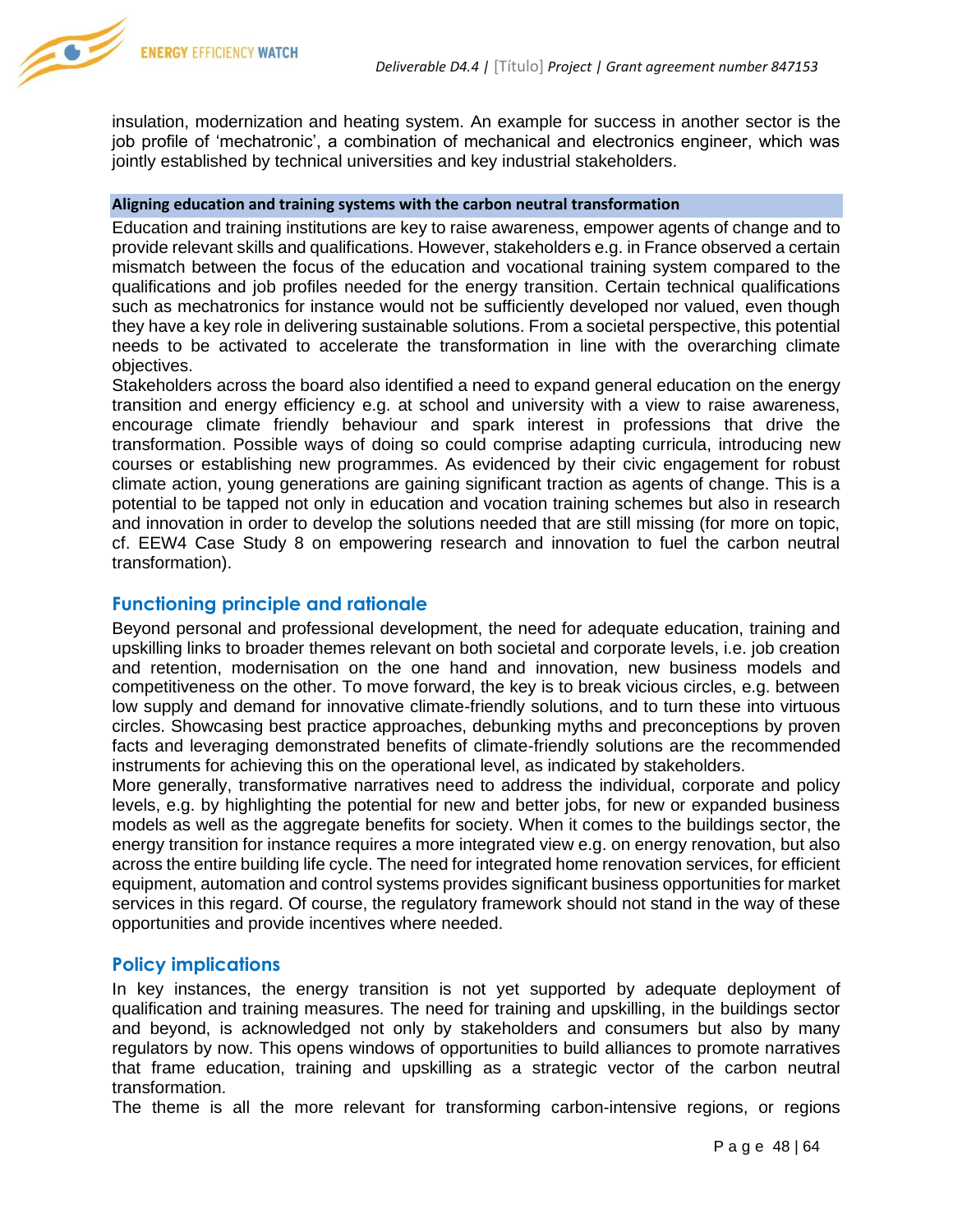

undergoing processes of industrial transformation, and for making the related narrative of a 'just transition for all' deliver in practice, as policymakers highlighted in the EEW4 parliamentary workshops.<sup>27</sup> Experience in many European industrial regions that underwent processes of structural change offer plenty of insights and examples from the ground to learn from. These include reskilling professionals for available future-proof employment, but also establishing new or expanding existing research and education institutions in these regions as agents of change as part of a forward-looking strategy. In general, education and training institutions should be empowered to take an active role in the transformation. More than ever, close interaction between education, academia, research and businesses is needed to stimulate the change and innovations needed for the transformation.

Capacity building and training should generally not be considered as a detached element which just follows other processes, but rather be understood as a constitutive part of the transformation and clearly embedded in the overarching strategy. Crucially, the need for training, upskilling and reskilling should be addressed from early on, i.e. whenever possible before disruptive changes materialise. Policymakers have a role to play for assessing the need to devise incentives, programmes or requirements to improve capacity and skills in the areas where deficits are prevalent.

Taking the example of the buildings sector, evidence indicates that the intermediaries, i.e. architects, installers, contractors etc., are a key target group to address in order to enhance the uptake and impact of deep energy retrofits. Above all, these are the actors seek and obtain advice from when deciding about the extent and depth of energy efficiency measures.<sup>28</sup> Typically, they are also the main point of contact when consumers encounter necessary maintenance, replacement or inspections, all of which constitute key trigger points for households to undertake energy efficiency measures. These groups of professionals should therefore have the skills, capacity and motivation to act as ambassadors for promoting energy renovation of technical building systems.

When setting up new policy instruments, their correlation to education, training and upskilling should per default be considered and tackled, e.g. in form of an overarching policy package.

# <span id="page-48-0"></span>**Context and transferability**

#### <span id="page-48-1"></span>**EU context**

The EU clearly recognises the potential for leveraging learning and upskilling as part of its broader transformation strategy. Key actions, approaches and initiatives planned until 2025 are compounded in the [European Skills Agenda.](https://ec.europa.eu/social/main.jsp?catId=1223&langId=en) The five-year plan aims at helping individuals and business develop more and better skills. Ensuring sustainable competitiveness, social fairness and providing access to education, training and lifelong learning and enhancing resilience to react to crises are highlighted as the strategy's key objectives that also interlink with the European Green Deal and the European Pillar of Social Rights. As the first of the flagship actions under the agenda, the European Commission launched the [Pact for Skills](https://ec.europa.eu/social/main.jsp?catId=1517&langId=en) to reach out to both public and private organisations to join forces and take concrete action to upskill and reskill people in Europe through a joint charter and promoting individual commitments. EU funding for investments in skills is mobilised through the European Social Fund Plus and the Erasmus programme in particular, as well through InvestEU scheme and other schemes.

<sup>28</sup> Cf. *European Commission (2019), Comprehensive study of building energy renovation activities and the uptake of nearly zero-energy buildings in the EU, prepared by Ipsos and Navigant*, available at [https://op.europa.eu/en/publication-detail/-/publication/97d6a4ca-5847-11ea-8b81-01aa75ed71a1/language-](https://op.europa.eu/en/publication-detail/-/publication/97d6a4ca-5847-11ea-8b81-01aa75ed71a1/language-en/format-PDF/source-119528141)

[en/format-PDF/source-119528141](https://op.europa.eu/en/publication-detail/-/publication/97d6a4ca-5847-11ea-8b81-01aa75ed71a1/language-en/format-PDF/source-119528141)

<sup>&</sup>lt;sup>27</sup> For more on the topic of just transition, cf. the EEW4 Case Study 10 on transformation policies in line with social justice.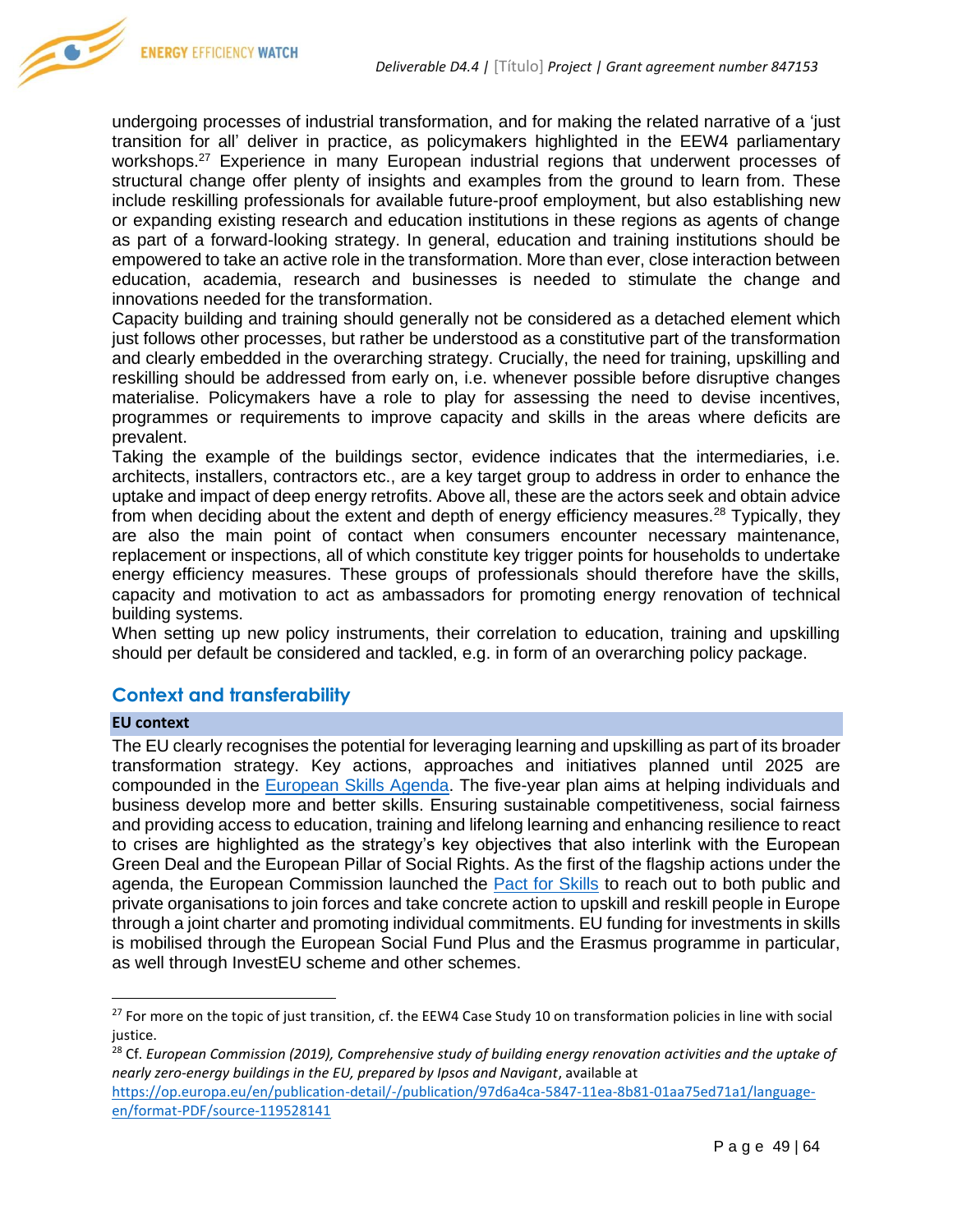

More specifically regarding the buildings sector, the EU's Skills Agenda and the Pact for Skills are also referenced in the European Commission's [Renovation Wave](https://ec.europa.eu/energy/topics/energy-efficiency/energy-efficient-buildings/renovation-wave_en) that describes the strategy for decarbonising the EU's existing building stock in line with the overarching climate objectives. Through platforms such as the **BUILD UP Skills initiative** the EU has also directly supported training and upskilling projects in Member States. With the initiative of the [New European](https://europa.eu/new-european-bauhaus/index_en)  [Bauhaus,](https://europa.eu/new-european-bauhaus/index_en) designed as a forum for exchange on climate-friendly architecture, the EU also puts forward the cultural and social dimensions of building design.

In sum, the EU takes significant action to address skill gaps and to promote lifelong learning. However, Member States, sometimes regional administrations, depending on national constitutions, remain the key actors directly in charge of education and training, given both the legal distribution of competences across governance levels and the resources they operate.

#### <span id="page-49-0"></span>**Transferability**

The challenge of providing adequate skills and qualifications for the carbon neutral transformation is one that transcends national boundaries, as evidenced by the stakeholder input received. While the buildings sector stands out as particular priority in this regard, it is not the only one requiring attention. For instance, narratives taking up this topic were also found relevant for the tourism sector and to develop sustainable tourism in particular, as Cypriote stakeholders highlighted. Similarly, a better integration of climate and energy efficiency subjects in general education was found to be priority across the board regardless of the country context.

The transboundary and cross-sectoral nature of the challenge suggests that narratives aimed at enhancing education and training in line with the prerequisites of the carbon neutral transformation should a priori have a good potential to resonate effectively across Member States. This is also indicated by the strong links of this theme to considerations for employment, industrial competitiveness and modernisation – given that these are found to be the three most important topics in the general public debate for 27%, 20% and 14% respectively, as found by the over 1,200 energy experts consulted by the EEW4 survey from across all the EU-27.<sup>29</sup> In the end, the specific focus and focus of enabling narratives still needs to be adapted to the specific national or regional contexts of course to maximise impact.

<sup>&</sup>lt;sup>29</sup> Full Survey Report available at[: http://www.energy-efficiency-watch.org/media/publications/EEW4-survey](http://www.energy-efficiency-watch.org/media/publications/EEW4-survey-report.pdf)[report.pdf](http://www.energy-efficiency-watch.org/media/publications/EEW4-survey-report.pdf)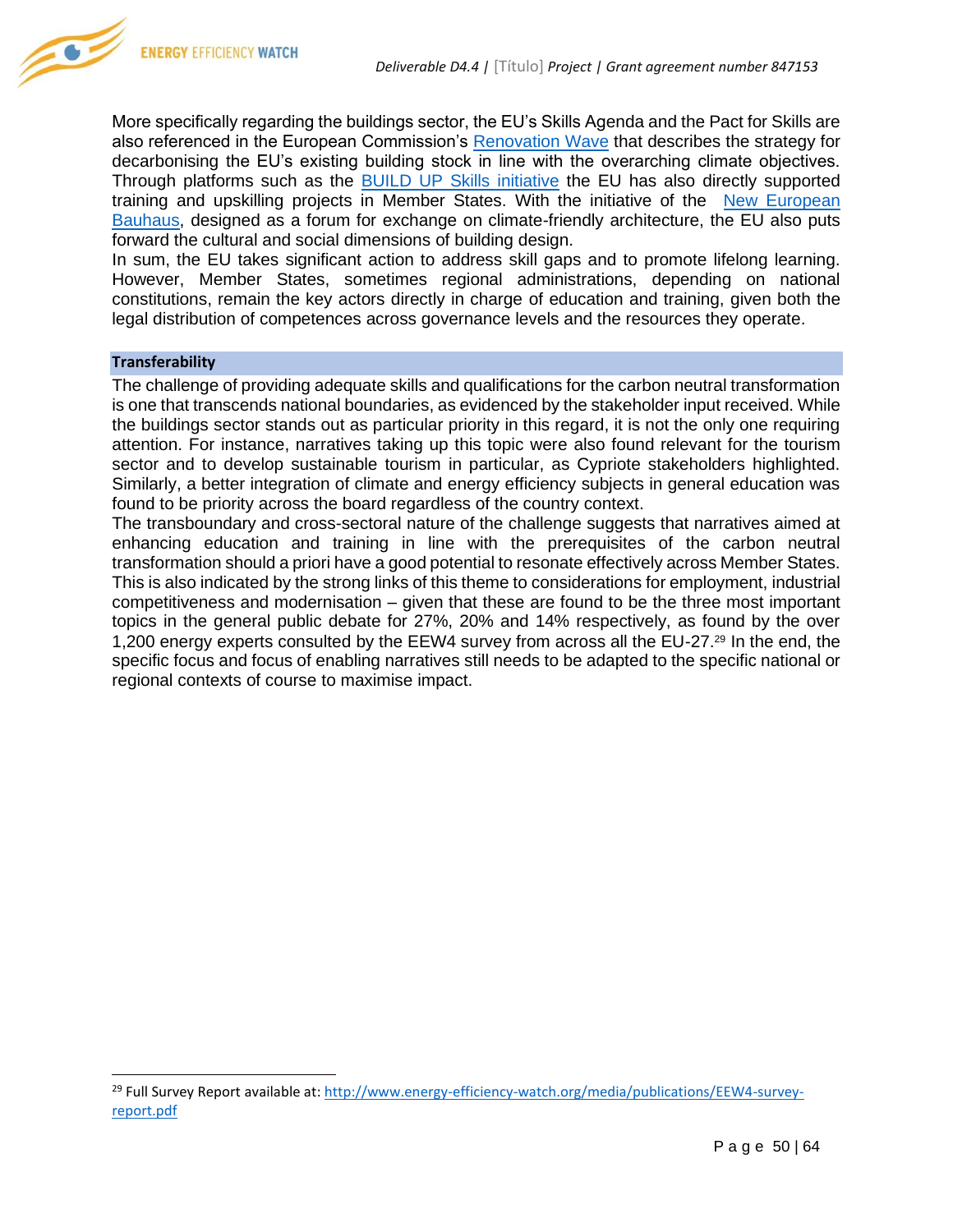

### <span id="page-50-0"></span>**Annex – selected input collected in Energy Efficiency Watch 4**

### Slovenia, Business Stakeholder Workshop held on 27-28 May 2020

- Advances in building's efficiency are hampered by insufficient expertise of renovation contractors. Capacity building programmes for constructors and renovation contractors are needed to increase the effectiveness of energy efficiency investments.
- Expand educational programmes and incentives for stakeholders and broader public, e.g. in form of company programmes to reward the best diplomas in the field or competitions rewarding change of individual behaviours. New technologies to be made desirable beyond cost arguments, e.g. through campaigns/marketing to create appeal or convenience (e.g. link mobile app with smart meters)
- Use pilot projects and involve local communities to improve acceptance of energy projects as there is increasing interest in self-consumption, energy autonomy etc.

#### France - Business Stakeholder Workshop held on 8 June 2021

The job impact of energy efficiency needs to be better communicated. Creating educational and transformational jobs, educating pupils on the energy transition and energy efficiency issues, convincing young people to choose related professions, and developing new jobs (e.g. mechatronics, craftsmen) is key. Energy efficiency and energy savings measures should be a focus of education and training.

#### Greece, Business Stakeholder Workshop held on 22-23 March 2021

Extensive discussions about the energy renovation of residential buildings, specifically the *Exoikonomo-autonomo* scheme for improving energy efficiency in residential buildings. Success factors identified:

- The program experienced very wide communication throughout the supply chain, e.g. through public communication, industry advertisement, word of mouth advertisement by households. The scheme is established as a key reference in the market.
- Broad scope, easy access and long duration of the scheme allowed for wide communication and have improved acceptance
- Good match between needs and programme
- "Green DNA" of the scheme
- Found to be good example and very popular scheme throughout the buildings value chain
- increased transparency for the costs and benefits of energy
- The programme also benefited and received support from the construction industry, particularly in the beginning.

Potential for improvement identified:

- Develop better award criteria to enhance credibility
- Expand scope, potentially to commercial buildings
- Shorter intervals of calls for projects or introduce continuous process
- Improve design of selection process, e.g. through better alignment with the main target of the policy and stronger focus on quality in eligibility and selection criteria; better criteria will improve the acceptance of the scheme
- Improve communication and transparency on the use of funds, e.g. "first come, first served" is not the approach anymore which is still not known broadly; also the technical details are not yet well known by public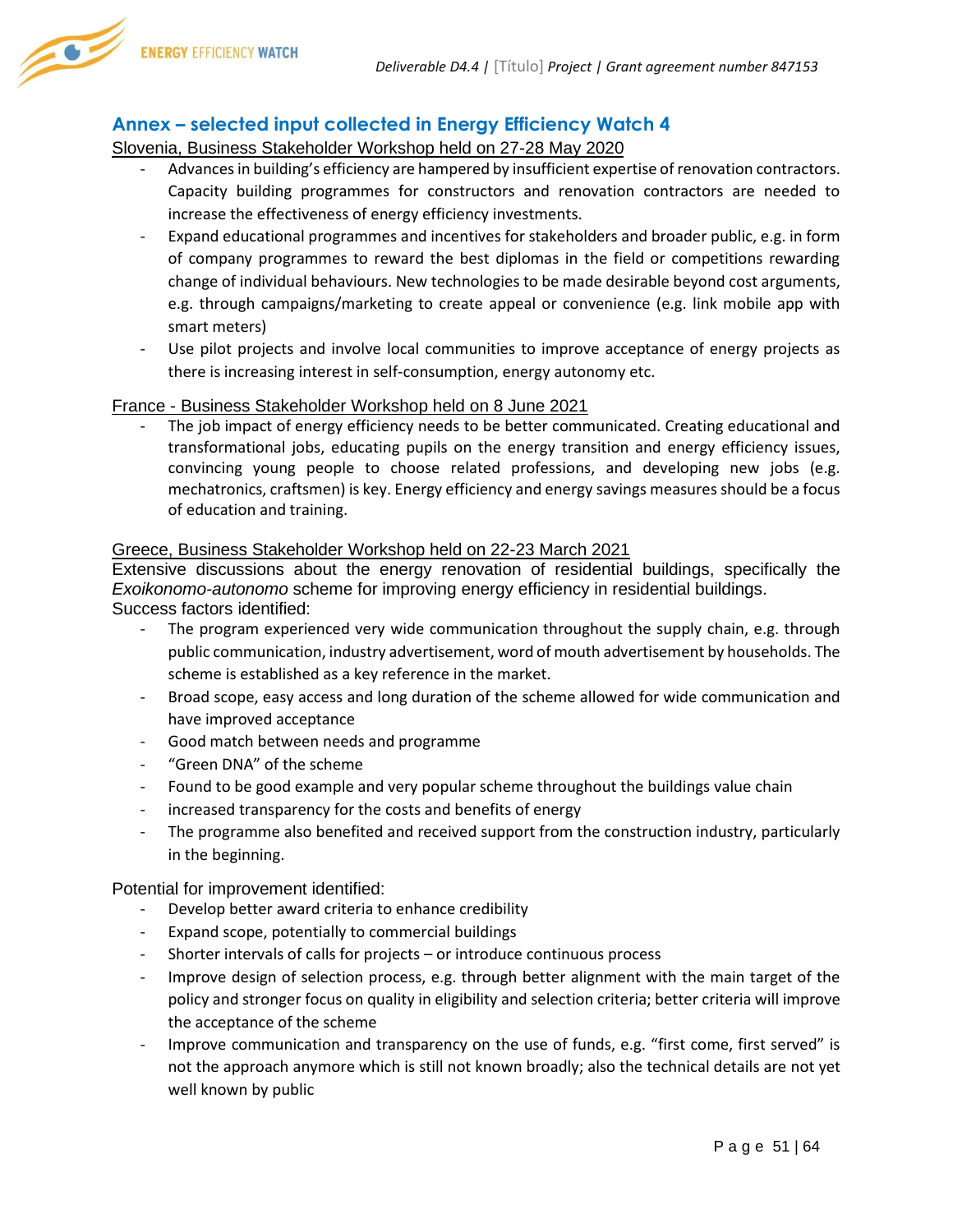

- Establishing a feedback platform would be helpful to further expand the application and to improve acceptance
- Exclude support for fossil energy sources as single measures (e.g. for gas meter only in combination with a renewable solution)
- Financial products require further development

#### Bulgaria, Business Stakeholder Workshop held on 7-8 April 2021

On the topic of energy renovation and smart cities:

- In Bulgaria, the state grant for energy renovation of multi-family buildings provides funding at a 100%-rate which makes the citizens passive actors, typically not seeking other opportunities for deep renovation and for more funding of ambitious measures. It would be a mistake that in the new programming period, again a 100% is granted to all households without differentiation.
- Need for development of One Stop Shops for energy renovation services in the municipalities in which all local actors are represented (incl. businesses).
- The current Energy Renovation programme does not have EP mechanism. It aims at C-class of energy efficiency of the building and thus does not call for ambitious measures.
- There should be investment in the new buildings as well so that they can become near zero or energy positive. Currently, even in the new buildings in Bulgaria, there are not innovative energy solutions that may help it be energy independent.
- Cities need to be a stage for more ambitious projects. This is lacking in Bulgaria.
- There is a need for energy positive zones and buildings, smart cities, smart installations and buildings.
- The understanding of energy efficiency gets limited to the infrastructural projects only putting insulation and changing windows. There are no smart solutions as energy management or smart heating services. This creates an attitude of neglect in the citizens and they say "Is this your energy efficiency? Insulation and windows?"
- The EU framework may support us to impose some mandatory measures such as energy management, renewable energy for heating, photovoltaics, geothermal energy, etc. Through these a better and more innovative refurbishment of the buildings may happen. The municipalities are a medium for innovation development through public finance and this public finance may be put to very good use.

#### Cyprus, Business Stakeholder Workshop held on 15-16 June 2020

- Municipalities and local authorities should be actively involved and drive Energy efficiency within the community. Strategies and policies for the tourism and transport sector are needed and should be implemented effectively. Education programs considering environmental protection and energy efficiency for all ages are important to bring forward changes.
- Image / marketing factor of energy efficiency / ecotourism has a lot of potential but is still underdeveloped
- Capacity building on all levels is a big problem, both for managers developing the concepts and business models and for staff dealing with appliances etc.
- So far few incentives / policy requirements in place which directly foster changes on qualification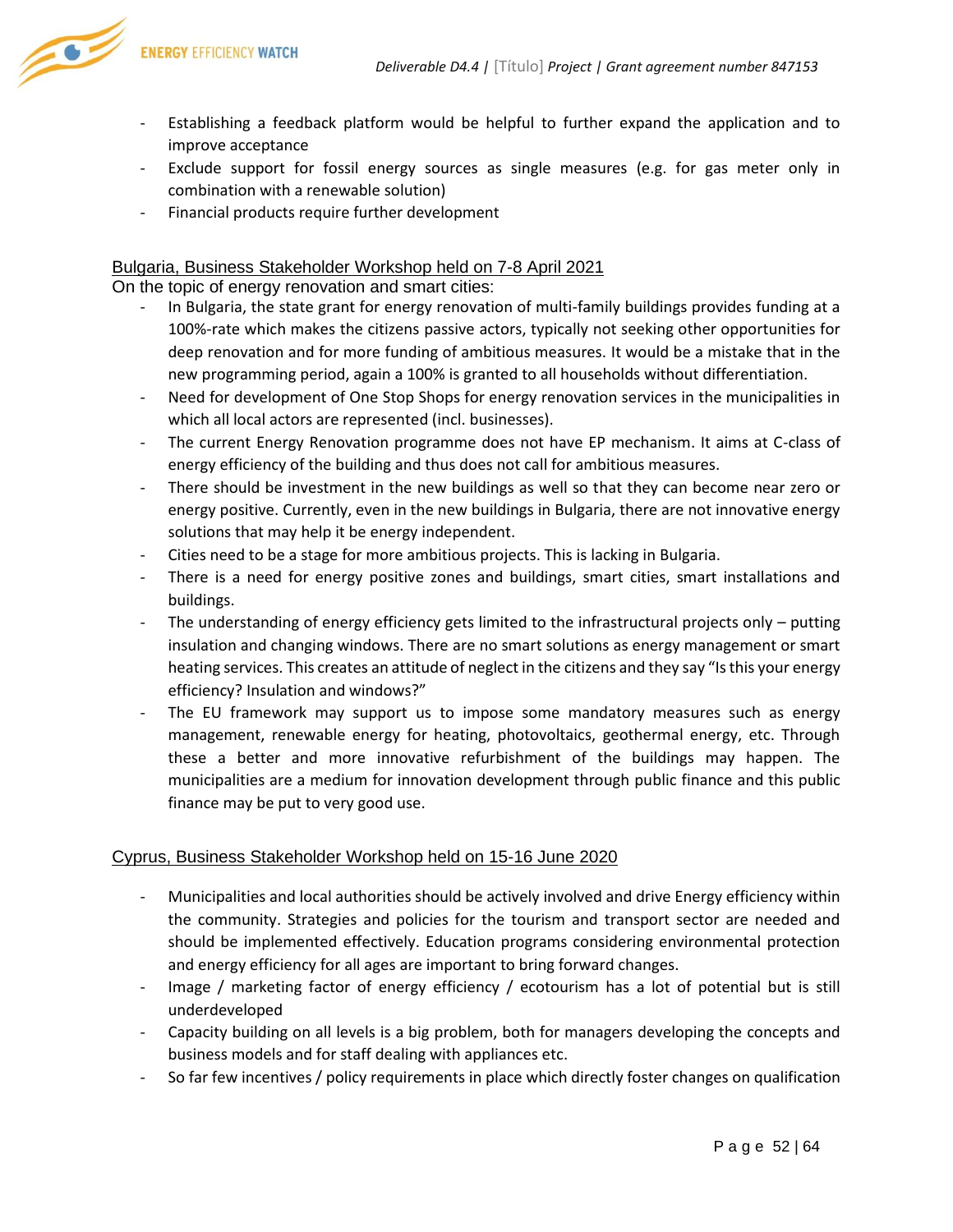Key relation between skills / qualification and narratives: no narrative  $\Rightarrow$  no change driver; no successful examples => no narrative which further people can follow; no skills / qualification => no convincing performance / change agent

#### Italy, Business Stakeholder Workshop held on 27-28 April 2020

- Negative narrative in the building sector: low skills with builders => makes builders themselves often do not promote them. If they do, clients are sceptic / hesitant as they fear to get bad quality for a high price => lock-in of conventional way of construction / renovation
- How to break this vicious cycle of low training? Needs to be beaten by facts to convince clients
- Create best practice / strengthen innovative approaches and show case them

#### Ireland, Business Stakeholder Workshop held on 6 May 2020

- Typical problem in building sector: poor skills on proper insulation of walls, especially in older buildings / discussions whether sealing or infiltration is better.
- belief-based building techniques (we've always done it this way) are predominant
- No proper guidance on what is right or wrong
- Massive difficulty to get right expertise for right job
- Not supported at right pace by qualification and training measures
- Has negative impact on narrative: builders set the story based on their way of doing it
- Self-fulfilling: if clients insist on ambitious EE renovation, they are running a risk to get poor quality => low trust

#### Germany, Business Stakeholder Workshop held on 28 January 2020

- Traditionally: building sector is characterised by separate crafts needing to collaborate (brick layers, carpenters, plumbers, electricians...)
- Most of them are SMEs with little to no ability to form larger, more comprehensive businesses
- Little to no room for expanding / updating traditional skill set
- => slow pace of change, risk of losing competitiveness / missing new market opportunities
- Renovation wave and other aspects of the energy transition require integral view on buildings and technical equipment => need for integrated services, comprehensive understanding and according technical skills to install / implement best available technology
- Strong impact on narrative: if client demand not met, trust will be lost / if innovation takes place, good examples will further popularise EE / the energy transition
- => needs political attention and concrete measures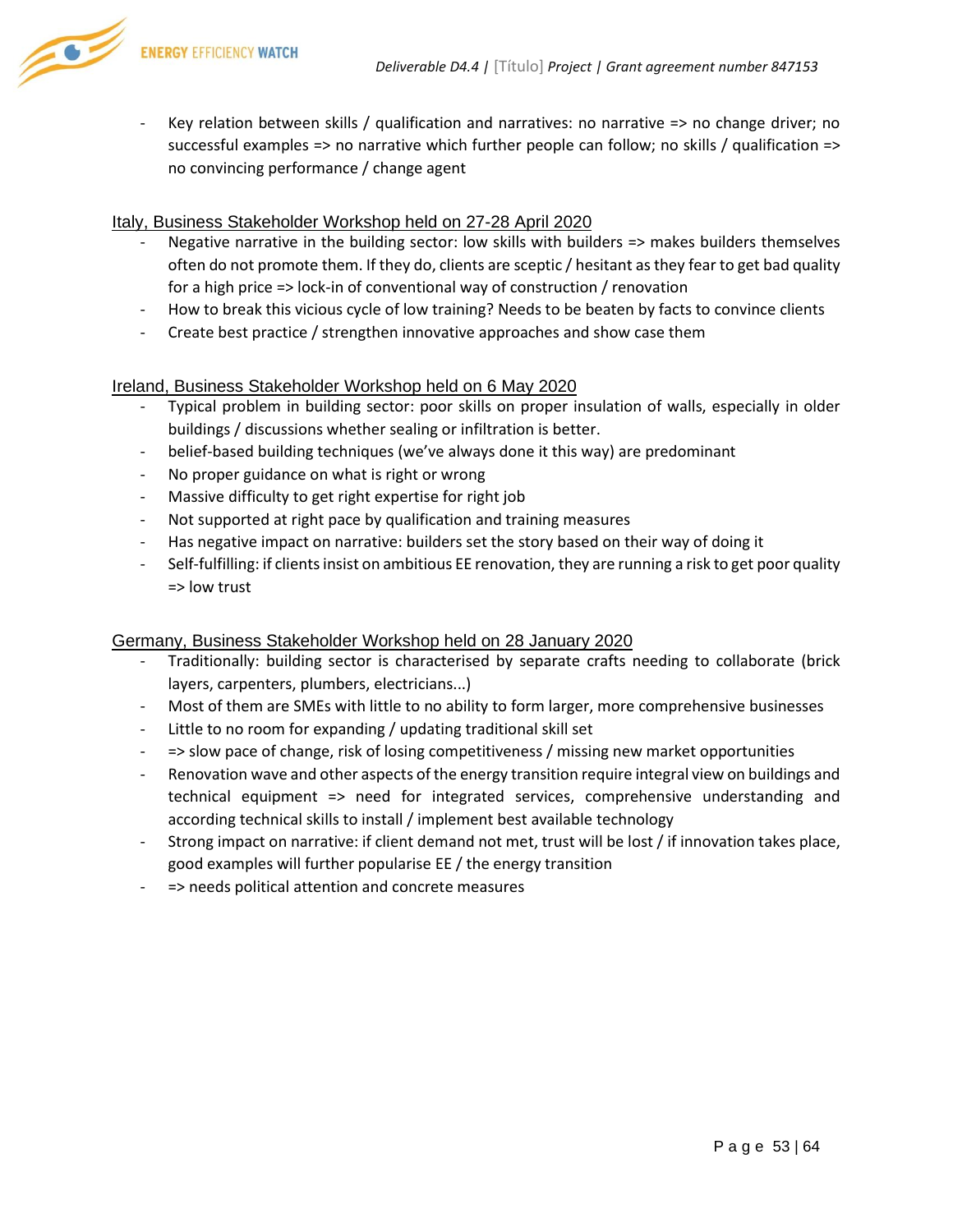

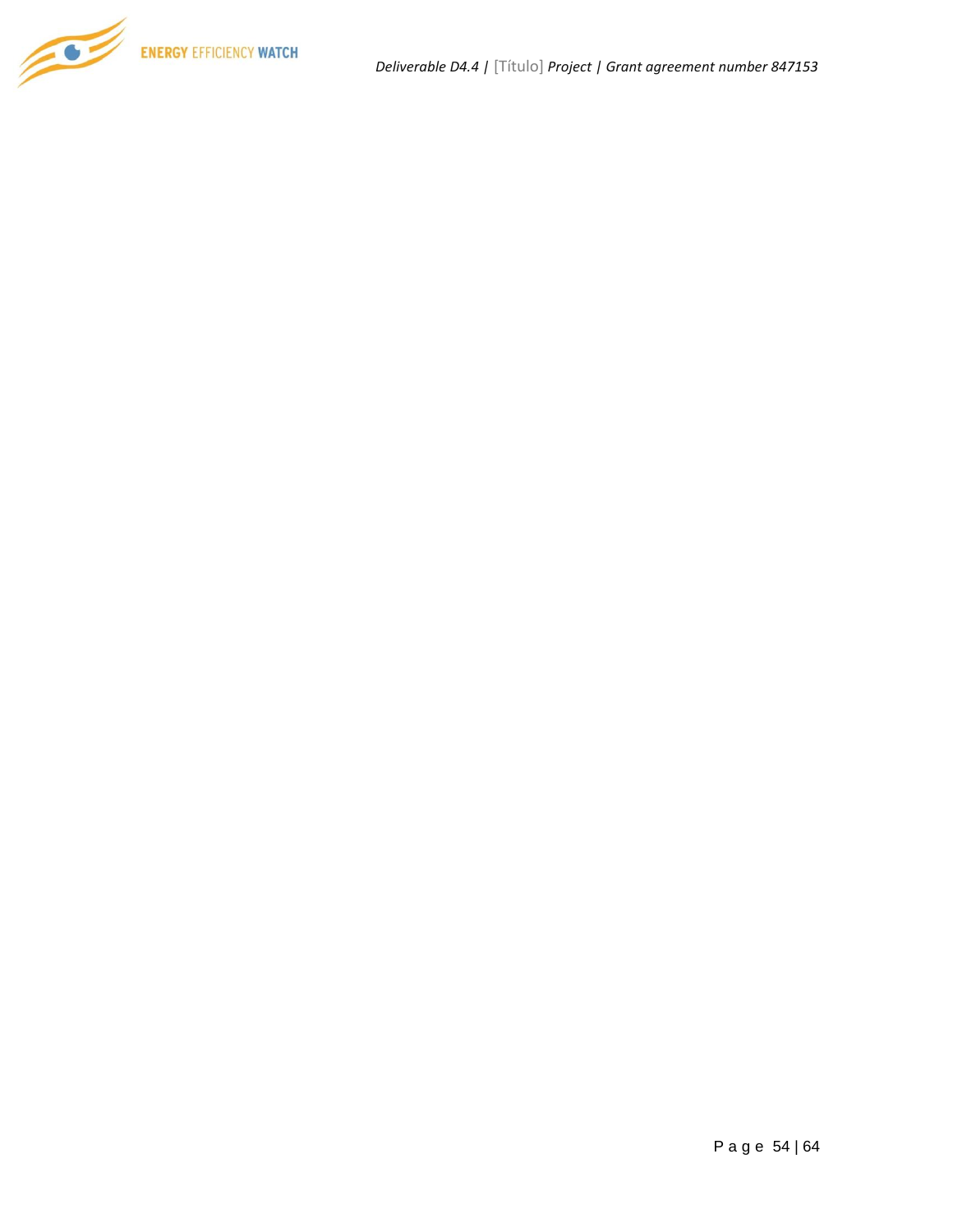

# <span id="page-54-0"></span>**9. Communicate on price effects and social compensation**

### <span id="page-54-1"></span>**Narrative summary**

The political feasibility of the green economy transformation depends above all on the acceptance by society. A socially balanced distribution of its costs and benefits and complementary social policies are essential, especially to ensure the acceptance of carbon pricing as the central instrument on the EU-level to mitigate carbon emissions.

Carbon prices can be expected to increase significantly over the coming years. Increasing electricity and fuel prices will be challenging for vulnerable households and will need to be addressed by social policies. Enabling vulnerable households to lower their energy use is another elemental lever to counteract the carbon-price-induced increase of energy prices. Smart and effective energy efficiency measures will need to be supported and can play an important role to reduce the impact of rising carbon prices on households' income.

From the narrative angle, particular attention must be paid to the aspect of transparency. Social compensation mechanisms structurally face the risk that – due to the complex composition and externally driven volatility of energy prices – end consumers may not be able to judge to which extent they are compensated, and for which part of excess cost. First opinion polls and studies, e.g. from Switzerland, suggest than even though for lower income households compensation outweighs the extra burden of the CO2-tax, end customers perceive being negatively affected.

To make compensation mechanisms work, they need to be accompanied by comprehensive and illustrative information on the price effect of the CO2-tax and the directly related redistribution. Such narrative element needs to be an essential part of any CO2 price and compensation policy package to ensure its success.

#### <span id="page-54-2"></span>**Case & Evidence**

Business stakeholder workshops in Bulgaria and France alluded that energy poverty is a central issue for vulnerable households that needs to be addressed, also relating to matters of social housing, affordable energy renovations and financial tools for thermal renovation of houses and condominiums. In addition, significant discrepancies between rural and urban populations have been conveyed regarding perceptions of affordability and environmental considerations of mobility.

With the protests of the "yellow vests" movement, the *gilets jaunes* in France and beyond from 2018 onwards, the argument that vulnerable households are particularly affected by rising carbon prices as they spend a higher share of their income for energy gained prominence. A detailed analysis of the distributional impact of carbon pricing, however, shows that such accounts are often simplistic and predominantly unsupported by facts. To the contrary, in many cases carbon pricing can reduce the gap between rich and poor, as shown by a meta-study led by the Mercator Research Institute on Global Commons and Climate Change (MCC) in cooperation with the German Institute for Economic Research (DIW).<sup>30</sup>

In Germany, the introduction of a national emissions trading system in 2021 has been highly influenced by the *gilets jaunes* debate in France. Keeping the national carbon pricing socially fair has been a key priority of the government leading to strong social compensation accompanying the launch of the scheme via a decrease of the renewable energy levy and a raise of the commuter tax relief.

#### <span id="page-54-3"></span>**Functioning principle and rationale**

Designing and communicating transformation policies in line with social justice and ensuring a

<sup>&</sup>lt;sup>30</sup> Ohlendorf, N., Jakob, M., Minx, J., Schröder, C., Steckel, J., 2020, Distributional Impacts of Carbon Pricing, Environmental and Resource Economics. Availabe at:<https://doi.org/10.1007/s10640-020-00521-1>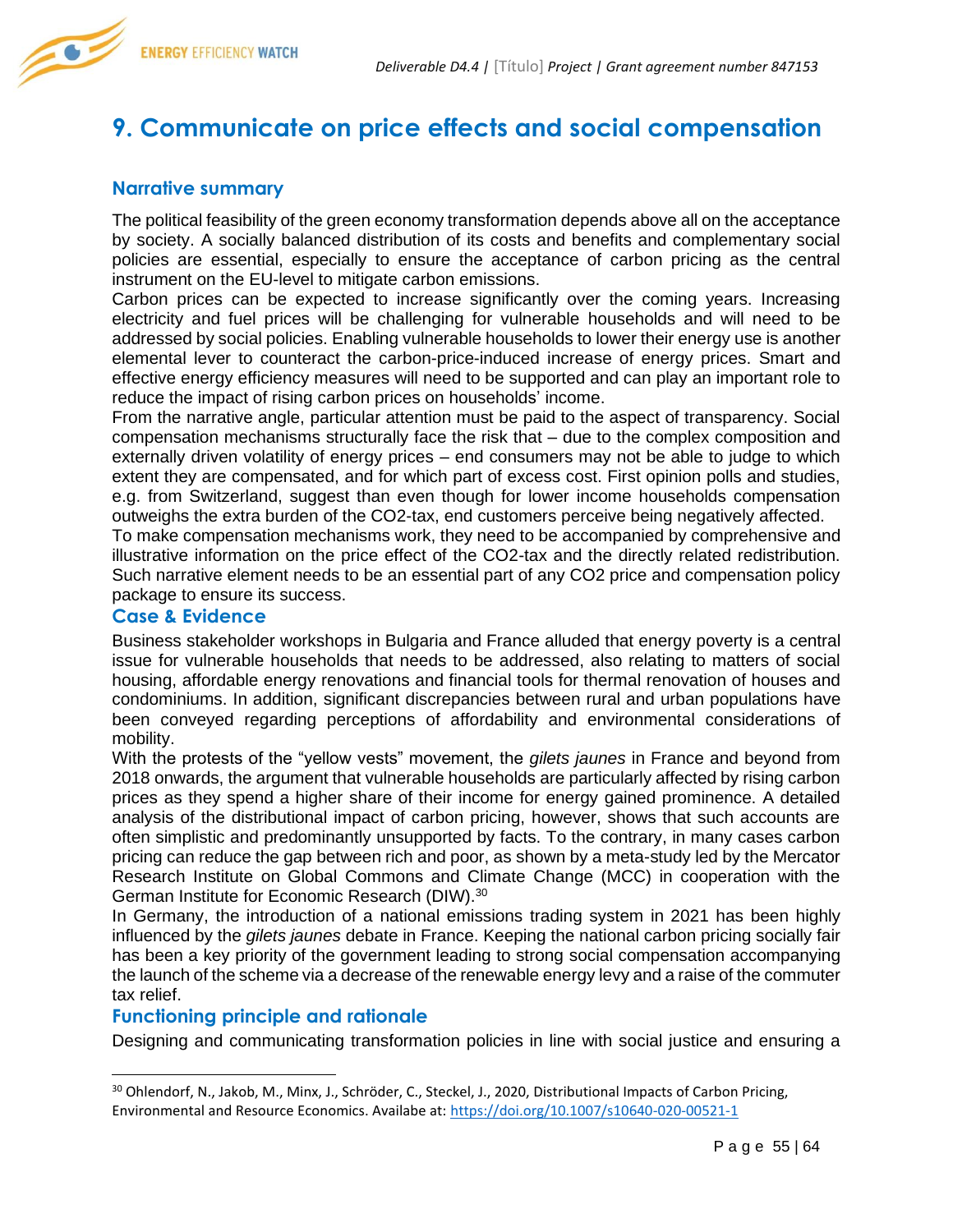

fair distribution of costs and benefits is essential for bringing the green economy transformation to success. As carbon prices will continue to increase in order to achieve climate targets, vulnerable households need to be protected and enabled to lower their energy use and hence their exposure to higher carbon prices.

In many countries, discourse on carbon pricing is typically hindered by the perception that marketbased climate protection via increasing carbon prices is socially unfair per se. This argument is in particular cultivated by representatives of fossil-fuel industries because the profitability of their investments decreases with more ambitious climate policy and rising carbon prices.

The willingness to accept a certain carbon price depends to a large extent on political, economic and cultural convictions as well as on trust in institutionalised politics. For example, citizens in Germany and China are more willing to pay a higher carbon price if they have a higher level of education.<sup>31</sup>

For the success of the green energy transformation it is essential that rising carbon prices do not contribute to increasing inequality in the industrialised nations. The current design of carbon pricing schemes, e.g. in the EU an Germany, does not include effective mechanisms to compensate citizens for the additional burden on their income. For the acceptance of rising carbon prices, it will, however, be important that citizens associate compensation mechanisms and the according benefits directly with the carbon pricing scheme.

The introduction of a national carbon price in Germany was accompanied by effective compensatory measures which, however, will not be associated with the carbon pricing scheme as carbon prices increase. To compensate the additional financial burden of carbon prices for households, the German government announced the decrease of the renewable energy levy and a raise of the commuter tax relief. It has been found that the German approach succeeds to compensate the distributional impact of the national carbon pricing scheme.<sup>32</sup> Still, it is to be expected that there will be no positive impact regarding the acceptance of increasing carbon prices from the complementary social policies as those are not directly associated to the national carbon pricing scheme.

It is essential to ensure acceptance that households will not perceive carbon pricing as another constantly increasing tax. Citizens need to feel that carbon pricing is intended not only for the benefit of the climate but also for their individual advantage. This can only be achieved through an effective and transparent compensation mechanism directly associated to the carbon pricing scheme, e.g. in the form of an annual payment cheque to citizens with a *carbon pricing bonus* for the redistribution of the carbon pricing revenues.

Communication that emphasizes the advantages of carbon pricing is essential for the political acceptance of carbon prices. The annually recurring payment cheques are an excellent occasion for explaining the reasons of carbon pricing and the source of the annual payments to the citizens. It should be highlighted that rising carbon prices are good deal as this will increase the annual cheques.

# <span id="page-55-0"></span>**Policy implications**

The acceptance and a socially balanced distribution of costs is essential for carbon prices which are the central instrument to avoid carbon emission on the EU-level. It is advisable to be transparent on how income generated from carbon pricing is used and to compensate vulnerable households to raise acceptance. Transparency can be achieved by earmarking the income for specific purposes, a transparent tax policy or with an annual check for the compensation payment to each citizen. Providing vulnerable households with the necessary infrastructure and information

<sup>&</sup>lt;sup>31</sup> Ohlendorf, N., Jakob, M., Minx, J., Schröder, C., Steckel, J., 2020, Distributional Impacts of Carbon Pricing, Environmental and Resource Economics. Availabe at: <https://doi.org/10.1007/s10640-020-00521-1> <sup>32</sup> MCC (2020). Carbon Pricing - Das deutsche Klima-Finanzpaket. Available at[: https://blog.mcc](https://blog.mcc-berlin.net/post/article/das-deutsche-klima-finanzpaket.html)[berlin.net/post/article/das-deutsche-klima-finanzpaket.html](https://blog.mcc-berlin.net/post/article/das-deutsche-klima-finanzpaket.html)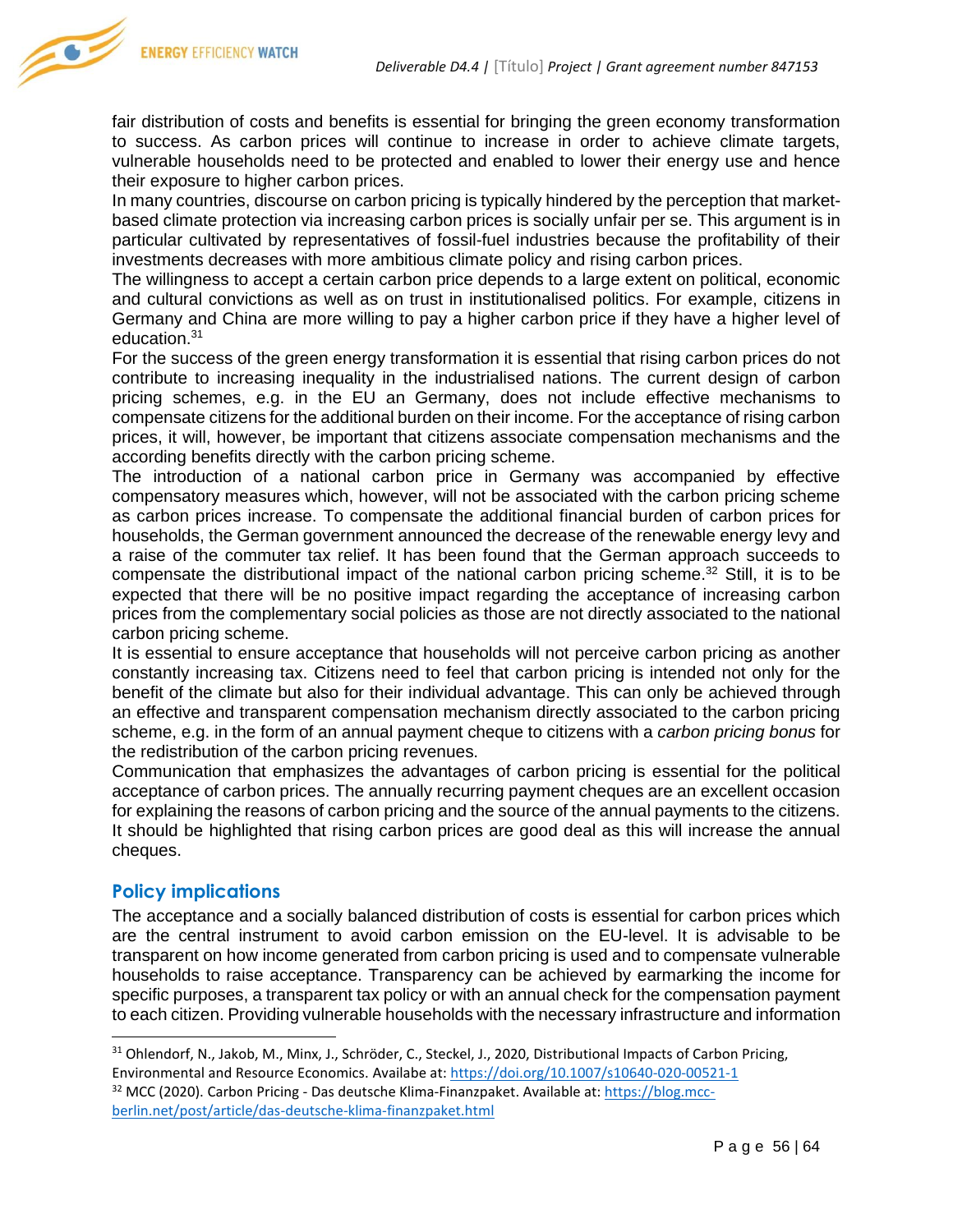

is another important element to improve transparency on their energy use, carbon impact and resulting costs, e.g. through comprehensive and accessible information smart meters and energy bills. To maintain social and political acceptance, carbon pricing should be complemented by policies for social compensation at EU and national level.

Another lever to assure the acceptance of carbon prices is to reduce the energy use of households. Providing support and guidance for implementing smart and effective energy efficiency measures reduces the impact of rising carbon prices on household's income. Measures such as energy-efficient social housing and support for energy-saving retrofits provide long-lasting solutions for vulnerable households as they permanently lower energy bills. Addressing the landlord-tenant dilemma is another important element to align incentives for the implementation of energy efficiency to decrease energy costs and thus the impact of carbon prices.

### <span id="page-56-0"></span>**Context and transferability**

#### <span id="page-56-1"></span>**EU context**

To ensure acceptance for rising carbon prices on EU level, revenues should flow back to EU citizens. The income from carbon pricing or a particular share could be passed on to Member States earmarked for social policies and/or energy efficiency measures for vulnerable households. Poland's proposal to create an Energy Solidarity Fund to support programmes that decrease the energy expenses of vulnerable households shows one possible approach for implementation. Earmarking the revenues from carbon pricing for annual payments to citizens, to be paid via Member States, are another option to ensure acceptance.

#### <span id="page-56-2"></span>**Transferability across Member States**

Social protection systems play an important role on national level in mitigating the impact of energy costs on vulnerable households. Social benefits such as unemployment benefits and minimum income schemes tackle energy costs indirectly by increasing the disposable income of vulnerable households. Direct support to decrease the energy costs can be provided through energy bill subsidies and reduced tariffs. National policies and social programmes are another instrument to address rising energy and fuel costs taking account the varying exposure of vulnerable households compared to wealthier income groups. An advisable option to ensure the acceptance are annual checks to return carbon pricing income to citizens.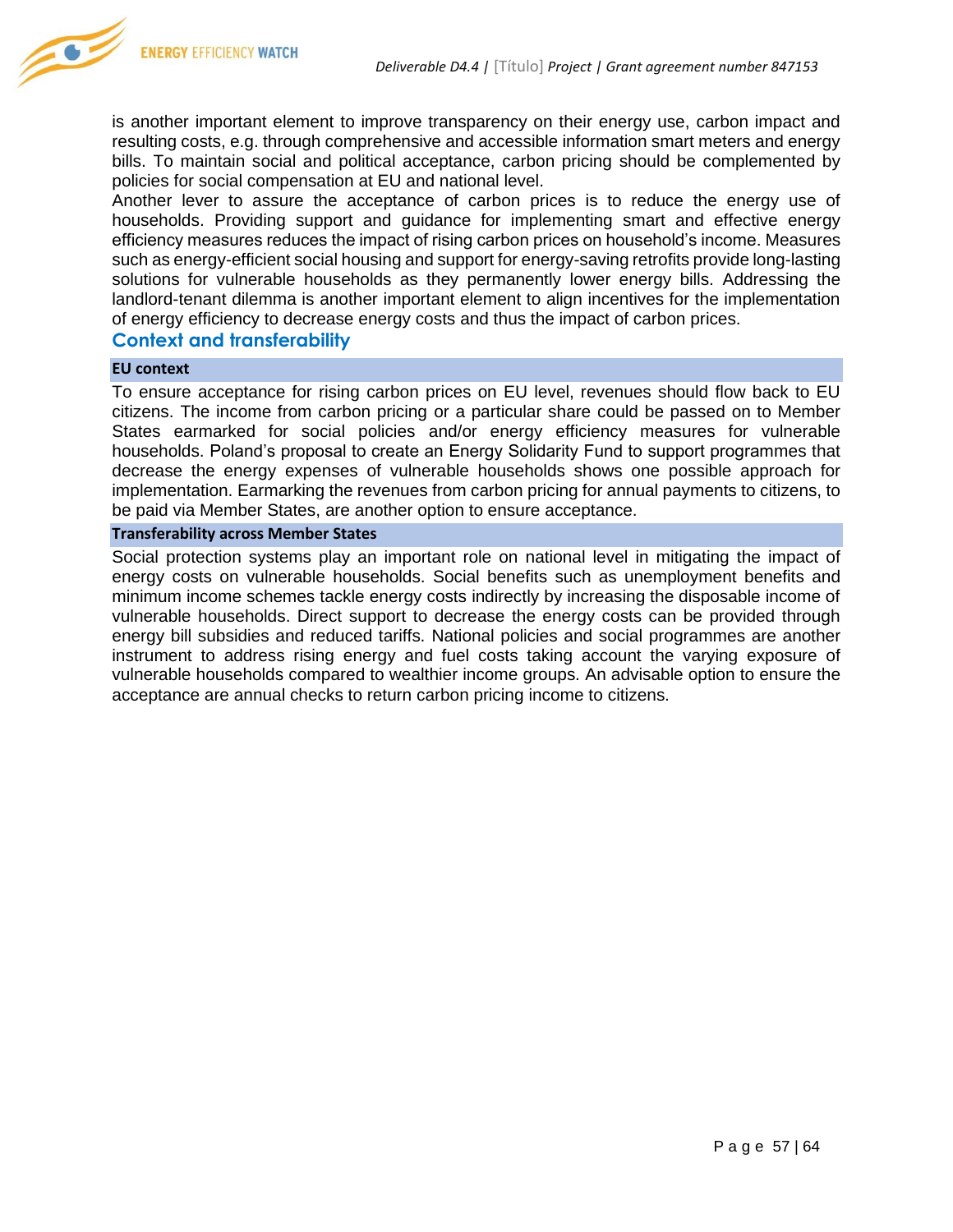

# <span id="page-57-0"></span>**Annex – selected input collected in Energy Efficiency Watch 4**

#### France – Business Stakeholder Workshop held on  $08.06.2021$  – selected points:<sup>33</sup>

- **Energy poverty** is regarded as one of the central issues in France. The cost issue needs to be addressed, especially with regards to the needs of low-income households. This includes matters of social housing, affordable energy renovations and financial tools for thermal renovation of houses and condominiums. Affordability and environmental considerations of mobility is another topic area with big discrepancies between rural and urban populations.
- There is a need to aggregate multifamily houses for upscaling energy renovations and to develop approaches on how to organise these on the level of regions.
- **Stimulating behavioural change** is seen as a further component of addressing energy poverty. Positive compensation of the individuals should be a focus, as well as developing attractive attributes and a corresponding image of energy efficiency solutions, e.g. with regards to smartness.
- **Trust** must be regained since the old narrative of the savings paying for the costs did not (always) deliver, participants found. Consequently, support of the economic actors of energy efficiency and for related policies was lost. The mainstream discussion focuses on deep renovation and technical issues, but the **financial perspective** is not a focus and therefore needs to be followed up upon in the discussion.
- A **just transition must be guaranteed**: the question of who will be paying (e.g. for renovations of residential buildings, necessary infrastructure like hydrogen pipelines etc.) needs to be solved and communicated. Funding in the framework of the Green Deal and Covid-19 recovery will play a key role.
- The **job impact** of energy efficiency needs to be better communicated. Creating educational and transformational jobs, educating pupils on the energy transition and energy efficiency issues, convincing young people to choose related professions, and developing new jobs (e.g. mechatronics, craftsmen) is key.

### Bulgaria – Business Stakeholder Workshop held on  $7/8.04.2020$  – selected points: $34$ Energy poverty (EP)

- Stakeholders asked for legislative and regulatory changes to accommodate the Energy Poverty definition
- The EP definition needs to be set on four criteria: income, energy price, building status, energy consumption behaviour.
- The definition may need in-depth study of the underlying EP factors and may turn out to be very fluid.
- First step to alleviate EP should be to develop a definition. The second step would be to develop new energy efficiency policies which in Bulgarian can be summarised in three categories: 1/ energy efficiency, establishing actions and measures for funding opportunities; 2/ mechanisms for informing the EP households about the process of liberalisation of the electricity market; 3/ measures for encouraging rational energy behaviour aimed at saving energy.

<sup>&</sup>lt;sup>33</sup> Event Report: EEW Business Stakeholder Workshop France Event Report.docx

<sup>&</sup>lt;sup>34</sup> Event Report: EEW Business Stakeholder Workshop Bulgaria\_Event Report.docx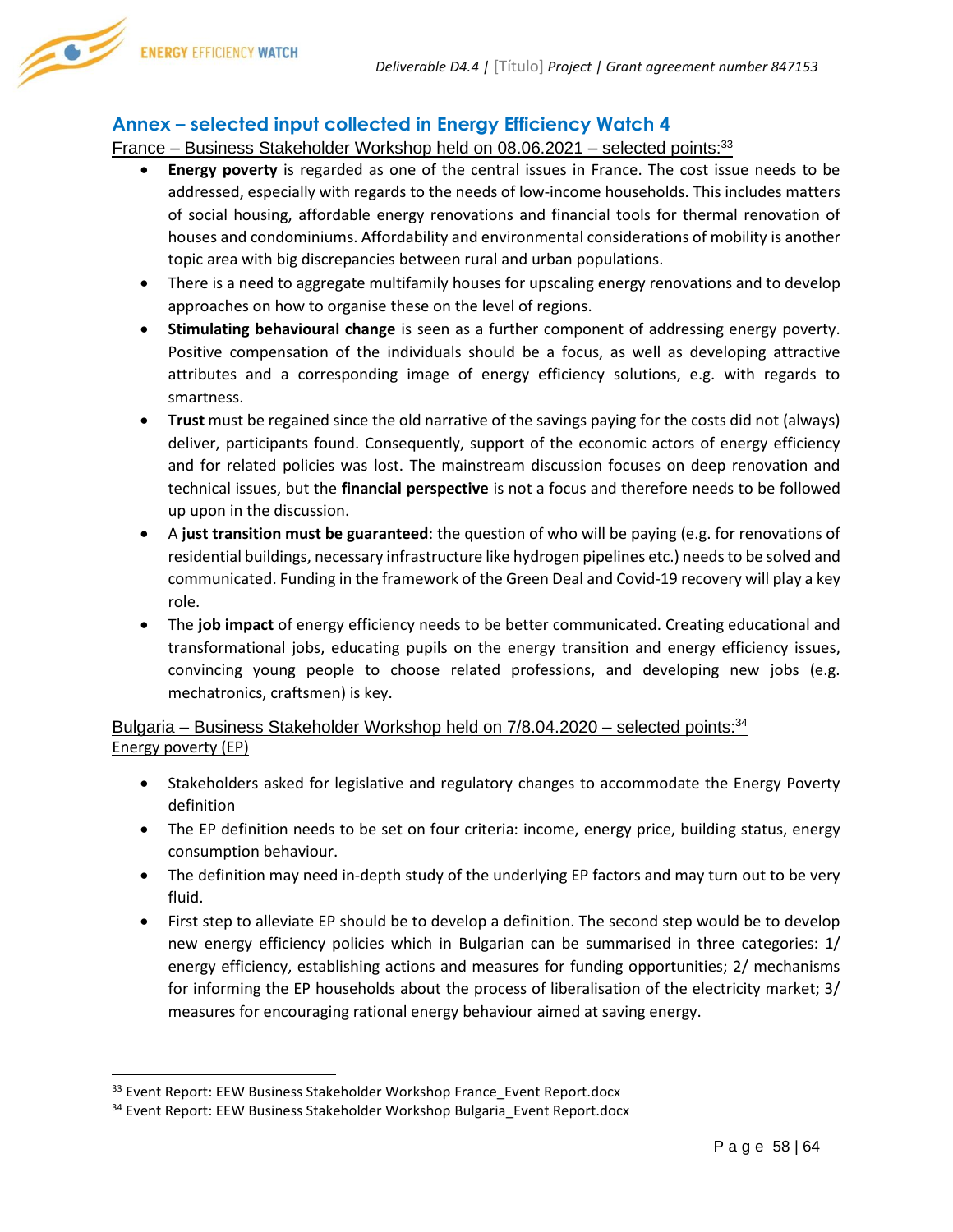

- The EP definition will allow for the development and establishment of mechanisms and policies for effective public spending and triggering energy responsible behaviours with a focus on the energy poor families.
- Example/proposal: if there is an EP definition, then it will allow for segmentation of the EP households so that they may get their renovation funded by the state at 100% whereas non-EP households may have to co-fund it at 50%
- Low-income households mostly live in single/multiple family houses are not aware of energy efficiciency aspects (heating system with potential for improvement); need to reach out actively to them.
- Program run by Social Affairs Ministry (winter energy package, voucher for energy bills) didn't include behaviour changes.
- Good example: in the Plovdiv region, EAP and local businesses conduct EP campaign by providing energy saving equipment for EP households. The campaign can cover only about 100 households per season, but has a leverage factor of 3-4 times the initial investment, whereas the national policy does not have energy, environmental or financial effect. It only funds the energy bills of the applicants and thus does not motivate them to change their energy behaviour.

#### Energy renovation and smart cities

- In Bulgaria, the state grant for energy renovation of multi-family buildings provides funding at a 100%-rate which makes the citizens passive actors, typically not seeking other opportunities for deep renovation and for more funding of ambitious measures. It would be a mistake that in the new programming period, again a 100% is granted to all households without differentiation.
- Need for development of One Stop Shops for energy renovation services in the municipalities in which all local actors are represented (incl. businesses).
- The current Energy Renovation programme does not have EP mechanism. It aims at C-class of energy efficiency of the building and thus does not call for ambitious measures.
- There should be investment in the new buildings as well so that they can become near zero or energy positive. Currently, even in the new buildings in Bulgaria, there are not innovative energy solutions that may help it be energy independent.
- Cities need to be a stage for more ambitious projects. This is lacking in Bulgaria.
- There is a need for energy positive zones and buildings, smart cities, smart installations and buildings.
- The understanding of energy efficiency gets limited to the infrastructural projects only putting insulation and changing windows. There are no smart solutions as energy management or smart heating services. This creates an attitude of neglect in the citizens and they say "Is this your energy efficiency? Insulation and windows?"
- The EU framework may support us to impose some mandatory measures such as energy management, renewable energy for heating, photovoltaics, geothermal energy, etc. Through these a better and more innovative refurbishment of the buildings may happen. The municipalities are a medium for innovation development through public finance and this public finance may be put to very good use.

# <span id="page-58-0"></span>**10. 'Just Transition'**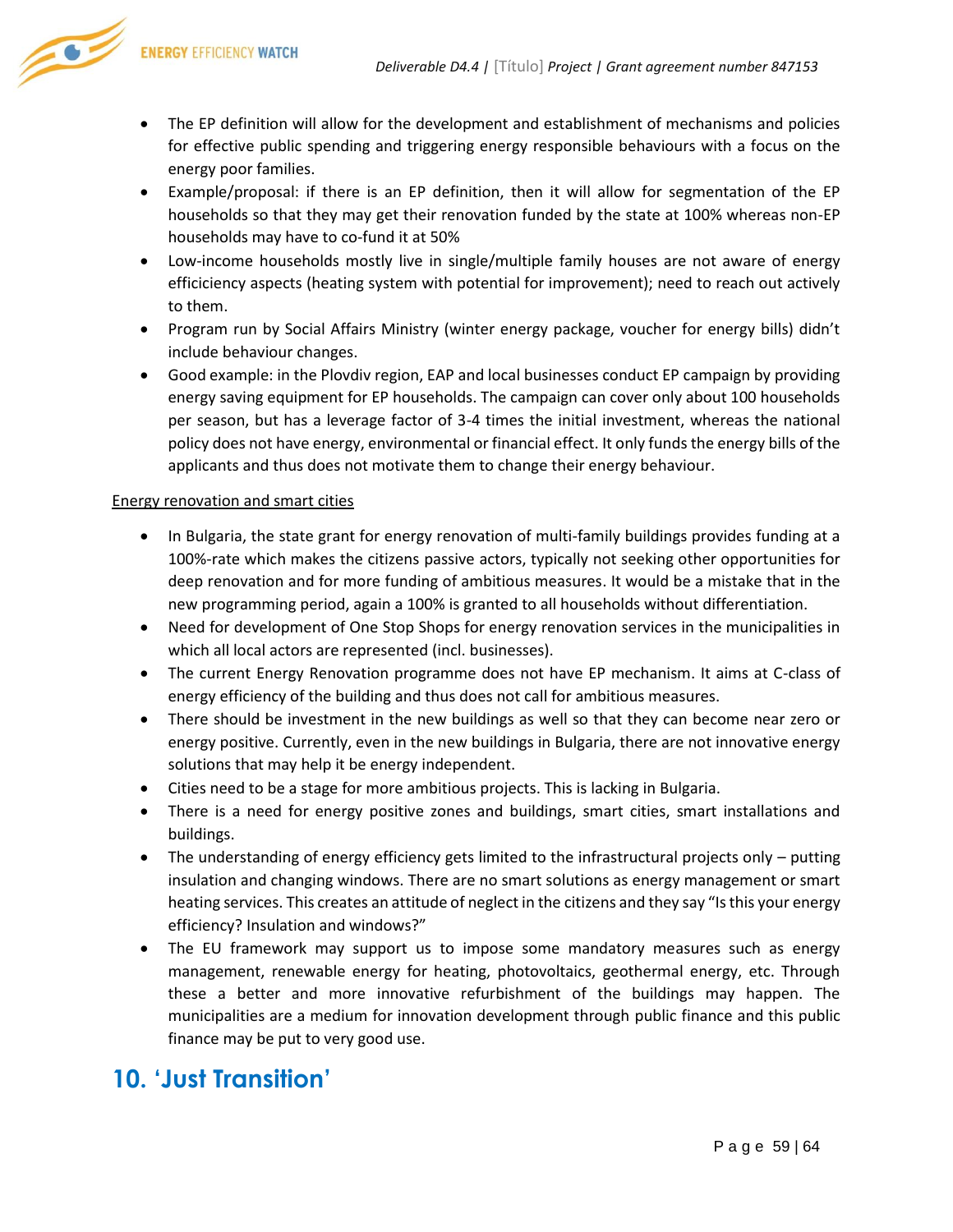

# <span id="page-59-0"></span>**Narrative summary**

The term 'just transition' has become very prominent in the political debate across all member states from the moment when it became obvious that decarbonization until mid of the century was an inevitable political necessity and would have to be enforced. 'Just transition', as a short and catchy slogan, comprises in fact a broad range of associations and statements, which are all closely related with societal acceptance. The emphasis in the public debate that is laid on the term 'just' explains by historical experience of (often suddenly felt) structural change without social backing, occurring in numerous western European countries between the late 1970s and the early 1990s, and sharp structural breaks in eastern European countries after 1989. The impacts of these structural changes affected large parts of the respective populations and are often collectively remembered as painful and sometimes traumatic, leading to an emotional tone in the debate. Despite the validity of such experiences, they may create misleading narratives on the concept of transition.

1) Transition is inseparable from any economic action, so there is no 'opt-in' or 'opt-out' decision. 'Just' transition may be misunderstood in the way of a choice to be made: either you promise the transition will be 'just', or we will opt out. Against a tight timeframe for decarbonization, also the above order is problematic: first, financial compensation is to be promised, then societal consensus about decarbonization can follow.

2) The term 'just transition' may suggest that, without explicitly adding 'just', the transition would necessarily be unjust. It may thus downplay the compensatory effects (i.e. creation of new jobs and economic perspectives) and result in structurally exaggerated, upfront claims for compensation without a clear analysis of particular needs.

3) Whilst the problematic experience dominates the collective memory, on a macro level the transition processes of past decades have generated valuable insights on how to be well prepared and take adequate pro-active measures to avoid ruptures and actually outweigh them by opportunities. This is a big asset for future transformation processes.

Therefore, the debate around the 'just transition' should cautiously establish a narrative asking for acceptance of change and motivating for individual responsibility to take the opportunities of the green energy transformation. Assets of the change must be highlighted better: e.g. industrial regions affected by structural change tend to have good transport infrastructures and experienced workforce. If well managed, those can provide a promising market environment for new business development that will not heavily depend on social transfer. Justice must also be interpreted as inter-generational, i.e. the next generation will be burdened inappropriately if no action is taken now. The new narrative allows to frame adaption to something new in an environment of change as a strength and elemental contribution to achieve the green economy transformation. It illustrates the huge historical experience of various regions in Europe in managing structural change, which proves that the EU is globally well-positioned to navigate successfully through the green economy transformation.

#### <span id="page-59-1"></span>**Case & Evidence**

Economic policy in various countries in Europe has been historically characterized by protectionist elements with the objective of preserving jobs in economic sectors in decline. In the EU's industrialised societies, a static production and economy had traditionally been perceived as being robust and powerful.

Historical evidence, however, has proven that delaying structural change will lead to a negative job effect as observed in the hard coal and lignite extraction industry, e.g. in Belgium, the United Kingdom, the Netherlands and Germany. A rule of thumb based on the experience with structural change condenses the learnings: "one year of non-acting implies three years of pain"<sup>35</sup>. Today it is widely recognised that dynamic and adaptable economies tend to be economically successful.

<sup>&</sup>lt;sup>35</sup> Evidence to be identified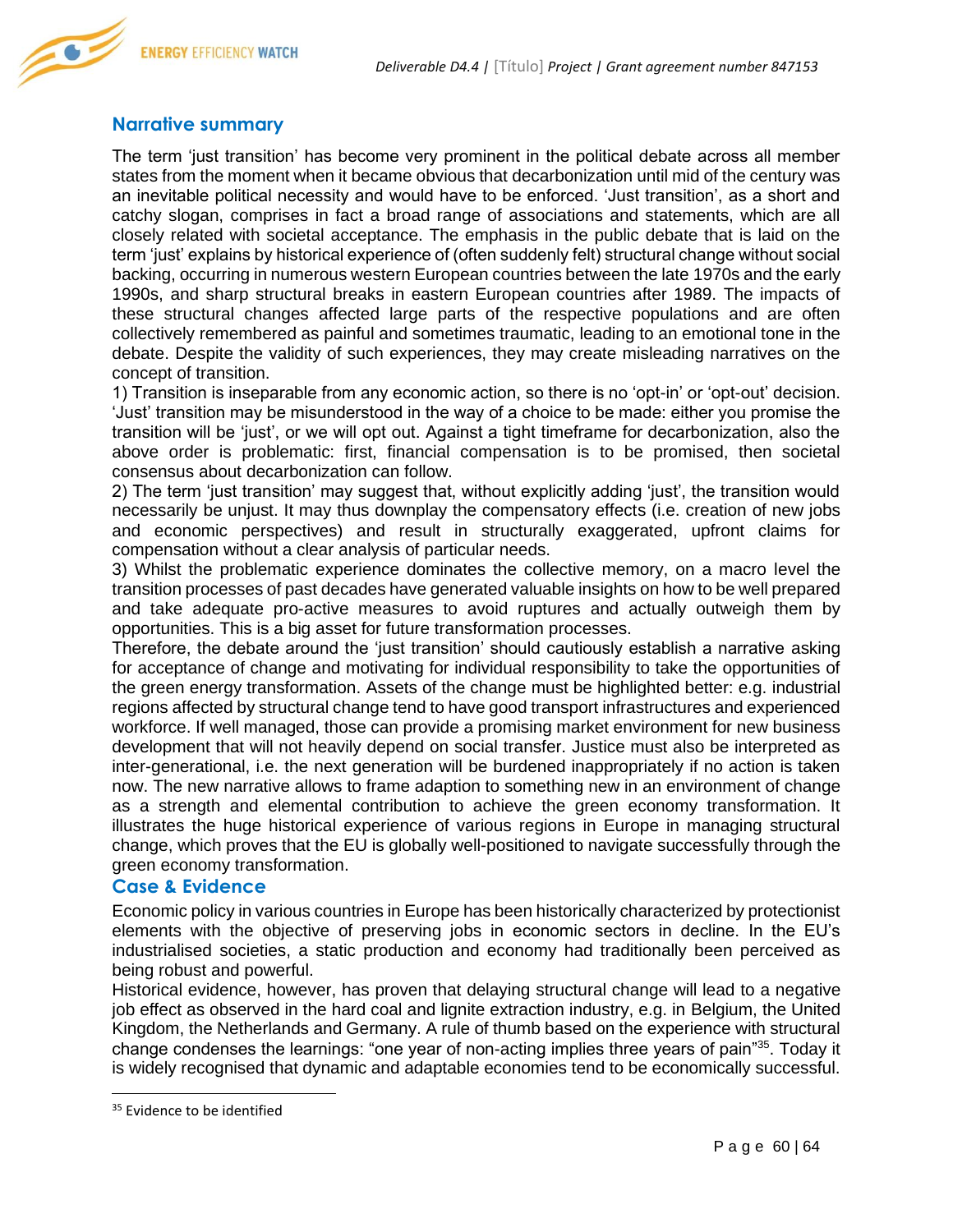

A new narrative needs to be established to prepare society that the green transformation is a huge task necessary to preserve our current way of living that can only be achieved if sectors in decline and its workers will take responsibility and chances offered by the new green economy. Narrative elements for the context of the Just Transition provide the foundation for this case study

and have been developed during the Business Stakeholder Workshop in Bulgaria. The Just Transition has also been discussed with French Business Stakeholders. The documentation of the statements is attached in the annex of this case study.

#### <span id="page-60-0"></span>**Functioning principle and rationale**

The Just Transition narrative is used to communicate social policies with the objective of avoiding social imbalances in relation with the green economy transformation. It could, however, be argued that the Just Transition narrative is counterproductive.

Talking about "Just" Transition raises expectation that there will be no social imbalances during the green economy transformation, a transformative process that will impact all sectors of the economy for the next decades. The ongoing political and societal debate on how to achieve Just Transition delays necessary measures that need to be implemented to comply with the 1.5°Ctarget from the Paris Agreement. To proceed in the discussion on urgently necessary and effective climate protection measures in line with the Paris Agreement, it needs to be explained that it will be difficult to avoid discontent among all groups of society during the next decades of profound changes in all economic sectors implementing the green economy transformation. Accordingly, societies and policy-makers will inevitably have to choose whether they will be consequent in protecting workers in industries that need to decline or whether they want to take the necessary action to avoid the negative consequences of climate change.

Society needs to be prepared that our past and ongoing emissions have initiated a change that urgently needs to be dealt with. Emissions from fossil fuels and postponed action against climate change are the primary driver of job losses and social imbalances not structural change. The objective of a Just Transition will be achieved best if societal consensus will be reached that emissions must decline as soon as possible accepting that a broad transformative process implies change, possibly also with negative impact on particular industries and its workers but certainly with a future-proof long-term perspective.

Doubts about predominantly negative aspects of the green energy transformation are in no relation with chances for economic development and the extensive positive experience that has been made in EU Member States with successful structural change accompanied with supportive social policies.

Structural change typically occurs in geographic areas that used to be economic powerhouses with well-established infrastructure, e.g. a high-capacity electricity grid, well-connected transportation route as well as affordable space for commercial and industrial development. Often work force with high shares of skilled labour is available as an additional locational factor, altogether providing a gifted market environment for developing new ideas and businesses.

New jobs are being created by the green energy transformation every day. Renewables, which represent only one flourishing industry that has emerged with the green energy transition, have already created 11.5 million jobs worldwide with 500.000 additional jobs being created each year.<sup>36</sup> New industries will arise in addition to renewables with numerous jobs and new opportunities opening up.

This new narrative stimulates individual responsibility of both, regions in structural change and its workers, and allows to frame adaption to something new in an environment of change as a strength and elemental contribution to achieve the green economy transformation to avoid climate change and protect our future generation. It builds on today's broadly accepted perception that

<sup>&</sup>lt;sup>36</sup> IRENA (2020). Renewable Energy and Jobs – Annual Review 2020. Available at: <https://www.irena.org/publications/2020/Sep/Renewable-Energy-and-Jobs-Annual-Review-2020>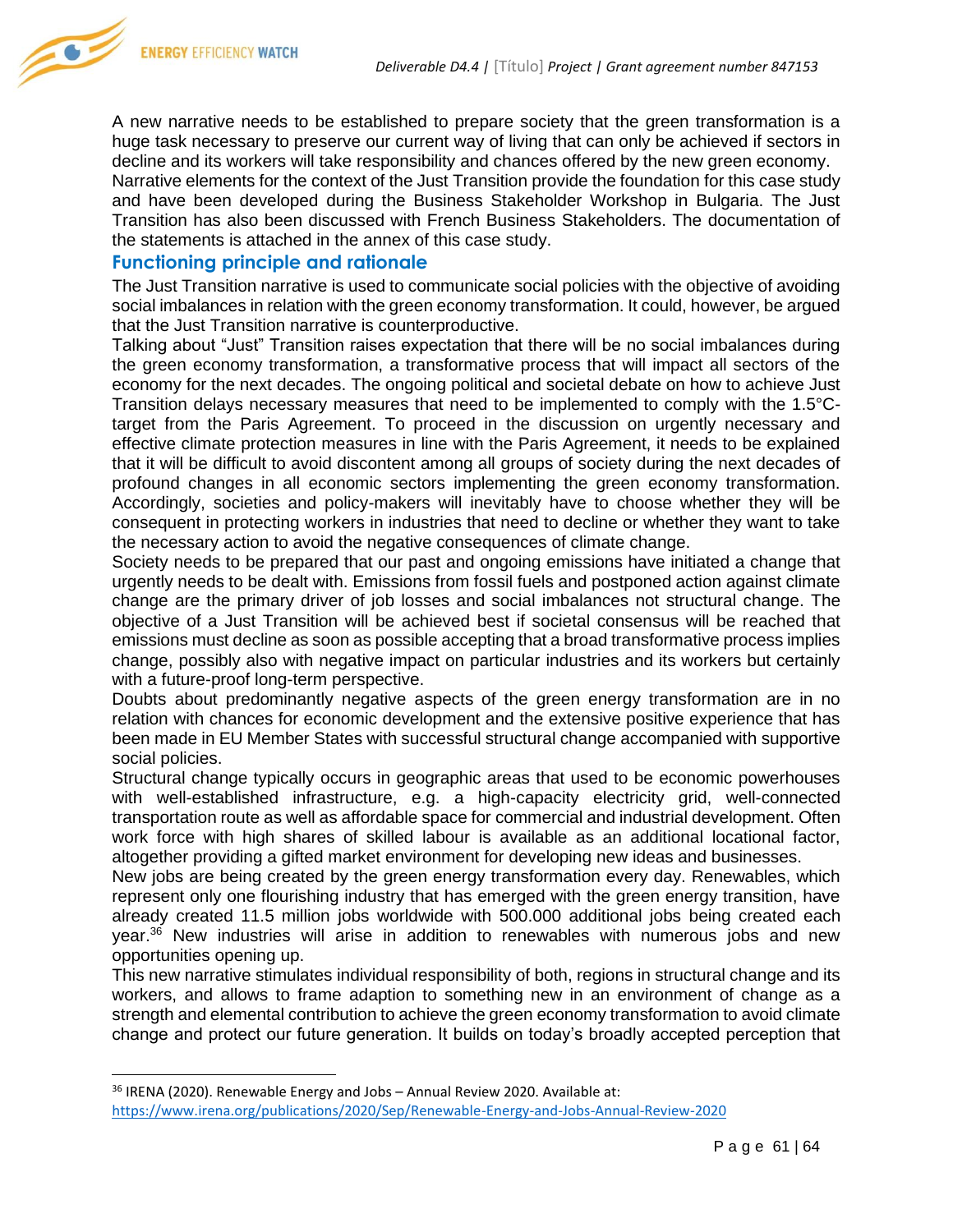

adaptive and dynamic economies and companies tend to be successful and robust in their business strategy. Becoming an active driver of the green energy transformation allows for a positive framing of changes as progressive and forward-looking instead of something that is imposed by external forces. Establishing this progressive and positive future image instead of raising fears and preventing change is key to establish acceptance for structural change and the green energy transformation.

# <span id="page-61-0"></span>**Policy implications & Transferability**

Just Transition implies the design of policies that avoid shifting the burden of the transformative process to prevent climate change onto social groups and milieus. Social policies to avoid negative impacts on particular groups of society should become part of a formalized policy design process for each transformative policy in the context of the green economy transformation.

In the communication of transformative policies, however, the component of transformative policies addressing social imbalances should not be in focus. Instead, policy makers should aim for illustrating the new chances offered by each policy associated with the green energy transition as tangible and anecdotic as possible to assure that societal groups negatively impacted by transformation will grasp their opportunities.

Also in ongoing transition processes, the front-runner narrative (EEW4 1. Case Study: 'It is beneficial to be a front-runner') can serve to over-write fear of loss by pride to be at the forefront of transformation. E.g. former mining areas diversifying their structure not necessarily lose their identity but can transform it into 'new energy region'.

#### <span id="page-61-1"></span>**EU context**

On EU level, the topic of just transition is rather prominent in the political debate, mainly as its relevance for social peace is highlighted by numerous member states and stakeholder groups. Industrialized economies feel particularly vulnerable, also with respect to maintaining value chains and international competitiveness. For avoiding a 'race for compensation', an EU wide transformation pathway with clear perspectives for each member state needs to be developed, as envisaged in the EU Green Deal.

#### <span id="page-61-2"></span>**Transferability across Member States**

Mutual learning and transfer of examples between member states is of relevance especially when sharing best practice on energy transition related projects leading to higher welfare in comparison with old industries. What should be avoided is a competition between member states about who expects to suffer most from the change and thus deserves the highest financial compensation. This must in anticipation be over-written by positive examples and according narratives.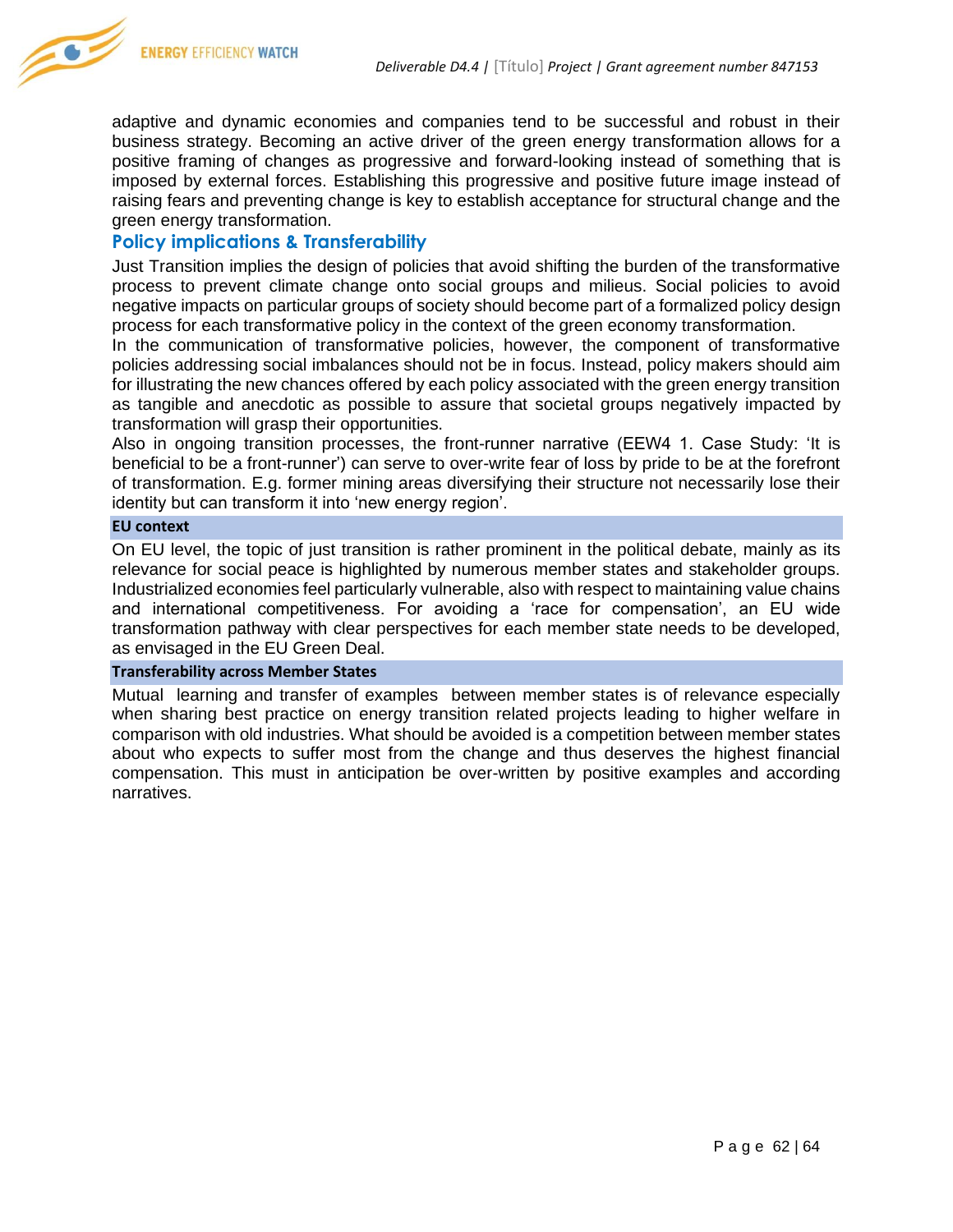

### <span id="page-62-0"></span>**Annex – selected input collected in Energy Efficiency Watch 4**

Bulgaria – Business Stakeholder Workshop held on  $7/8.04.2020$  – selected points:<sup>37</sup> Just transition

- Structural change and other specific circumstances of Eastern European areas have to be considered, transfer of experiences is needed.
- Coal is central to the Bulgarian society, the New Green Deal could be a chance, but a certain campaign is needed to convince citizens of this change
- Just transition funds cover three municipalities, where there are highly qualified people who are an asset for R&D and energy sector (away from coal); qualifications can be redirected to be also used in R&D sector
- Energy transition should be also based on innovation, not only investment, but innovation is typically riskier and harder to implement
- The local citizens are sensitive to the coal topic, because this has been their occupation for generations. Policymakers are trying to "play it safe" and avoid saying that these coal capacities need to be shut down and that preparations need to start now. Policymakers shy away from participating in debates on just transition; they do not want to start initiatives in this field because they believe it will give a negative sign for the future of these people. The debate is currently impossible to start and develop in a constructive way. The hopes are that the Green Deal may ease the strength on this process.
- The coal zones need to be revitalised and put to good use in the future for example, with renewable energy capacities. There are possibilities for utilising waste from the coal pits, etc.
- There is a need for a larger campaign telling people what their future can be.
- Coal workers should not be afraid of the change, because they have strong educational background and long life experience in the energy sector and they should not be afraid that they will unemployed as long as the state establishes other energy businesses and business environment to employ them. What the state plans to do remains to be seen, though.
- Energy businesses need to be involved in the just transition for these regions in Bulgaria, because people would rather trust actors with good practices and market experience behind their back rather than the political faces with promises.
- No matter what messages we send without the good example from the higher level, not only political, but also experts and social, the just transition may happen to be a painful process. So, examples must be given, practised and promoted. And to be generated.

#### Research and innovation

- Transformations, including the energy transition as a transformative process, should be based on innovation.
- Bad example: the national procedure for innovative clusters there was a call open twice and cancelled twice due to different reasons. This sent a bad signal towards the businesses that spent significant time preparing their applications.
- Due to lack of innovations in the companies/businesses, the economy is facing issues with limited competitiveness.

<sup>37</sup> Event Report: EEW Business Stakeholder Workshop Bulgaria\_Event Report.docx